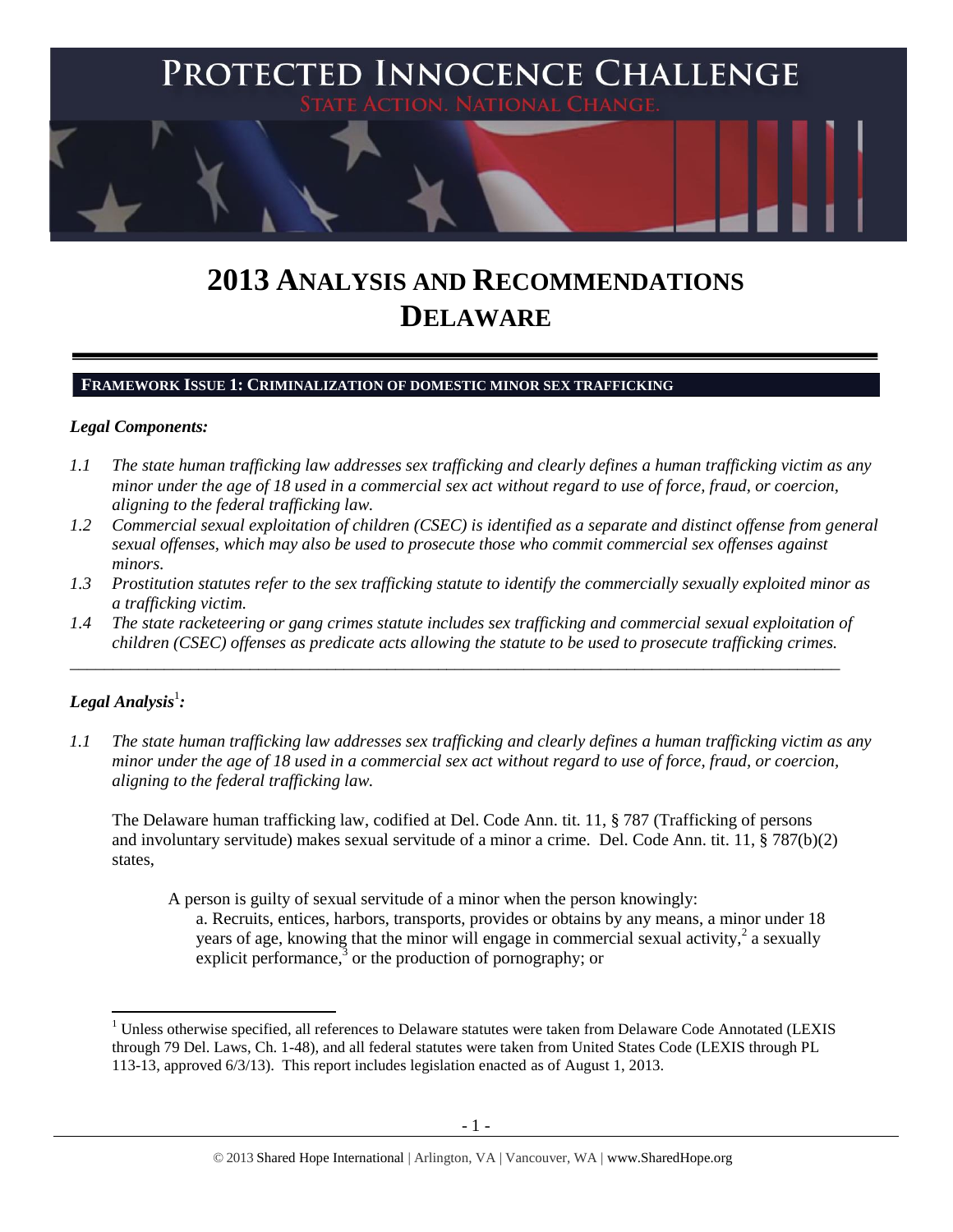b. Causes a minor to engage in commercial sexual activity or a sexually explicit performance. . . . .

Penalties for violating Del. Code Ann. tit. 11, § 787 (b)(1) are staggered according to the age of the victim and whether the crime was committed by using "overt force or threat." Pursuant to Del. Code Ann. tit. 11, § 787 (b)(2)(b), a conviction for sexual servitude of a minor is punishable as follows:

1. Sexual servitude of a minor in which the minor was between the ages of 14 and 18 years and which did not involve overt force or threat is a class C felony;

2. Sexual servitude of a minor in which the minor had not attained the age of 14 years and which did not involve overt force or threat is a class B felony;

3. Sexual servitude of a minor in which overt force or threat was involved is a class A felony.

A Class C felony is punishable by imprisonment<sup>4</sup> up to 15 years;<sup>5</sup> a Class B felony is punishable by imprisonment for 2–25 years, and a Class A felony is punishable by imprisonment for 15 years to life. Del. Code Ann. tit. 11, § 4205(b)(1)–(3).

<sup>3</sup> "Sexually explicit performance" is defined as "a live public act or show intended to arouse or satisfy the sexual desires or appeal to the prurient interest of patrons." Del. Code Ann. tit. 11,  $\S$  787(a)(8).

<sup>4</sup> Pursuant to Del. Code Ann. tit. 11,  $\frac{6}{9}$  4204(c)(1)–(5),

(c) When a person is convicted of any offense other than a class A felony the court may take the following action:

(1) Impose a sentence involving an Accountability Level I sanction.—Such sanctions include imposition of a fine as provided by law for the offense or placement of the offender upon unsupervised probation with or without special conditions, or with or without the imposition of a fine as provided by law for the offense;

(2) Impose a sentence involving an Accountability Level II sanction.—Such a sanction includes a placement of the offender upon supervised probation amounting to field supervision rather than intensive supervision, with or without special conditions, or with or without the imposition of a fine as provided by law for the offense;

(3) Impose a sentence involving an Accountability Level III sanction.— Such sanctions include placement of the offender upon intensive supervision or placement of the offender upon community service, with or without special conditions, or with or without the imposition of a fine as provided by law for the offense. Such intensive supervision shall entail at least the equivalent of 1 hour of supervision per day and no more than 56 hours of supervision per week;

(4) Impose a sentence involving an Accountability Level IV sanction.—Such sanctions include placement of the offender upon partial confinement under house arrest under the supervision of the Department of Correction or commitment of the offender to the Department of Correction under partial confinement to a half-way house or restitution center or placement of the offender in a residential treatment facility, all with or without special conditions, and all with or without the imposition of a fine as provided by law for the offense;

(5) Impose a sentence involving an Accountability Level V sanction.—Such a sentence consists of the commitment of the offender to the Department of Correction for a period of incarceration, with or without the imposition of a fine provided by law for the offense.

Most of the felonies reviewed in this document are expressly restricted to a Level V sanction, therefore, all imprisonment penalties should be interpreted to be subject to Level V, unless it is designated a Class A felony or specifically stated otherwise.

 $5$  Del. Code Ann. tit. 11, § 4205(k) provides, "In addition to the penalties set forth above, the court may impose such fines and penalties as it deems appropriate." Therefore, in all instances where penalties for a felony conviction are mentioned throughout this document, it should be inferred that an additional indeterminate fine may be imposed at the judge's discretion.

<sup>&</sup>lt;sup>2</sup> "Commercial sexual activity" is defined as "any sex act on account of which anything of value is given, promised to, or received by any person." Del. Code Ann. tit. 11, § 787(a)(2).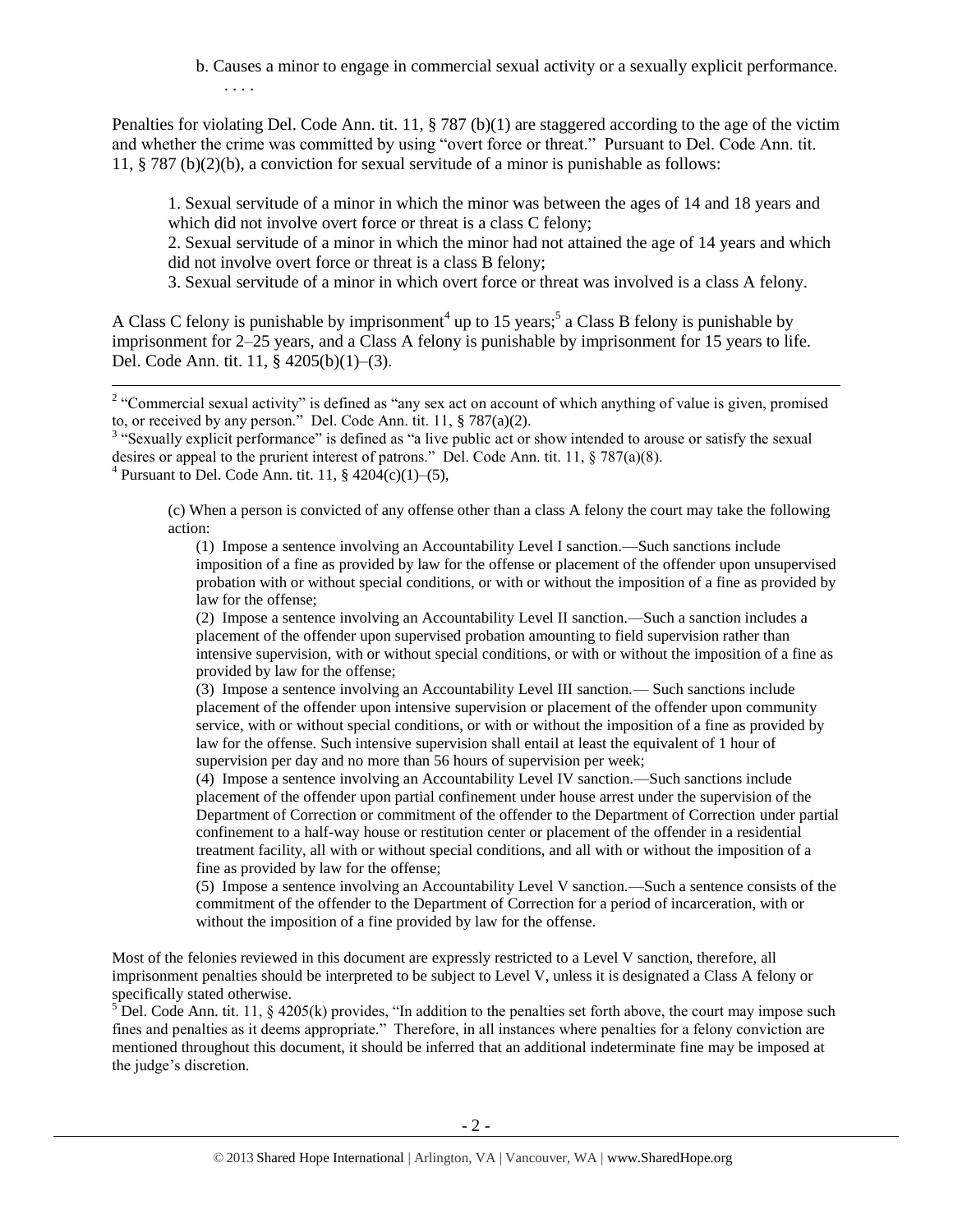While sexual servitude of a minor under Del. Code Ann. tit. 11, § 787(b)(2) is most applicable to minor sex trafficking because it is specific to minors and does not require force or coercion, offenders may also be charged with trafficking for forced labor or services under Del. Code Ann. tit. 11, § 787(b)(3)(b) or involuntary servitude under Del. Code Ann. tit. 11, § 787(b)(1) when there is proof of force or coercion. Trafficking for forced labor or services under Del. Code Ann. tit. 11, § 787(b)(3) states,

A person is guilty of trafficking of persons for forced labor or services when a person knowingly:

<span id="page-2-0"></span>a. Recruits, entices, harbors, transports, provides or obtains by any means, another person, intending or knowing that the person will be subjected to forced labor or services; or b. Benefits, financially or by receiving anything of value, from participation in a venture which has engaged in an act described in violation of this section.

. . . .

A conviction under Del. Code Ann. tit. 11, § 787(b)(3)(b) is punishable as a Class B felony by imprisonment for 2–25 years. Del. Code Ann. tit. 11, §§ 787(b)(3), 4205(b)(2).

Similarly, involuntary servitude under Del. Code Ann. tit. 11, § 787(b)(1) provides,

A person is guilty of holding another person in involuntary servitude when the person knowingly subjects, or attempts to subject, the person to forced labor or services.

a. By causing or threatening to cause physical harm to any person which is a class B felony; b. By physically restraining or threatening to physically restrain another person which is a class B felony;

c. By abusing or threatening to abuse the law or legal process which is a class C felony; d. By knowingly destroying, concealing, removing, confiscating or possessing any actual or purported passport or other immigration document, or any other actual or purported government identification document of another person which is a class E felony; or e. By using blackmail, or using or threatening to cause financial harm to, or by using financial control over any person which is a class F felony.

A Class B felony is punishable by imprisonment for 2–25 years; a Class C felony is punishable by imprisonment up to 15 years; a Class E felony is punishable by imprisonment up to 5 years; and a Class F felony is punishable by imprisonment up to 3 years. Del. Code Ann. tit. 11,  $\S$  4205(b)(2), (3), (5), (6).

*1.2 Commercial sexual exploitation of children (CSEC) is identified as a separate and distinct offense from general sexual offenses, which may also be used to prosecute those who commit commercial sex offenses against minors.*

Delaware has several statutes specifically criminalizing CSEC, including the following:

1. Del. Code Ann. tit. 11, § 1108 (Sexual exploitation of a child) states,

<sup>&</sup>lt;sup>6</sup> Pursuant to Del. Code Ann. tit. 11, § 787 (a)(3), "forced labor or services" is defined as "labor, as defined in paragraph (a)(4) of this section, or services, as defined in paragraph (a)(7) of this section, that are performed or provided by another person and are obtained or maintained through coercion as enumerated in paragraph (b)(1) of this section." "Labor" is defined as "work of economic or financial value," and "services" is defined as "an ongoing relationship between a person and the person in which the person performs activities under the supervision of or for the benefit of the person. Commercial sexual activity and sexually explicit performances are forms of services under this section. Nothing in this definition should be construed to legitimize or legalize prostitution." Del. Code Ann. tit. 11, § 787 (a)(4), (7).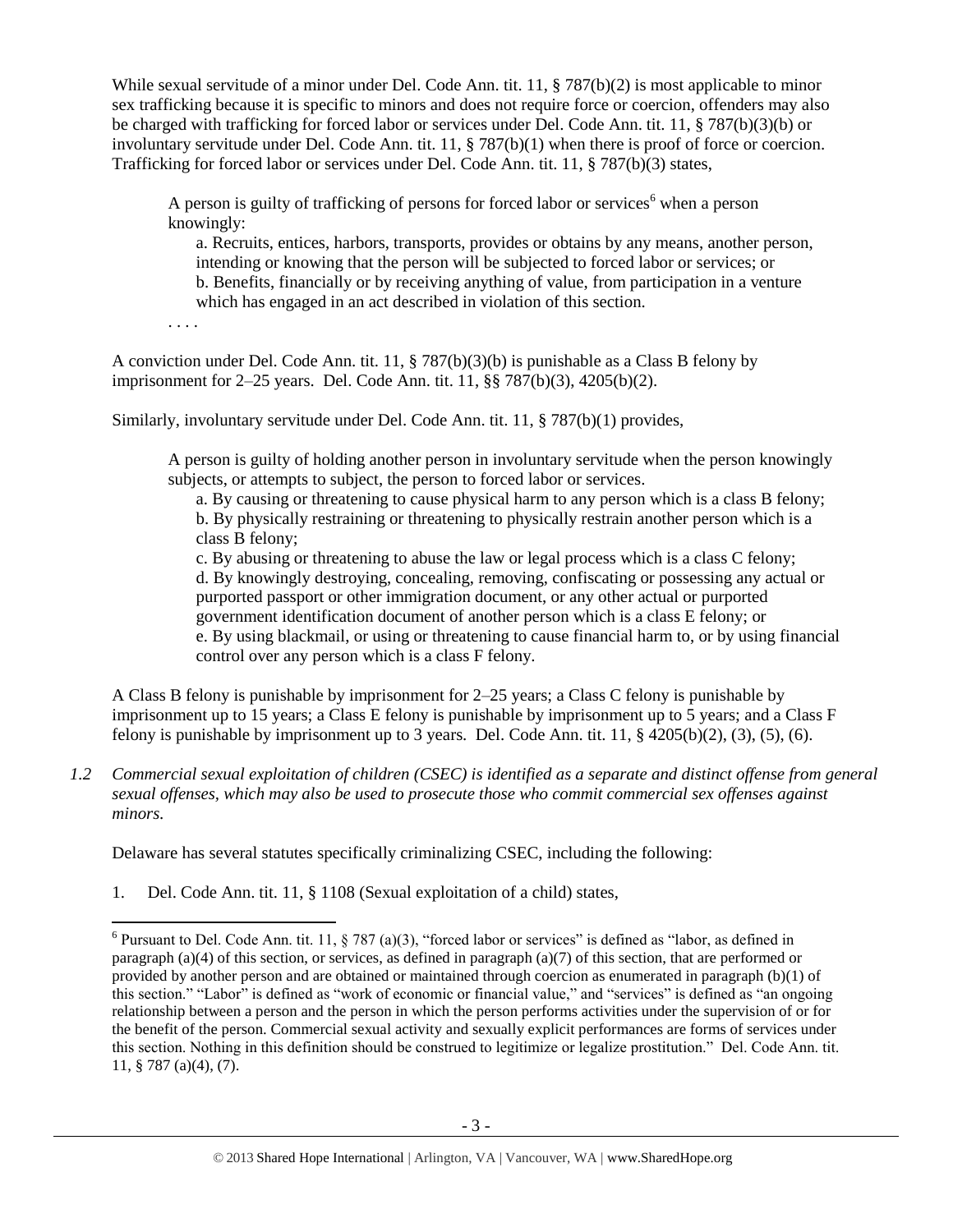A person is guilty of sexual exploitation of a child when:

(1) The person knowingly, photographs or films a child engaging in a prohibited sexual  $\text{act}^7$ or in the simulation of such an act, or otherwise knowingly creates a visual depiction of a child engaging in a prohibited sexual act or in the simulation of such an act; or (2) The person knowingly, finances or produces any motion picture, video or other visual depiction of a child engaging in a prohibited sexual act or in the simulation of such an act; or (3) The person knowingly publishes or makes available for public distribution or sale by any means, including but not limited to computer, any book, magazine, periodical, pamphlet, photograph, Internet site or web page which depicts a child engaging in a prohibited sexual act or in the simulation of such an act, or knowingly publishes or makes available for public distribution or sale by any means, including computer, any other visual depiction of a child engaging in a prohibited sexual act or in the simulation of such an act; or (4) The person permits, causes, promotes, facilitates, finances, produces or otherwise advances an exhibition, display or performances of a child engaging in a prohibited sexual act or the simulation of such an act.

. . . .

A first conviction under this statute is punishable as a Class B felony by imprisonment for 2–25 years, while a subsequent conviction is punishable by life imprisonment. Del. Code Ann. tit. 11, §§ 1108, 4205(b)(2), 1110. However, if the victim is under the age of 14 and the offender is either 18 years of age or older or tried as an adult, a conviction is designated a "dangerous crime against a child" under Del. Code Ann. tit. 11, § 777(a) (Dangerous crime against a child, definitions, sentences). A first conviction for a "dangerous crime against a child" is punishable as a Class B felony by imprisonment for 2–25 years, while subsequent convictions are punishable by mandatory imprisonment for life. Del. Code Ann. tit. 11, § 777(b). Subsequently, a defendant sentenced "pursuant to this section shall not be eligible for suspension of sentence, probation, pardon or release from confinement on any basis until the sentence imposed by the Court has been served." Del. Code Ann. tit. 11  $\S$  777(c). Additionally, under Del. Code Ann. tit. 11, § 4205A(a) (Additional penalty for serious sex offenders or pedophile offenders), a conviction under Del. Code Ann. tit. 11, § 777 is punishable by imprisonment for 25 years to life, if, among other things, the victim is under the age of 14.

2. Del. Code Ann. tit. 11, § 1352 (Promoting prostitution in the second degree) states,

<span id="page-3-0"></span>A person is guilty of promoting prostitution<sup>8</sup> in the second degree when the person knowingly:

- (2) Anal intercourse;
- (3) Masturbation;
- (4) Bestiality;
- (5) Sadism;
- (6) Masochism; (7) Fellatio;
- (8) Cunnilingus;
- (9) Nudity, if such nudity is to be depicted for the purpose of the sexual stimulation or the sexual gratification of any individual who may view such depiction;
- (10) Sexual contact;
- (11) Lascivious exhibition of the genitals or pubic area of any child;
- (12) Any other act which is intended to be a depiction or simulation of any act described in this subsection.
- <sup>8</sup> Del. Code. Ann. tit. 11, § 1354 (Promoting prostitution; attempt to promote prostitution; corroboration) provides,

 $\overline{\phantom{a}}$ <sup>7</sup> Del. Code Ann. tit. 11, § 1103(e) (Definitions relating to children) defines "[p]rohibited sexual act" to include:

<sup>(1)</sup> Sexual intercourse;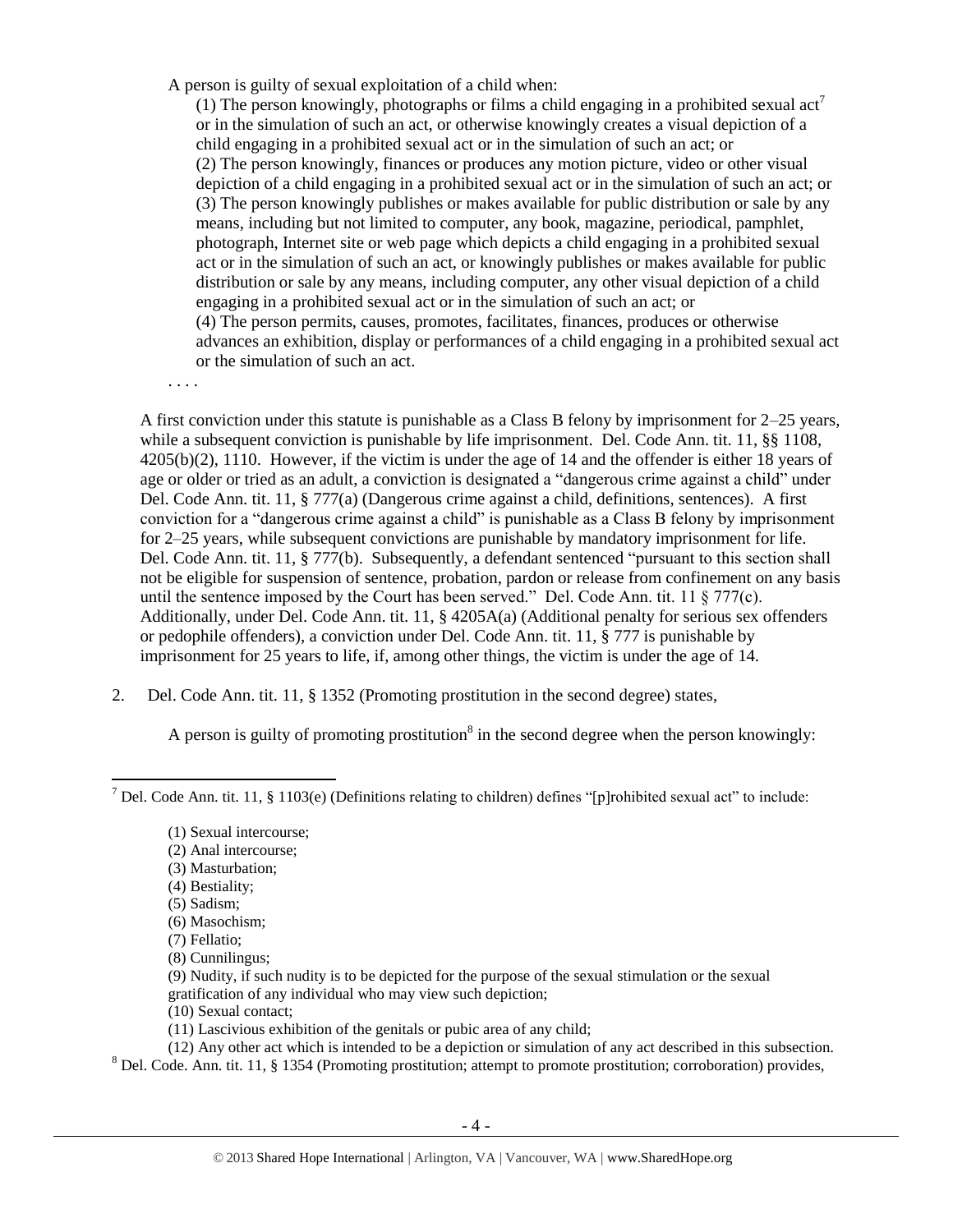<span id="page-4-0"></span>(1) Advances or profits from prostitution<sup>9</sup> by managing, supervising, controlling or owning, either alone or in association with others, a house of prostitution or a prostitution business or enterprise involving prostitution activity by 2 or more prostitutes; or (2) Advances or profits from prostitution of a person less than 18 years old. Promoting prostitution in the second degree is a class E felony.

A Class E felony is punishable by imprisonment up to 5 years. Del. Code Ann. tit. 11, § 4205(b)(5).

3. Del. Code Ann. tit. 11, § 1353 (Promoting prostitution in the first degree) states,

A person is guilty of promoting prostitution<sup>10</sup> in the first degree when the person knowingly: (1) Advances prostitution<sup>11</sup> by compelling a person by force or intimidation to engage in prostitution or profits from such coercive conduct by another; or (2) Advances or profits from prostitution of a person less than 16 years old. Promoting prostitution in the first degree is a class C felony.

A Class C felony is punishable by imprisonment up to 15 years. Del. Code Ann. tit. 11, § 4205(b)(3).

Several other Delaware laws, while not expressly commercial in nature, may also be applicable in cases involving the commercial sexual exploitation of a child. Some of those statutes are as follows:

1. Del. Code Ann. tit. 11, § 1112A(a) (Sexual solicitation of a child) states,

(a) A person is guilty of sexual solicitation of a child if the person, being 18 years of age or older, intentionally or knowingly:

(1) Solicits, requests, commands, importunes or otherwise attempts to cause any child who has not yet reached that child's eighteenth birthday to engage in a prohibited sexual act:<sup>12</sup> or

"A person shall not be convicted of promoting prostitution or of an attempt to promote prostitution solely on the uncorroborated testimony of a person whose prostitution activity the person is alleged to have advanced or attempted to advance or from whose prostitution activity the person is alleged to have profited or attempted to profit."

 $\delta$  Pursuant to Del. Code Ann. tit. 11, § 1356(1) (Definitions relating to prostitution),

A person advances prostitution when, acting other than as a prostitute or as a patron thereof, the person knowingly causes or aids a person to commit or engage in prostitution, procures or solicits patrons for prostitution, provides persons or premises for prostitution purposes, operates or assists in the operation of a house of prostitution or a prostitution enterprise or engages in any other conduct designed to institute, aid or facilitate an act or enterprise of prostitution.

<sup>10</sup> *See supra* note [8.](#page-3-0)

 $\overline{a}$ 

<sup>11</sup> *See supra* note [9.](#page-4-0)

<sup>12</sup> Del. Code Ann. tit. 11,  $\frac{1}{9}$  1103(e) defines "[p]rohibited sexual act" to include,

(1) Sexual intercourse; (2) Anal intercourse; (3) Masturbation; (4) Bestiality; (5) Sadism;

(6) Masochism;

(7) Fellatio;

(8) Cunnilingus;

(9) Nudity, if such nudity is to be depicted for the purpose of the sexual stimulation or the sexual gratification of any individual who may view such depiction;

(10) Sexual contact;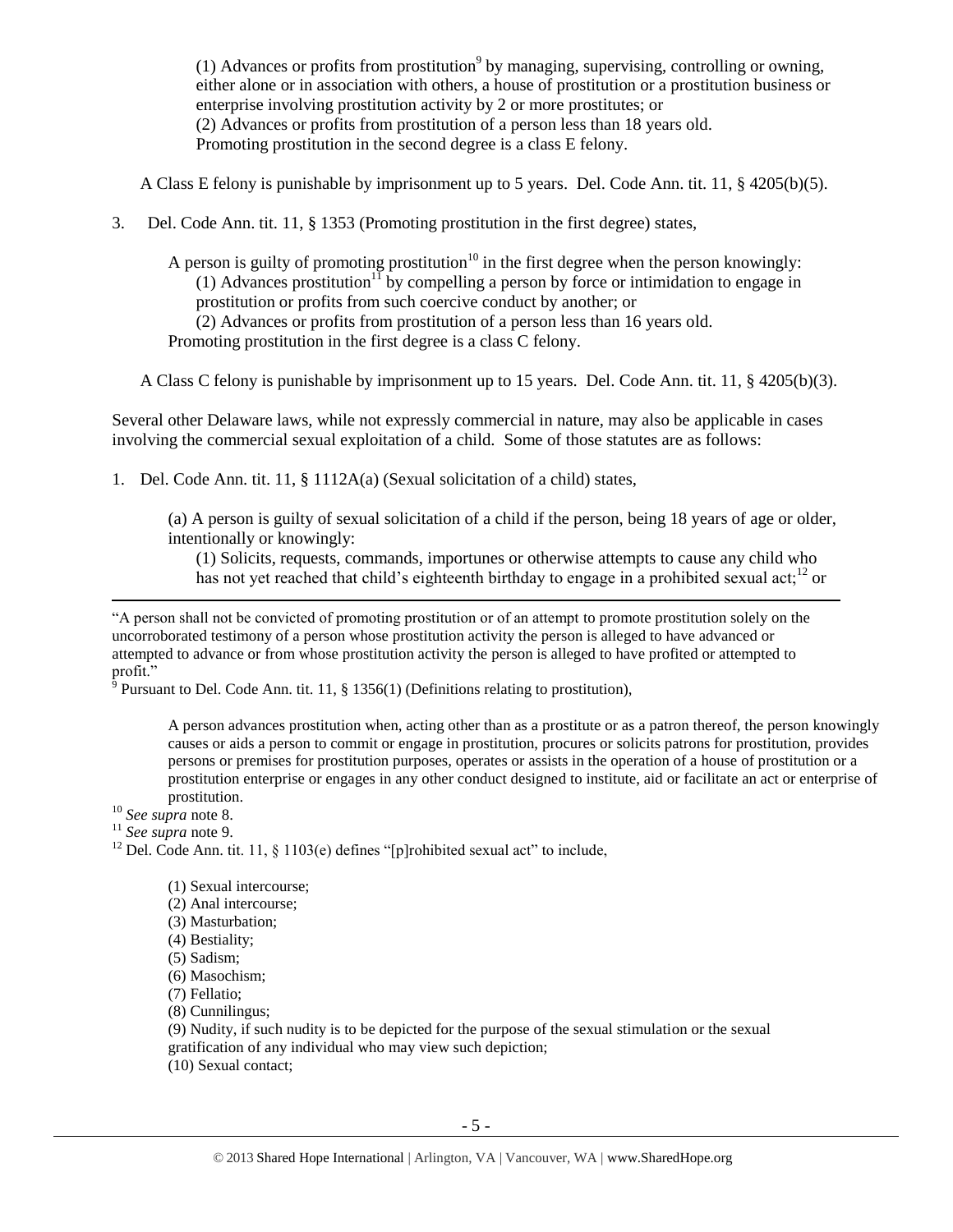(2) Solicits, requests, commands, importunes or otherwise attempts to cause any child who has not yet reached that child's sixteenth birthday to meet with such person or any other person for the purpose of engaging in a prohibited sexual act; or (3) Compiles, enters, accesses, transmits, receives, exchanges, disseminates, stores, makes, prints, reproduces or otherwise possesses by any means, including by means of computer, any notice, statement, document, advertisement, file or data containing the name, telephone number, address, e-mail address, school address or location, physical characteristics or other descriptive or identifying information pertaining to any child who has not yet reached that child's sixteenth birthday for the purpose of facilitating, encouraging, offering or soliciting a prohibited sexual act involving such child and such person or any other person.

A conviction under this statute is punishable as a Class C felony by imprisonment up to 15 years. Del. Code Ann. tit. 11,  $\S$ § 1112A(c), 4205(b)(3). If the victim is under the age of 14 and the offender is either 18 years of age or older or tried as an adult, however, a conviction is designated a "dangerous crime against a child" under Del. Code Ann. tit. 11, § 777(a) (Dangerous crime against a child, definitions, sentences). A first conviction for a "dangerous crime against a child" is punishable as a Class B felony by imprisonment for 2–25 years, while subsequent convictions are punishable by mandatory imprisonment for life. Del. Code Ann. tit. 11, § 777(b). Subsequently, a defendant sentenced "pursuant to this section shall not be eligible for suspension of sentence, probation, pardon or release from confinement on any basis until the sentence imposed by the Court has been served." Del. Code Ann. tit. 11 § 777(c). Additionally, under Del. Code Ann. tit. 11, § 4205A(a) (Additional penalty for serious sex offenders or pedophile offenders), a conviction under Del. Code Ann. tit. 11, § 777 is punishable by imprisonment for 25 years to life, if, among other things, the victim is under the age of 14.

- 2. Del. Code tit. 11 § 773(a)(5) (Rape in the first degree) provides that "[a] person is guilty of rape in the first degree when the person intentionally engages in sexual intercourse with another person and . . . [t]he victim has not yet reached that victim's twelfth birthday, and the defendant has reached that defendant's eighteenth birthday." A conviction under Del. Code tit. 11  $\S$  773(a)(5) is punishable as a Class A felony by imprisonment for 25 years to life. Del. Code Ann. tit. 11,  $\S$ § 773, 4205A(a)(2). If, however, among other things, a victim of an offense under Del. Code tit. 11  $\S$  773(a)(5) suffers serious bodily injury or the defendant "has been previously convicted of unlawful sexual intercourse in the first degree, rape in the second degree or rape in the first degree, or any equivalent offense under the laws of this State, any other state or the United States," a conviction is punishable by imprisonment for life "without benefit of probation, parole or any other reduction." Del. Code tit. 11,  $$773(c)(1), (4).$
- 3. Pursuant to Del. Code tit. 11, § 771(a) (Rape in the third degree),
	- (a) A person is guilty of rape in the third degree when the person:
		- (1) Intentionally engages in sexual intercourse with another person, and the victim has not reached that victim's sixteenth birthday and the person is at least 10 years older than the victim, or the victim has not yet reached that victim's fourteenth birthday and the person has reached that person's nineteenth birthday and is not otherwise subject to prosecution pursuant to § 772 [Rape in the second degree] or § 773 [Rape in the first degree] of this title; or (2) Intentionally engages in sexual penetration with another person under any of the following circumstances:
	- (11) Lascivious exhibition of the genitals or pubic area of any child;

. . .

 $\overline{a}$ 

(12) Any other act which is intended to be a depiction or simulation of any act described in this subsection.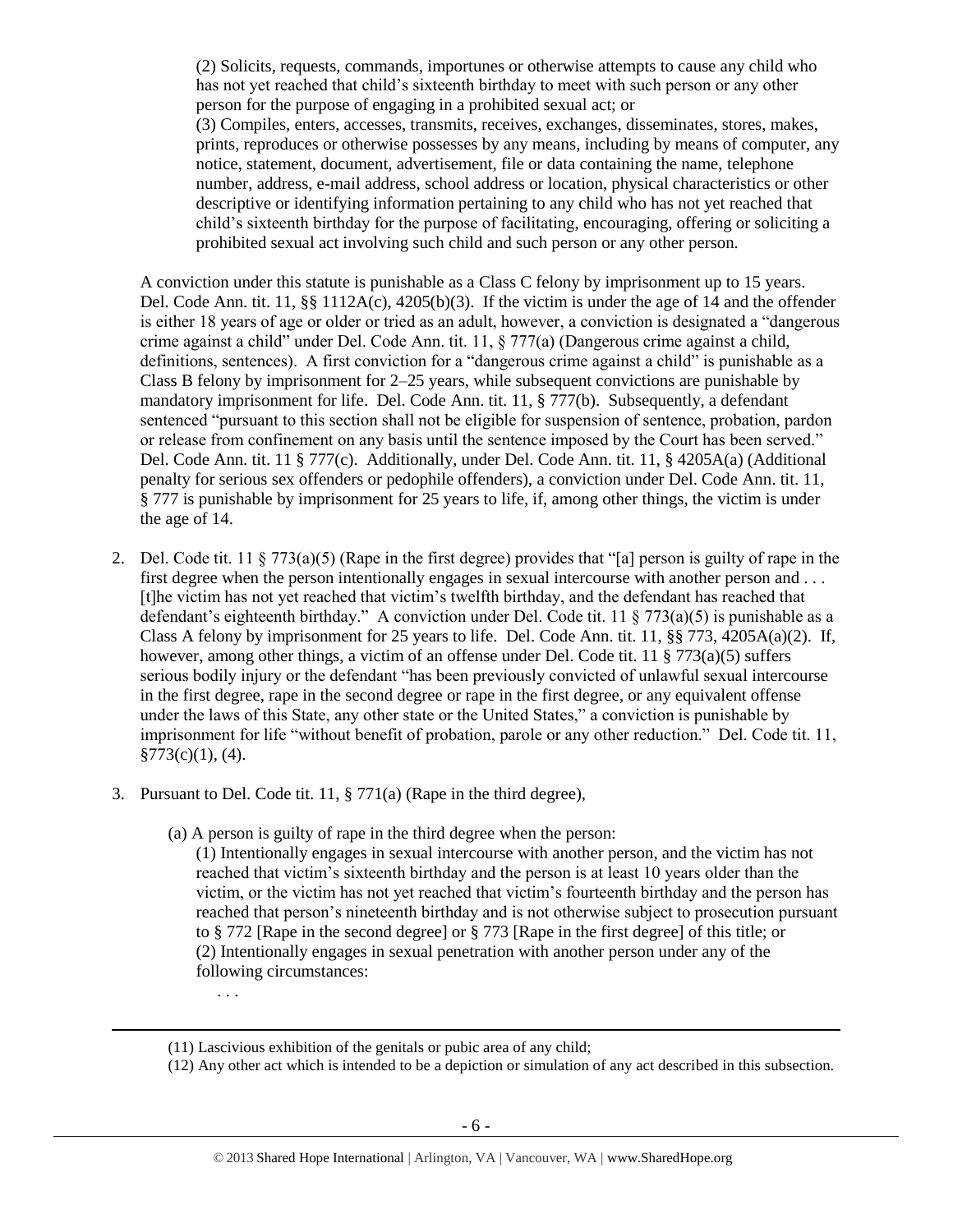b. The victim has not reached that victim's sixteenth birthday and during the commission of the crime, or during the immediate flight from the crime, or during an attempt to prevent the reporting of the crime, the person causes physical injury or serious mental or emotional injury to the victim.

A conviction under this statute is punishable as a Class B felony by imprisonment for 2–25 years. Del. Code Ann. tit. 11, §§ 771, 4205(b)(2). If the victim is under the age of 14 and the offender is either 18 years of age or older or tried as an adult, however, a conviction is designated a "dangerous crime against a child" under Del. Code Ann. tit. 11, § 777(a) (Dangerous crime against a child, definitions, sentences). A first conviction for a "dangerous crime against a child" is punishable as a Class B felony by imprisonment for 2–25 years, while subsequent convictions are punishable by mandatory imprisonment for life. Del. Code Ann. tit. 11, § 777(b). A defendant sentenced "pursuant to this section shall not be eligible for suspension of sentence, probation, pardon or release from confinement on any basis until the sentence imposed by the Court has been served." Del. Code Ann. tit. 11 § 777(c). Additionally, under Del. Code Ann. tit. 11, § 4205A(a) (Additional penalty for serious sex offenders or pedophile offenders), a conviction under Del. Code Ann. tit. 11,  $\S 771(a)(2)$ is punishable by imprisonment for 25 years to life, if, among other things, the victim is under the age of 14. Convictions under Del. Code Ann. tit. 11, § 771(a)(1) fall under Del. Code Ann. tit. 11, § 4205A(a) through Del. Code Ann. tit. 11, § 777.

- 4. Del. Code tit. 11 § 770(a) (Rape in the fourth degree) states,
	- (a) A person is guilty of rape in the fourth degree when the person:
		- (1) Intentionally engages in sexual intercourse with another person, and the victim has not yet reached that victim's sixteenth birthday; or

(2) Intentionally engages in sexual intercourse with another person, and the victim has not yet reached that victim's eighteenth birthday, and the person is 30 years of age or older, except that such intercourse shall not be unlawful if the victim and person are married at the time of such intercourse; or

(3) Intentionally engages in sexual penetration with another person under any of the following circumstances:

- a. The sexual penetration occurs without the victim's consent; or
- b. The victim has not reached that victim's sixteenth birthday.
- 5. A conviction under this statute is punishable as a Class C felony by imprisonment up to 15 years. Del. Code Ann. tit. 11, §§ 770, 4205(b)(3). However, if the victim is under the age of 14 and the offender is either 18 years of age or older or tried as an adult, a conviction is designated a "dangerous crime against a child" under Del. Code Ann. tit. 11, § 777(a) (Dangerous crime against a child, definitions, sentences). A first conviction for a "dangerous crime against a child" is punishable as a Class B felony by imprisonment for 2–25 years, while subsequent convictions are punishable by mandatory imprisonment for life. Del. Code Ann. tit. 11, §§ 777(b), 4205(b)(2). Subsequently, a defendant sentenced "pursuant to [Del. Code Ann. tit. 11, § 777] shall not be eligible for suspension of sentence, probation, pardon or release from confinement on any basis until the sentence imposed by the Court has been served." Del. Code Ann. tit. 11 § 777(c). Additionally, under Del. Code Ann. tit. 11, § 4205A(a) (Additional penalty for serious sex offenders or pedophile offenders), a conviction under Del. Code Ann. tit. 11,  $\S 777$  is punishable by imprisonment for 25 years to life, if, among other things, the victim is under the age of 14. Del. Code tit. 11 § 768 (Unlawful sexual contact in the second degree) makes it a crime "when the person intentionally has sexual contact<sup>13</sup> with another

 $\overline{a}$  $^{13}$  Pursuant to Del. Code tit. 11 § 761(f),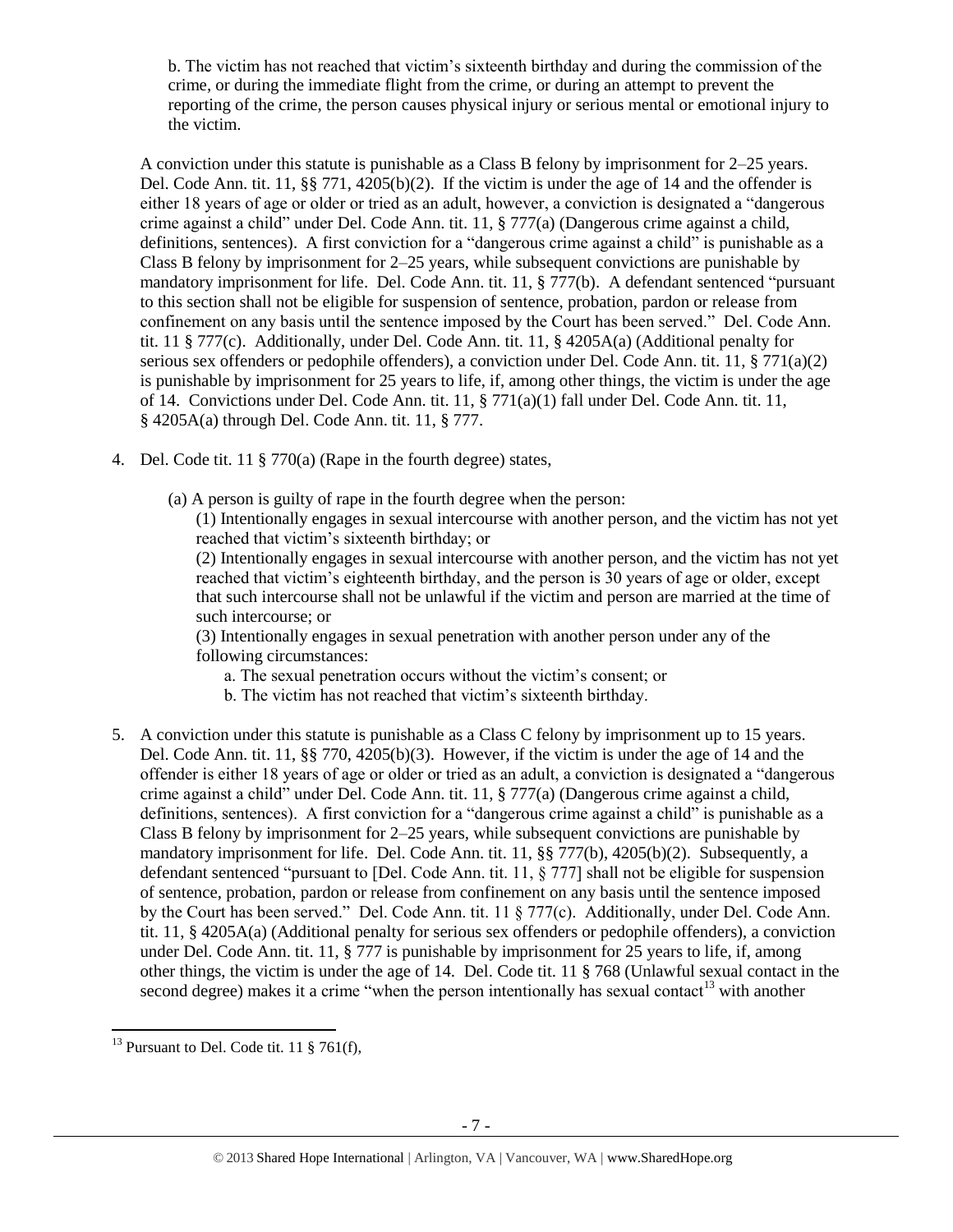person who is less than 18 years of age or causes the victim to have sexual contact with the person or a third person." A conviction under this statute is punishable as a Class F felony by imprisonment up to 3 years. Del. Code Ann. tit. 11, §§ 768, 4205(b)(6).

- 6. Del. Code tit. 11 § 769(a)(3) (Unlawful sexual contact in the first degree) makes it a crime when a "person intentionally has sexual contact with another person who is less than 13 years of age or causes the victim to have sexual contact with the person or a third person." A conviction under this statute is punishable as a Class D felony by imprisonment up to 8 years. Del. Code Ann. tit. 11, §§ 769(b), 4205(b)(4).
- 7. Del. Code Ann. tit. 11, § 1100 (Dealing in children) states in part, "A person is guilty of dealing in a child if the person intentionally or knowingly trades, barters, buys or negotiates to trade, barter, buy or sell a child under the age of 18 . . . ." A conviction under this statute is punishable as a Class E felony by imprisonment up to 5 years. Del. Code Ann. tit.  $11$ ,  $\S$  $\S$   $1100$ ,  $4205(b)(5)$ .
- *1.3 Prostitution statutes refer to the sex trafficking statute to identify the commercially sexually exploited minor as a trafficking victim.*

Delaware's prostitution statutes, Del. Code Ann. tit. 11, § 1342(a)(1) (Prostitution) and § 1343 (Patronizing a prostitute prohibited), do not refer to the human trafficking statute to identify commercially sexually exploited minors as victims of sex trafficking.

- 1.3.1 Recommendation: Amend Del. Code Ann. tit. 11, § 1342(a)(1) (Prostitution) and § 1343 (Patronizing a prostitute prohibited) to refer to Del. Code Ann. tit. 11, § 787(b)(2) 787 (Trafficking of persons and involuntary servitude) to clarify the status of CSEC victims as victims of trafficking.
- *1.4 The state racketeering or gang crimes statute includes sex trafficking and commercial sexual exploitation of children (CSEC) offenses as predicate acts allowing the statute to be used to prosecute trafficking crimes.*

Chapter 15 of the Delaware Criminal Code is entitled "Organized Crime and Racketeering." Del. Code Ann. tit. 11, § 1503 (Violations) states,

(a) It shall be unlawful for any person employed by, or associated with, any enterprise $14$  to conduct or participate in the conduct of the affairs of the enterprise through a pattern of racketeering activity or collection of an unlawful debt.

(b) It is unlawful for any person, through a pattern of racketeering activity or proceeds derived therefrom, to acquire or maintain, directly or indirectly, any interest in or control of any

 $\overline{\phantom{a}}$ 

<sup>(</sup>f) "Sexual contact" means:

<sup>(1)</sup> Any intentional touching by the defendant of the anus, breast, buttocks or genitalia of another person; or

<sup>(2)</sup> Any intentional touching of another person with the defendant's anus, breast, buttocks or genitalia; or

<sup>(3)</sup> Intentionally causing or allowing another person to touch the defendant's anus, breast, buttocks or genitalia

which touching, under the circumstances as viewed by a reasonable person, is intended to be sexual in nature. Sexual contact shall also include touching when covered by clothing.

<sup>&</sup>lt;sup>14</sup> Pursuant to Del. Code Ann. tit. 11, § 1502(3), "'Enterprise' shall include any individual, sole proprietorship, partnership, corporation, trust or other legal entity; and any union, association or group of persons associated in fact, although not a legal entity. The word 'enterprise' shall include illicit as well as licit enterprises, and governmental as well as other entities."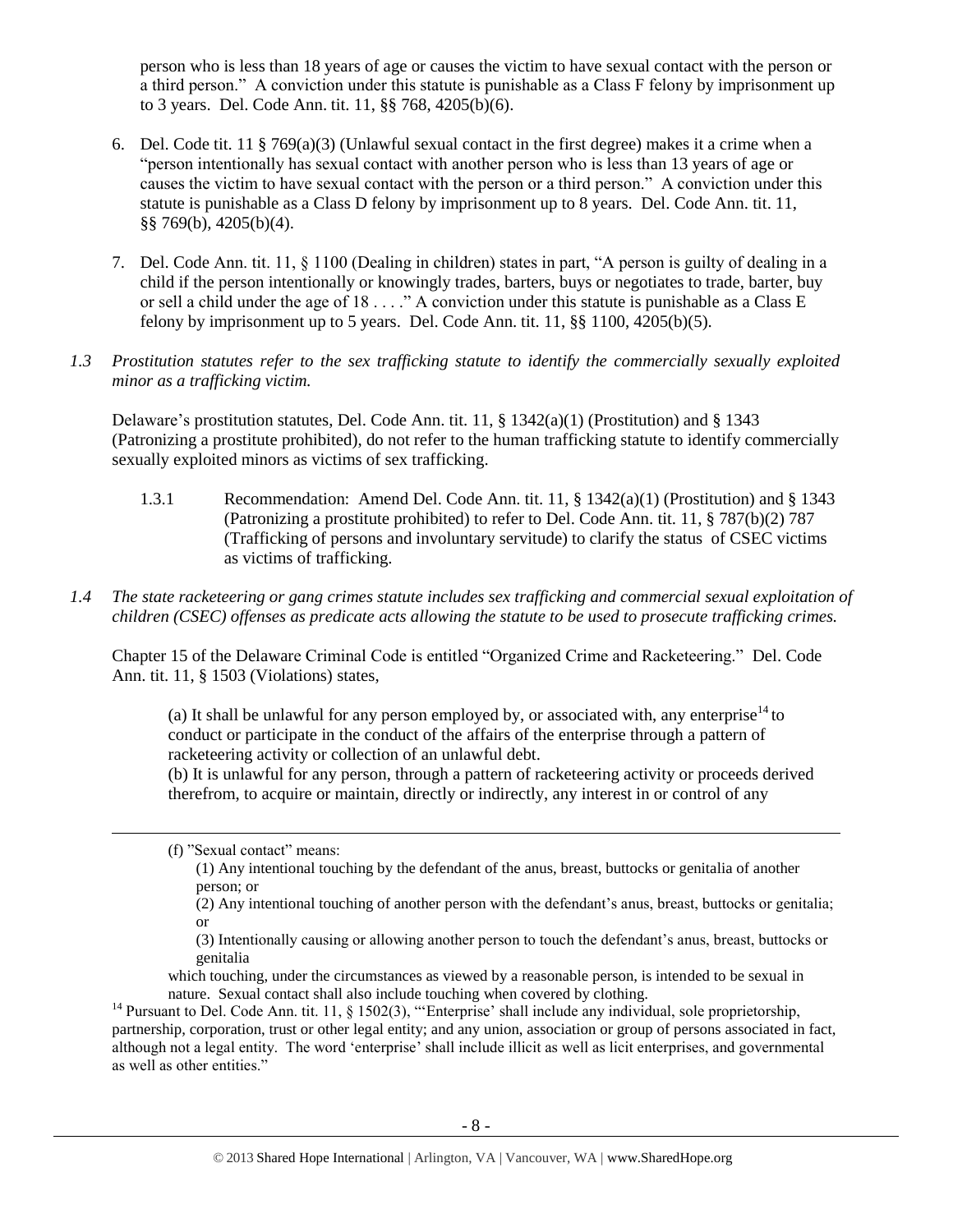enterprise, real property or personal property, of any nature, including money. (c) It is unlawful for any person who has received any proceeds derived, directly or indirectly, from a pattern of racketeering activity in which such person has participated, to use or invest, directly or indirectly, any part of such proceeds or any proceeds derived from the investment or use thereof, in the acquisition of any interest in, or the establishment or operation of, any enterprise or real property.

(d) It is unlawful for any person to conspire or attempt to violate any of the provisions of subsection (a), (b) or (c) of this section.

Pursuant to Del. Code Ann. tit. 11, § 1502(5),

(5) "Pattern of racketeering activity" shall mean 2 or more incidents of conduct:

a. That:

1. Constitute racketeering activity;

2. Are related to the affairs of the enterprise;

3. Are not so closely related to each other and connected in point of time and place that they constitute a single event; and

b. Where:

1. At least 1 of the incidents of conduct occurred after July 9, 1986;

2. The last incident of conduct occurred within 10 years after a prior occasion of conduct; and

3. As to criminal charges, but not as to civil proceedings, at least 1 of the incidents of conduct constituted a felony under the Delaware Criminal Code, or if committed subject to the jurisdiction of the United States or any state of the United States, would constitute a felony under the Delaware Criminal Code if committed in the State.

Pursuant to Del. Code Ann. tit. 11 §1502(9), racketeering means "to engage in, to attempt to engage in, to conspire to engage in or to solicit, coerce or intimidate another person to engage in:

a. Any activity defined as "racketeering activity" under 18 U.S.C. § 1961(1)(A), (1)(B), (1)(C) or  $(1)(D)$ ;<sup>15</sup> or

b. Any activity constituting any felony which is chargeable under the Delaware Code or any activity constituting a misdemeanor under the following provisions of the Delaware Code:

3. Chapter 5 of Title 11 relating to prostitution;

. . . .

. . . .

7. Chapter 5 of Title 11 relating to obscenity;

. . . .

 $\overline{a}$ 

Consequently, although not specifically enumerated, the definition of racketeering includes the CSEC offenses of promoting prostitution in the first and second degrees under Del. Code Ann. tit. 11, §§ 1352 and 1353, trafficking of persons and involuntary servitude under § 787 and sexual exploitation of a child under § 1108. Defendants convicted under Del. Code Ann. tit. 11, § 1503 are guilty of a Class B felony punishable by imprisonment for 2–25 years and a fine of at least \$25,000. Del. Code Ann. tit. 11, §§ 1504(a), 4205(b)(2). Alternatively, defendants may be subject to a restitutionary fine. Del. Code Ann. tit. 11, § 1504(c) states,

<sup>&</sup>lt;sup>15</sup> 18 U.S.C. § 1961(1)(A), (1)(B), (1)(C) or (1)(D) includes "sections 1581–1592 (relating to peonage, slavery, and trafficking in persons) [and] sections 2251, 2251A, 2252, and 2260 (relating to sexual exploitation of children)."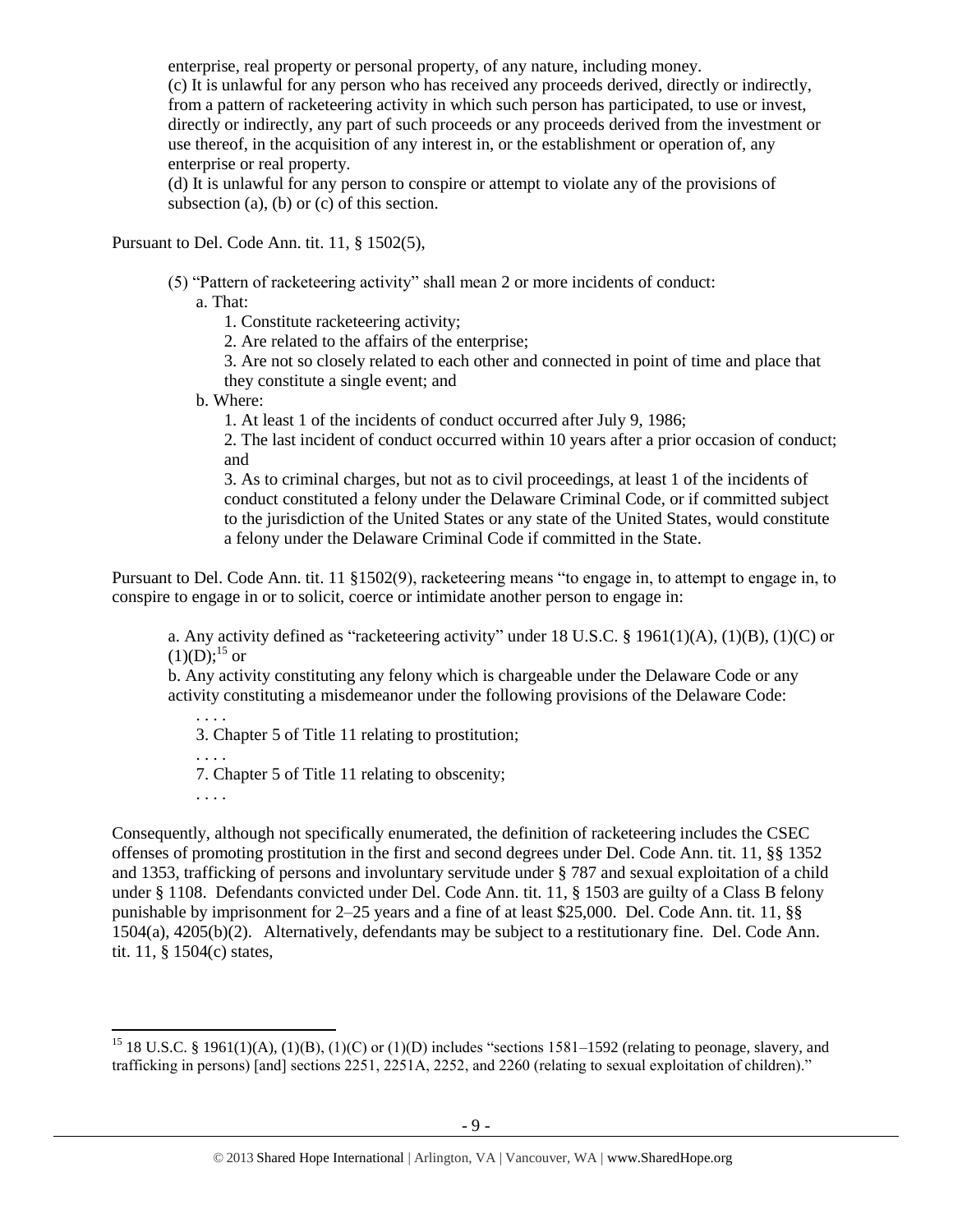In lieu of any fine otherwise authorized by law, any person convicted of engaging in racketeering, or any other conduct in violation of § 1503 of this title, through which such person derived pecuniary value,<sup>16</sup> or by which the person caused personal injury or property damage or other loss, may be sentenced to pay a fine that does not exceed 3 times the gross value gained, or 3 times the gross loss caused, whichever is the greater, plus court costs and the costs of investigation and prosecution, reasonably incurred.

Defendants convicted under Del. Code Ann. tit. 11, § 1503 are also subject to certain forfeiture provisions. Del. Code Ann. tit. 11, § 1504(b) (Criminal penalties) states,

Any person convicted of conduct constituting a violation of any of the provisions of § 1503 of this title shall criminally . . . forfeit, to the State any real or personal property used in the course of, intended for use in the course of, derived from, or realized through conduct in violation of § 1503 of this title including any property constituting an interest in or means of control or influence over the enterprise involved in the conduct in violation of § 1503 of this title or any property constituting proceeds derived from the conduct in violation of § 1503 . . .

. . . .

Civil remedies are also available for victims of racketeering. Pursuant to Del. Code Ann. tit. 11,§  $1505(c)$ ,

Any person directly or indirectly injured by reason of any conduct constituting a violation of this chapter may sue therefor in any appropriate court, and if successful shall recover 3 times the actual damages sustained and, when appropriate, punitive damages. Damages under this subsection are not limited to competitive or distinct injury. Plaintiffs who substantially prevail shall also recover attorneys' fees in the trial and appellate courts, together with the costs of investigation and litigation, reasonably incurred; provided, however, no action may be had under § 1503 of this title except against a defendant who has been criminally convicted of a racketeering activity which was the source of the injury alleged, and no action may be brought under this provision except within 1 year of such conviction.

Additionally, Del. Code Ann. tit. 11, § 1505(b) authorizes the Attorney General to institute civil proceedings against traffickers who violate Del. Code Ann. tit. 11, § 1503 and impose "a civil penalty of up to \$ 100,000 for each incident of activity constituting a violation of this chapter."

 $\overline{\phantom{a}}$ 

b. Any other property or service that has a value in excess of \$100.

<sup>&</sup>lt;sup>16</sup> Pursuant to Del. Code Ann. tit. 11,  $\S$  1502(6),

<sup>&</sup>quot;Pecuniary value" shall mean:

a. Anything of value in the form of money, a negotiable instrument, a commercial interest or anything else which constitutes an economic advantage; or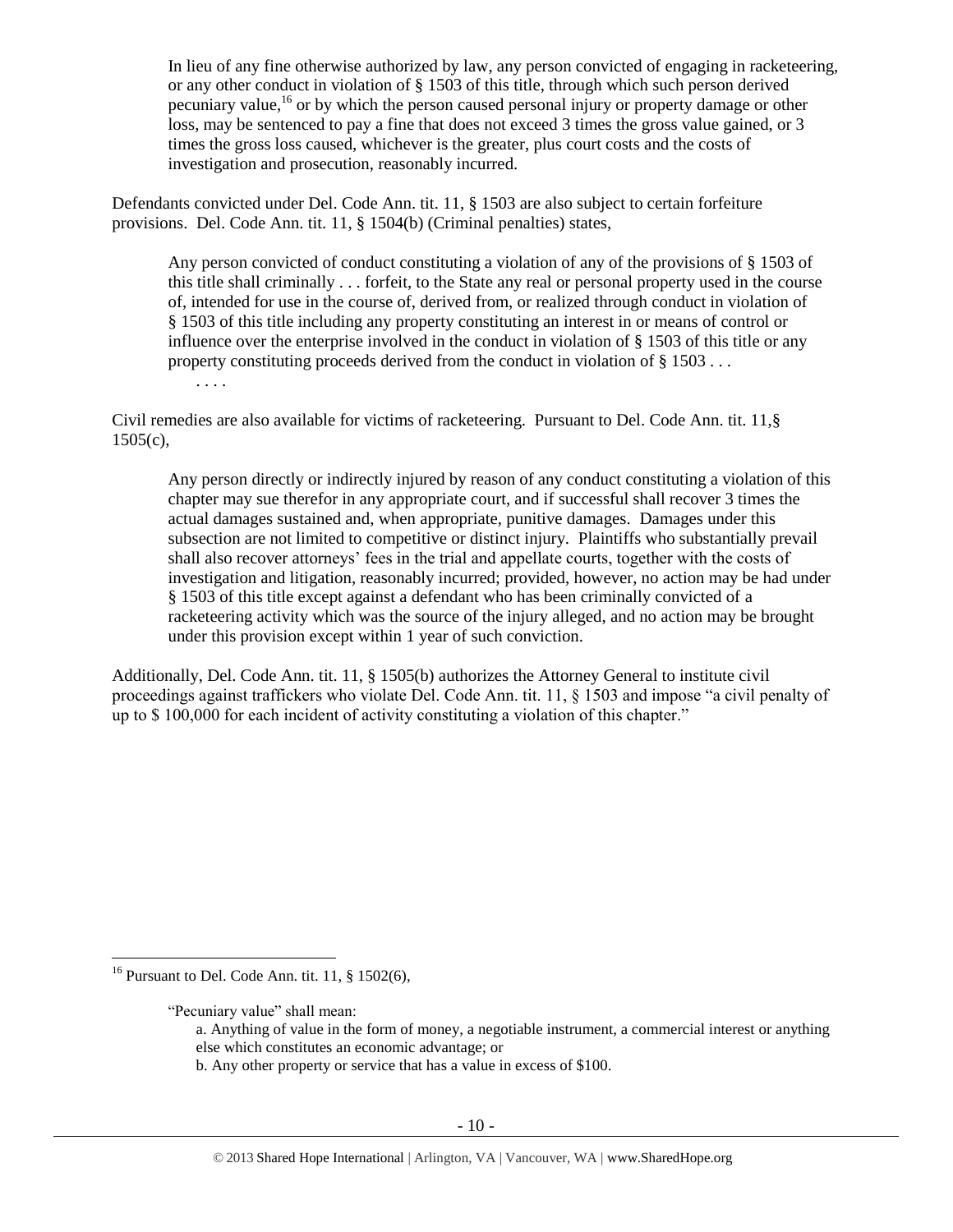#### **FRAMEWORK ISSUE 2: CRIMINAL PROVISIONS FOR DEMAND**

## *Legal Components:*

- *2.1 The state sex trafficking law can be applied to the buyers of commercial sex acts with a victim of domestic minor sex trafficking.*
- *2.2 Buyers of commercial sex acts with a minor can be prosecuted under commercial sexual exploitation of children (CSEC) laws.*
- *2.3 Solicitation laws differentiate buying sex acts with an adult and buying sex acts with a minor under 18.*
- *2.4 Penalties for buyers of commercial sex acts with minors are as high as federal penalties.*
- *2.5 Using the Internet to lure, entice, or purchase, or attempt to lure, entice, or purchase commercial sex acts with a minor is a separate crime or results in an enhanced penalty for buyers.*
- *2.6 No age mistake defense is permitted for a buyer of commercial sex acts with any minor under 18.*
- *2.7 Base penalties for buying sex acts with a minor under 18 are sufficiently high and not reduced for older minors.*
- *2.8 Financial penalties for buyers of commercial sex acts with minors are sufficiently high to make it difficult for buyers to hide the crime.*
- *2.9 Buying and possessing child pornography carries penalties as high as similar federal offenses.*
- *2.10 Convicted buyers of commercial sex acts with minors and child pornography are required to register as sex offenders.*

\_\_\_\_\_\_\_\_\_\_\_\_\_\_\_\_\_\_\_\_\_\_\_\_\_\_\_\_\_\_\_\_\_\_\_\_\_\_\_\_\_\_\_\_\_\_\_\_\_\_\_\_\_\_\_\_\_\_\_\_\_\_\_\_\_\_\_\_\_\_\_\_\_\_\_\_\_\_\_\_\_\_\_\_\_\_\_\_\_\_

## *Legal Analysis:*

*2.1 The state sex trafficking law can be applied to the buyers of commercial sex acts with a victim of domestic minor sex trafficking.*

Del. Code Ann. tit. 11, § 787(b)(2)(b) (Trafficking of persons and involuntary servitude) could be applied to buyers. It states, "A person is guilty of sexual servitude of a minor when the person knowingly . . . [c]auses a minor to engage in commercial sexual activity or a sexually explicit performance." Del. Code Ann. tit. 11, § 787(b)(2)(a) also applies to buyers of sex from victims of domestic minor sex trafficking following federal precedent through the term "obtain." <sup>17</sup> Del. Code Ann. tit. 11, § 787(b)(2)(a) makes it a crime when a person "[r]ecruits, entices, harbors, transports, provides or obtains by any means, a minor under 18 years of age, knowing that the minor will engage in commercial sexual activity, a sexually explicit performance, or the production of pornography." While Del. Code Ann. tit. 11, § 787(b)(2)(a) uses the word "obtain" in its sex trafficking statute, whether § 787(b)(2)(a) would apply to buyers depends on whether the definition of "obtain" in  $\S 787(a)(6)^{18}$  is intended to apply to provisions of Del. Code Ann. tit. 11, § 787(b)(2) or Del. Code Ann. tit. 11, § 787(b)(3).

 $\overline{\phantom{a}}$  $17$  *See* United States v. Jungers, 702 F.3d 1066 ( $8<sup>th</sup>$  Cir. 2013). In this case, the Eighth Circuit specifically addressed whether the federal sex trafficking law, 18 U.S.C. § 1591 (Sex trafficking of children or by force, fraud, or coercion) applies to buyers when it reversed a District of South Dakota ruling that Congress did not intend the string of verbs constituting criminal conduct under 18 U.S.C. § 1591(a)(1) ("recruits, entices, harbors, transports, provides, obtains, or maintains") to reach the conduct of buyers. United States v. Jungers, 834 F. Supp. 2d 930, 931 (D.S.D. 2011). Holding that the conduct of buyers who obtain a child for commercial sex can violate 18 U.S.C. § 1591(a)(1), the Eighth Circuit illustrated through hypothetical buyer scenarios that, under certain circumstances, most of the terms in the string of verbs constituting criminal conduct under 18 U.S.C. § 1591(a)(1) could apply to buyers. While other terms may apply to buyers' conduct under state law as well, the analysis here focuses on the term "obtains" which is most likely to apply in the majority of buyer cases.

<sup>&</sup>lt;sup>18</sup> Under Del. Code Ann. tit. 11, § 787(a)(6)," Obtain' means in relation to labor or services, to secure performance thereof." This indicates that this definition may be focused to the labor trafficking provisions in Del. Code Ann. tit. 11, § 787.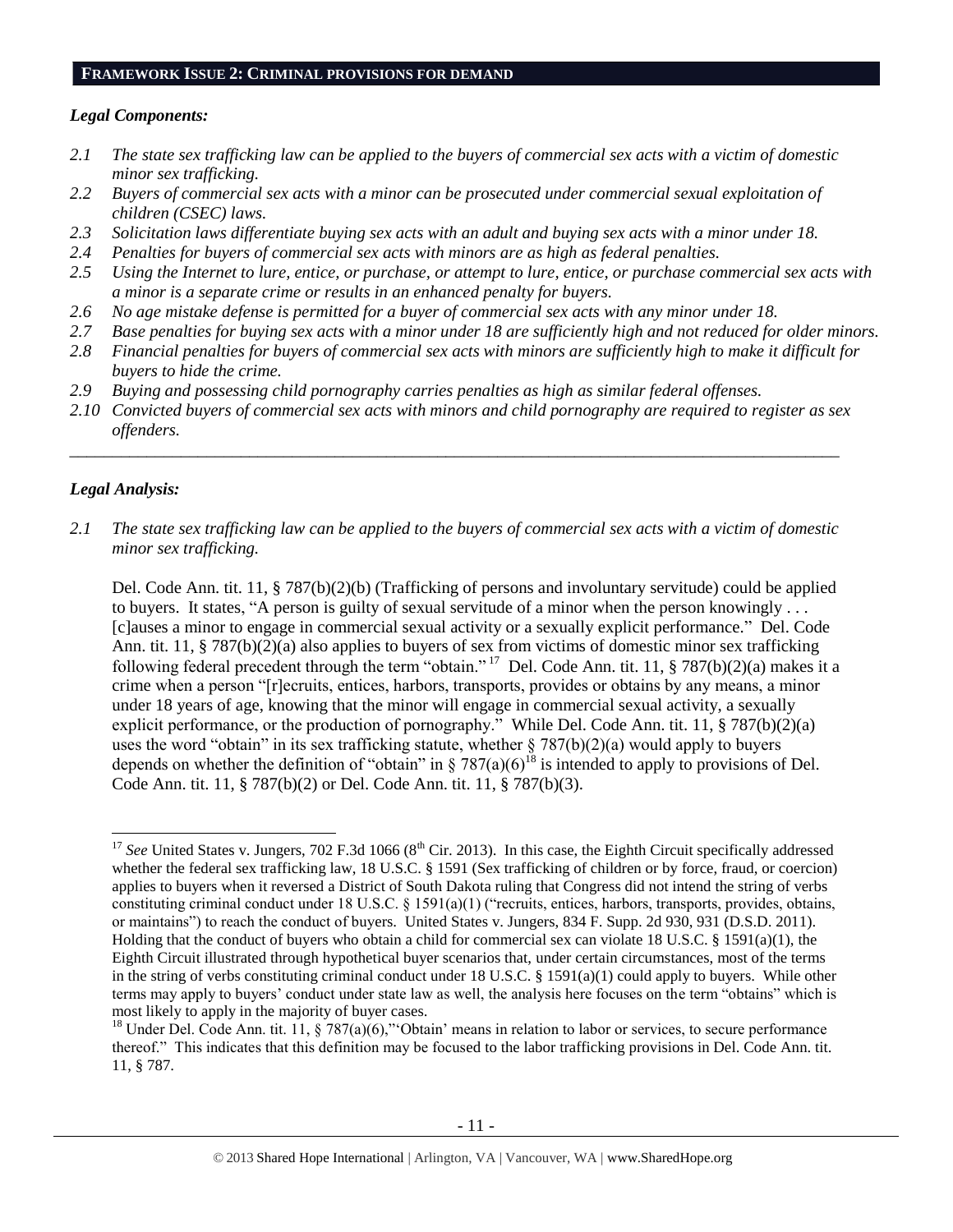*2.2 Buyers of commercial sex acts with a minor can be prosecuted under commercial sexual exploitation of children (CSEC) laws.*

None of Delaware's CSEC statutes apply to buyers. While Del. Code Ann. tit. 11, § 1112A(a) (Sexual solicitation of a child) may apply to a buyer who "[c]ompiles, enters, accesses, transmits, receives, exchanges, disseminates, stores, makes, prints, reproduces or otherwise possesses by any means, including by means of computer, any notice, statement, document, advertisement, file or data containing the name, telephone number, address, e-mail address, school address or location, physical characteristics or other descriptive or identifying information pertaining to any child who has not yet reached that child's sixteenth birthday for the purpose of facilitating, encouraging, offering or soliciting a prohibited sexual act<sup>19</sup> involving such child and such person or any other person," this offense does not refer to commercial conduct or make it a crime to purchase sex acts with a minor.

- 2.2.1 Recommendation: Enact a law that specifically criminalizes the act of buying sex with a minor with penalties as high as Del. Code Ann. tit. 11, § 787(b)(2) (Trafficking of persons and involuntary servitude).
- *2.3 Solicitation laws differentiate buying sex acts with an adult and buying sex acts with a minor under 18.*

Del. Code Ann. tit. 11, § 1343 (Patronizing a prostitute prohibited) includes the crime of solicitation of prostitution. It does not, however, distinguish between the solicitation of an adult versus a child for prostitution. Pursuant to Del. Code Ann. tit. 11, § 1343(a)(3),

- (a) A person is guilty of patronizing a prostitute when:
	- . . .

(3) The person solicits or requests another person to engage in sexual conduct with the person in return for a fee.

A conviction under this statute is punishable as an unclassified misdemeanor by imprisonment up to 30 days and a fine of \$500–\$575. Del. Code Ann. tit. 11, §§ 1343(b), 4206(c). If, however, the crime occurs "on or within 1,000 feet of the property of any school, residence, church, synagogue or other place of worship," a conviction is punishable as a Class A misdemeanor by imprisonment up to 1 year and a fine of \$1,000–\$2,300. Del. Code Ann. tit. 11, §§ 1343(e)(1), 4206(a).

2.3.1 Recommendation: Amend Del. Code Ann. tit. 11, § 1343(a)(3) (Patronizing a prostitute prohibited) to provide heightened penalties comparable to the penalties provided under

- (2) Anal intercourse;
- (3) Masturbation;
- (4) Bestiality;

l

- (6) Masochism;
- (7) Fellatio;
- (8) Cunnilingus;
- (9) Nudity, if such nudity is to be depicted for the purpose of the sexual stimulation or the sexual gratification of any individual who may view such depiction;
- (10) Sexual contact;
- (11) Lascivious exhibition of the genitals or pubic area of any child;
- (12) Any other act which is intended to be a depiction or simulation of any act described in this subsection.

<sup>&</sup>lt;sup>19</sup> Del. Code Ann. tit. 11, § 1103(e) defines "[p]rohibited sexual act" to include,

<sup>(1)</sup> Sexual intercourse;

<sup>(5)</sup> Sadism;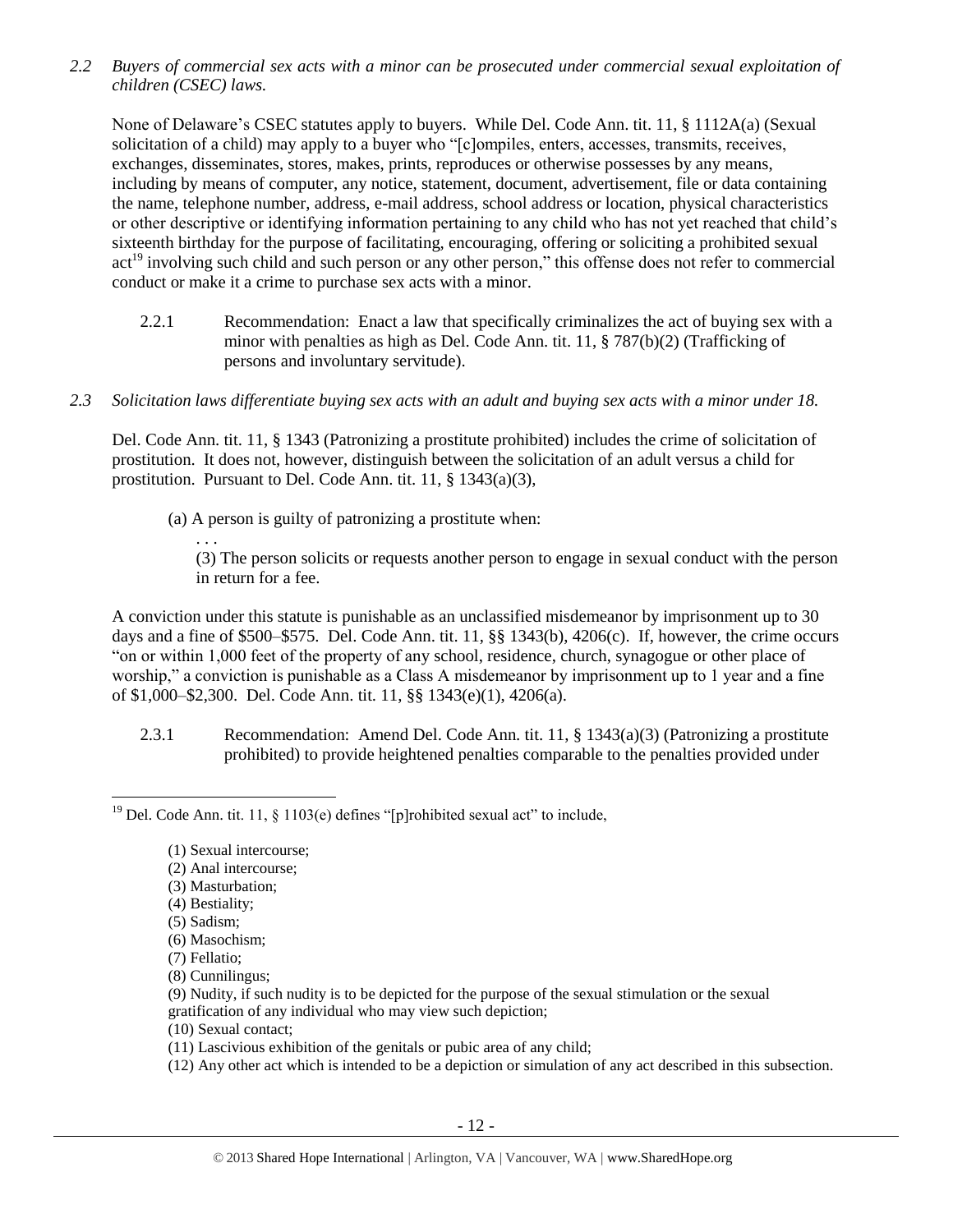# Del. Code Ann. tit. 11, § 787(b)(2)(a) (Trafficking of persons and involuntary servitude) when the person patronized is a minor under 18 .

# *2.4 Penalties for buyers of commercial sex acts with minors are as high as federal penalties.*

Under Del. Code Ann. tit. 11, § 787(b)(2)(a) (Trafficking of persons and involuntary servitude), buying sex with a minor between 14 and 18 years old when no "overt force or threat" was used in commission of the crime is a Class C felony punishable by imprisonment up to 15 years, whereas buying sex with a minor under 14 years of age where no "overt force or threat" was used in commission of the crime is a Class B felony punishable by imprisonment for 2–25 years, and to the extent "overt force or threat" was used in commission of the crime, regardless of the age of the minor, it is a Class A felony punishable by imprisonment for 15 years to life. Del. Code Ann. tit. 11, §§ 787(b)(2)(b), 4205(b)(1)–(3).

<span id="page-12-0"></span>In comparison, if the victim is under the age of 14, a conviction under the TVPA for child sex trafficking is punishable by 15 years to life imprisonment and a fine not to exceed \$250,000. 18 U.S.C. §§ 1591(b)(1), 3559(a)(1), 3571(b)(3). If the victim is between the ages of 14–17, a conviction is punishable by 10 years to life imprisonment and a fine not to exceed \$250,000. 18 U.S.C. §§ 1591(b)(2), 3559(a)(1), 3571(b)(3). A conviction is punishable by mandatory life imprisonment, however, if the buyer has a prior conviction for a federal sex offense<sup>20</sup> against a minor. 18 U.S.C. § 3559(e)(1). To the extent buyers can be prosecuted under other federal CSEC laws,<sup>21</sup> a conviction is punishable by penalties ranging from a fine not to exceed \$250,000 to life imprisonment and a fine not to exceed \$250,000.<sup>22</sup>

*2.5 Using the Internet to lure, entice, or purchase, or attempt to lure, entice, or purchase commercial sex acts with a minor is a separate crime or results in an enhanced penalty for buyers.*

No statutes in Delaware specifically criminalize the use of the Internet to lure, entice, recruit or purchase sex acts with a minor or provide penalty enhancements for such use. Del. Code Ann. tit. 11, § 1112A(a) (Sexual solicitation of a child), however, may reach the conduct of buyers who seek to purchase sex acts with minors through the Internet. Del. Code Ann. tit. 11, § 1112A(a) states,

A person is guilty of sexual solicitation of a child if the person, being 18 years of age or older, intentionally or knowingly:

 $\overline{\phantom{a}}$ <sup>20</sup> Pursuant to 18 U.S.C. § 3559(e)(2), "federal sex offense" is defined as

an offense under section 1591 [18 USCS § 1591] (relating to sex trafficking of children), 2241 [18 USCS § 2241] (relating to aggravated sexual abuse), 2242 [18 USCS § 2242] (relating to sexual abuse),  $2244(a)(1)$  [18 USCS §  $2244(a)(1)$ ] (relating to abusive sexual contact),  $2245$  [18 USCS § 2245] (relating to sexual abuse resulting in death), 2251 [18 USCS § 2251] (relating to sexual exploitation of children), 2251A [18 USCS § 2251A] (relating to selling or buying of children), 2422(b) [18 USCS § 2422(b)] (relating to coercion and enticement of a minor into prostitution), or 2423(a) [18 USCS § 2423(a)] (relating to transportation of minors).

<sup>&</sup>lt;sup>21</sup> 18 U.S.C. §§ 2251A(b) (Selling or buying of children), 2251(a) (Sexual exploitation of children), 2423(a) (Transportation of a minor with intent for minor to engage in criminal sexual activity), 2422(a) (Coercion and enticement), 2252(a)(2), (a)(4) (Certain activities relating to material involving the sexual exploitation of minors).  $^{22}$  18 U.S.C. §§ 2251A(b) (conviction punishable by imprisonment for 30 years to life and a fine), 2251(e) (conviction punishable by imprisonment for 15–30 years and a fine), 2423(a) (conviction punishable by imprisonment for 10 years to life and a fine), 2422(a) (conviction punishable by a fine, imprisonment up to 20 years, or both),  $2252(a)(2)$ , (4) (stating that a conviction under subsection (a)(2) is punishable by imprisonment for  $5-20$ years and a fine, while a conviction under subsection (a)(4) is punishable by imprisonment up to 10 years, a fine, or both); *see also* 18 U.S.C. §§ 3559(a)(1) (classifying all of the above listed offenses as felonies), 3571(b)(3) (providing a fine up to \$250,000 for any felony conviction).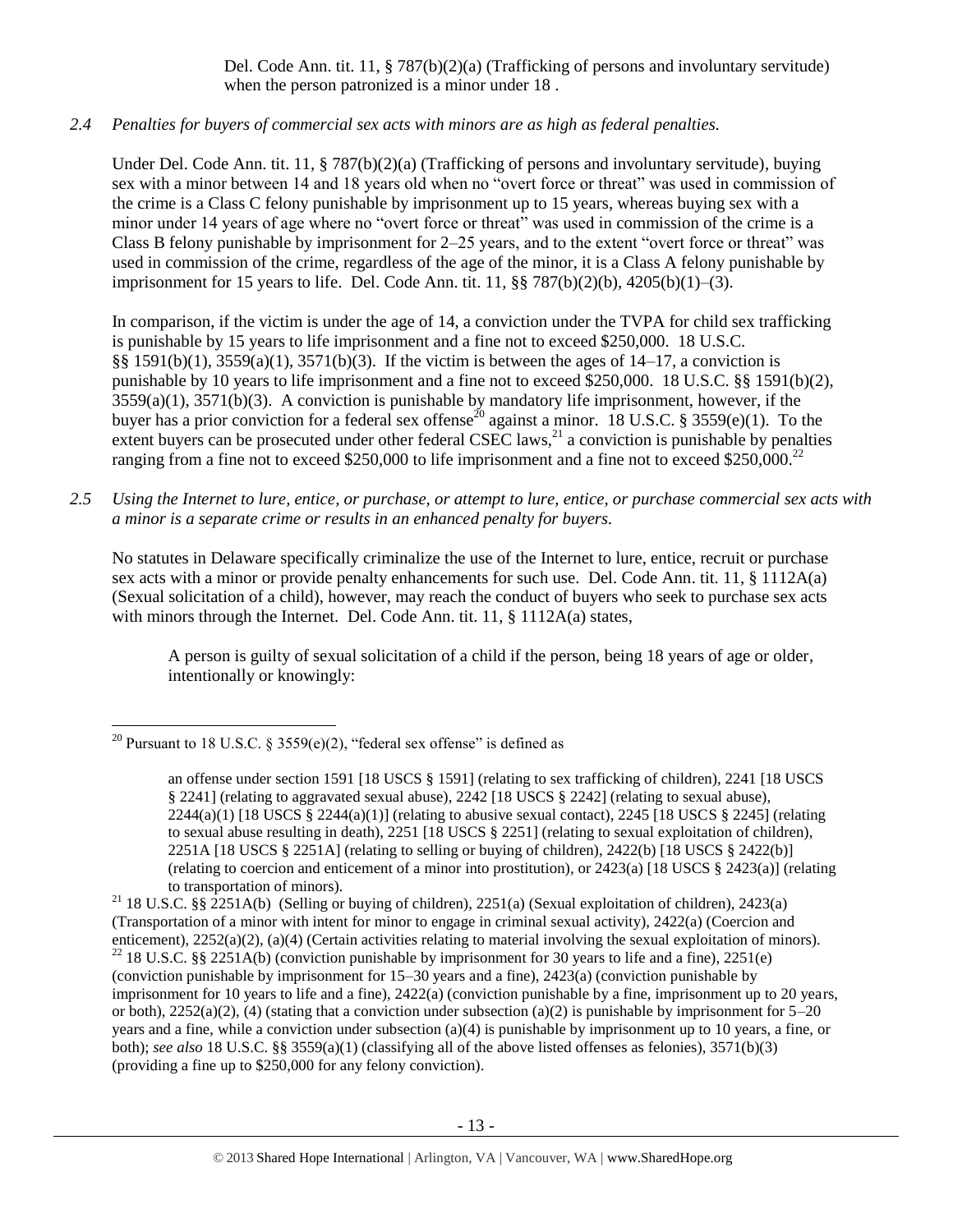(1) Solicits, requests, commands, importunes or otherwise attempts to cause any child who has not yet reached that child's eighteenth birthday to engage in a prohibited sexual act; or (2) Solicits, requests, commands, importunes or otherwise attempts to cause any child who has not yet reached that child's sixteenth birthday to meet with such person or any other person for the purpose of engaging in a prohibited sexual act; or

(3) Compiles, enters, accesses, transmits, receives, exchanges, disseminates, stores, makes, prints, reproduces or otherwise possesses by any means, including by means of computer, any notice, statement, document, advertisement, file or data containing the name, telephone number, address, e-mail address, school address or location, physical characteristics or other descriptive or identifying information pertaining to any child who has not yet reached that child's sixteenth birthday for the purpose of facilitating, encouraging, offering or soliciting a prohibited sexual act involving such child and such person or any other person.

## *2.6 No age mistake defense is permitted for a buyer of commercial sex acts with any minor under 18.*

Del. Code Ann. tit. 11, § 454 (Knowledge of victim's age) eliminates a defendant's ability to assert a mistake of age defense in most prosecutions where age is an element of the offense.<sup>23</sup> Specifically, Del. Code Ann. tit. 11, § 454 states,

Notwithstanding any provision of law to the contrary, it is no defense for an offense or sentencing provision defined in [Del. Code Ann. Title 11] . . . which has as an element of such offense . . . the age of the victim that the accused did not know the age of the victim or reasonably believed the person to be of an age which would not meet the element of such offense . . . unless the statute defining such offense . . . or a statute directly related thereto expressly provides that knowledge of the victim's age is an element of the offense or that lack of such knowledge is a defense.

Del. Code Ann. tit. 11, § 762(a) (Provisions generally applicable to sexual offenses) eliminates the mistake of age defense in sexual offense cases. It provides, "Whenever in the definition of a sexual offense, $24$  the criminality of conduct or the degree of the offense depends on whether the person has reached that person's sixteenth birthday, it is no defense that the actor did not know the person's age, or that the actor reasonably believed that the person had reached that person's sixteenth birthday." Pursuant to Del. Code Ann. tit. 11 § 777(a) (Dangerous crime against a child), however, "For purposes of this section only, and Sec. 762(a) of this title to the contrary notwithstanding, the defendant may use as an affirmative defense that the defendant believed that the victim of the crime was over the age of 16 years of age." Del. Code Ann. tit. 11 § 777(a) defines a "dangerous crime against a child" to include "any

l

<sup>&</sup>lt;sup>23</sup> A mistake of age defense is prohibited for prosecutions under Del. Code Ann. tit. 11, § 787(b)(2) (Trafficking of persons and involuntary servitude) even though this statute makes it a crime when a person "knowingly . . . Causes a minor to engage in commercial sexual activity . . . ." This language does not expressly state that the knowing requirement applies to the element of age and Del. Code Ann. tit. 11, § 454 eliminates a mistake of age defense unless the statute "expressly provides that knowledge of the victim's age is an element of the offense or that lack of such knowledge is a defense." Therefore, the "knowingly" *mens rea* requirement must apply specifically to the element of the age of the victim and not just to the prohibited conduct. *See e.g., United States v. Daniels*, D.C. Docket No. 1:08-cr-20672-KMM-1 (11th Cir., July 2, 2012) ("Although there is a general presumption that a knowing *mens rea* applies to every element in a statute, cases concerned with the protection of minors are within a special context, where that presumption is rebutted," citing United States v. X-Citement Video Inc., 513 U.S. 64, 72 n.2, 115 S. Ct. 464, 469 n.2 (1994)).

<sup>&</sup>lt;sup>24</sup> Del. Code Ann. tit. 11 § 761(h) (Definitions generally applicable to sexual offenses) defines "sexual offense" as "any offense defined by §§ 763[Sexual harassment]–780[Female genital mutilation] and §§ 1108 [Sexual exploitation of a child<sup>-1112</sup>A [Sexual solicitation of a child], 1352(2) [Promoting prostitution in the second degree], and 1353(2) [Promoting prostitution in the first degree] of this title."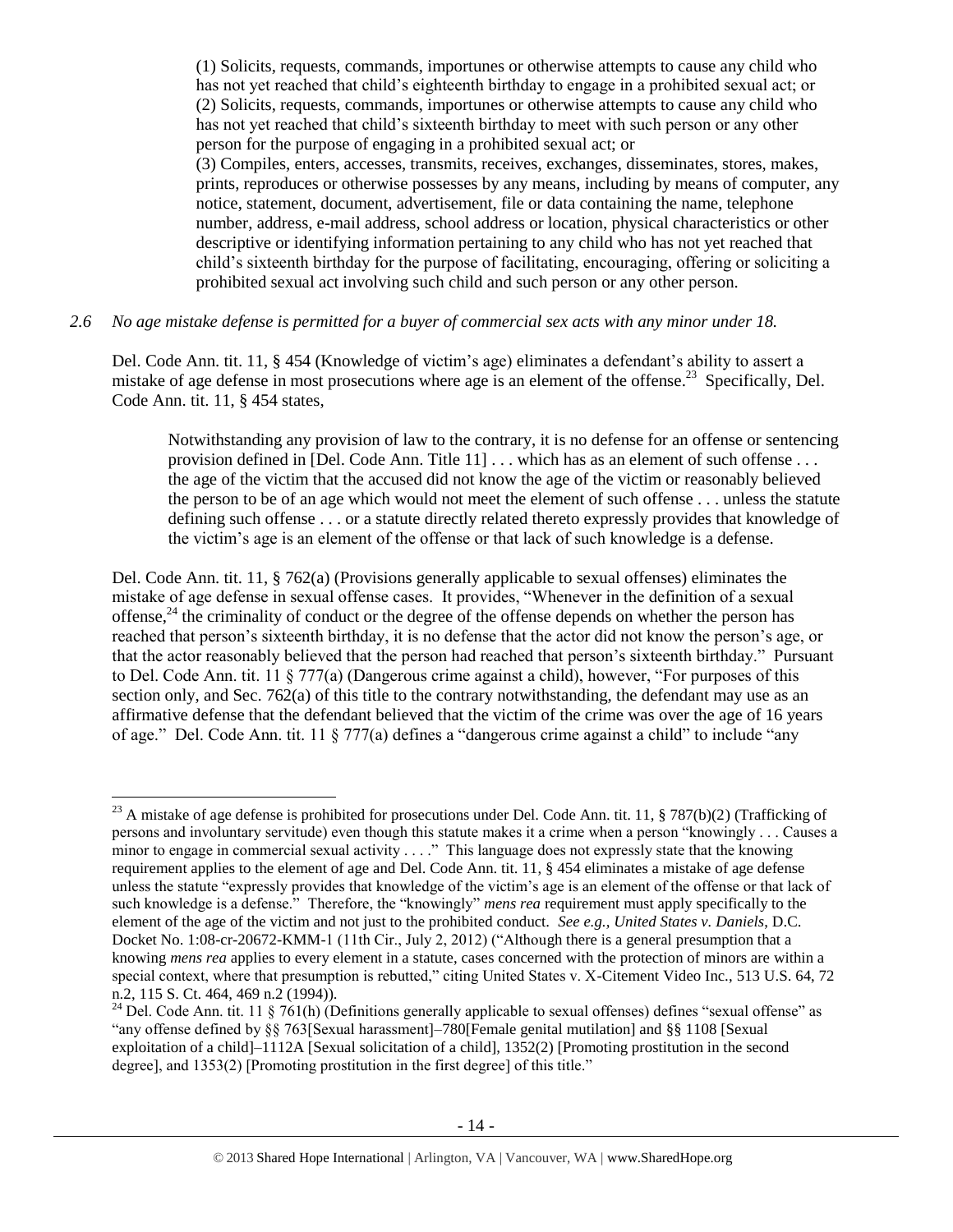criminal sexual conduct against a minor under the age of 14 years as defined in . . . §§ 1108–1112 $A^{25}$  of this title."

*2.7 Base penalties for buying sex acts with a minor under 18 are sufficiently high and not reduced for older minors.*

Under Del. Code Ann. tit. 11, § 787(b)(2)(a) (Trafficking of persons and involuntary servitude), buying sex with a minor between 14 and 18 years old is a Class C felony punishable by imprisonment up to 15 years, while buying sex with a minor under 14 years of age is a Class B felony punishable by imprisonment for 2–25 years. Del. Code Ann. tit. 11, §§ 787 (b)(2)(b)(1)–(2), 4205(b)(1), (b)(2). If "overt force or threat" was used in commission of the crime, regardless of the age of the minor, a conviction is punishable as a Class A felony by imprisonment for 15 years to life. Del. Code Ann. tit. 11, §§ 787 (b)(2)(b)(3), 4205(b)(1). Delaware's CSEC laws are not applicable to buyers.

*2.8 Financial penalties for buyers of commercial sex acts with minors are sufficiently high to make it difficult for buyers to hide the crime.* 

Del. Code Ann. tit. 11, § 4205(k) (Sentence for felonies) provides, "In addition to the [felony] penalties set forth above, the court may impose such fines and penalties as it deems appropriate." Therefore, any buyer convicted of a felony trafficking, CSEC or sexual offense is subject to an indeterminate discretionary fine.<sup>26</sup>

<span id="page-14-0"></span>Under Del. Code Ann. tit. 11, § 1343 (Patronizing a prostitute prohibited), a convicted buyer is subject to vehicle seizure if the vehicle was used in the commission of patronizing a prostitute or the buyer has a prior conviction under Del. Code Ann. tit. 11, § 1343 within the last 5 years. Del. Code Ann. tit. 11, § 1343(c), (d).

Under Del. Code Ann. tit. 11, § 787(b)(2)(a) (Trafficking of persons and involuntary servitude), restitution is mandatory for those convicted of trafficking violations. Del. Code Ann. tit. 11, § 787(c) states,

(c) In addition to any other amount of loss identified, the court shall order restitution, including the greater of:

(1) The gross income or value to the defendant of the victim's labor or services; or

(2) The value of the victim's labor as guaranteed under the minimum wage and overtime provisions of the Fair Labor Standards Act (FLSA) [29 U.S.C. § 201 et seq.] or of Title 19, whichever is greater.

 $\overline{a}$ 

<sup>&</sup>lt;sup>25</sup> Offenses contained within Del. Code Ann. tit. 11  $\S$ § 1108–1112A include: sexual exploitation of a child, dealing in child pornography, possession of child pornography and sexual solicitation of a child.

<sup>&</sup>lt;sup>26</sup> Additional financial penalties applicable to all crimes are provided under Del. Code tit. 11,  $\S$  9016 (Penalty assessment) and § 9018 (Compensating fine). Del. Code tit. 11, § 9016(a) provides, "In addition to, and at the same time as, any fine is assessed to any criminal defendant or any child adjudicated delinquent, there shall be levied an additional penalty of 18 percent of every fine, penalty and forfeiture imposed and collected by the courts for crimes or offenses as defined in Sec. 233 of this title. Where multiple offenses are involved, the penalty assessment shall be based upon the total fine for all offenses." Del. Code tit. 11, § 9018 provides in part, "In any court of the State upon the conviction of any person or the adjudication of delinquency of any child for a crime resulting in the personal injury or death of another person, the court may, in addition to any other penalty, order such person to pay a compensating fine, in lieu of, but greater than, the penalty set forth in Sec. 9016 of this title. The amount of such fine shall be in the discretion of the court and shall be commensurate with the malice shown and the injury done to the victim." Both the penalty under Del. Code tit. 11, § 9016(a) and the compensating fine under Del. Code tit. 11, § 9018 are to be paid into the Crime Victims' Compensation Fund. Del. Code tit. 11, §§ 9016(b), 9018.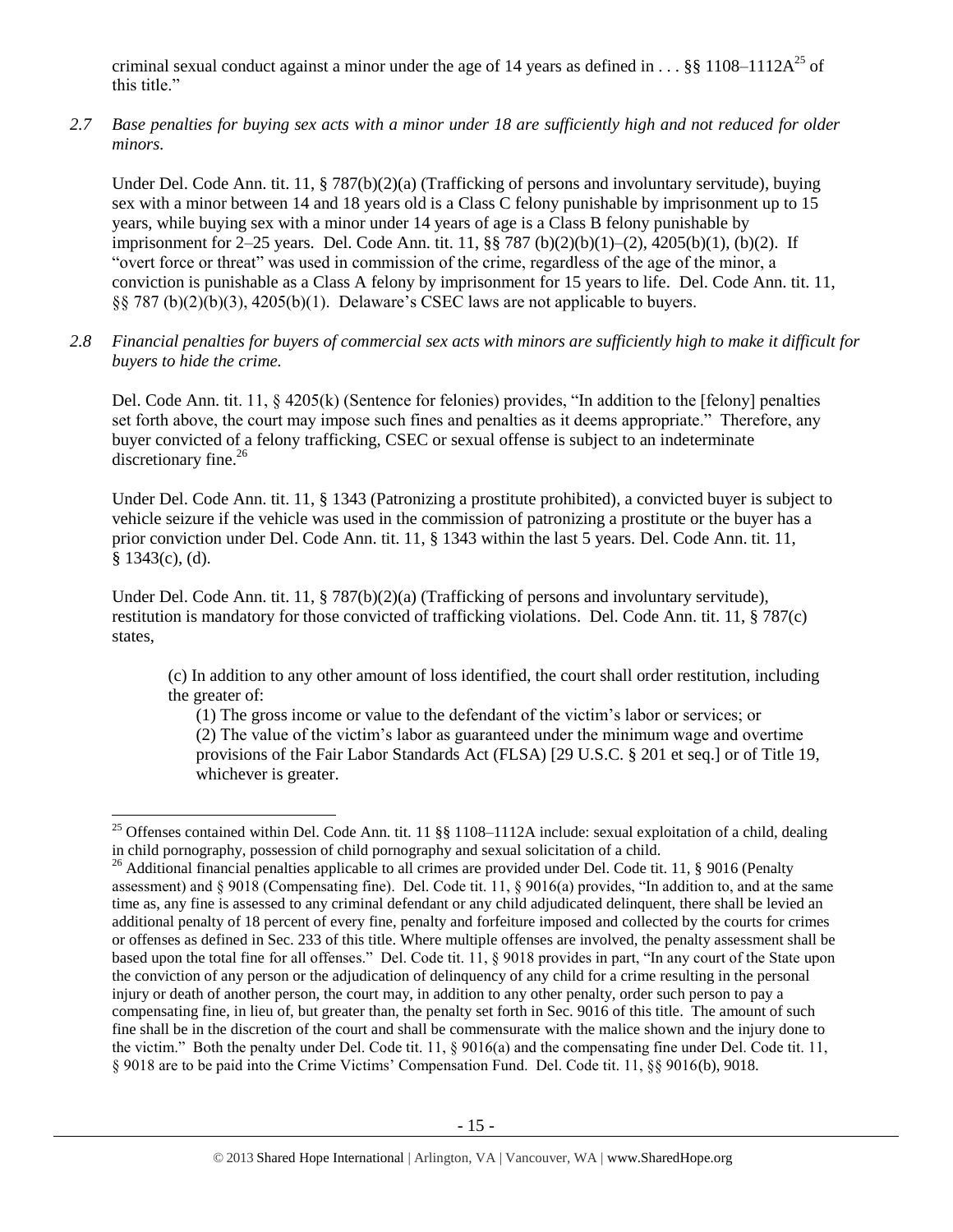2.8.1 Recommendation: Amend Del. Code Ann. tit. 11, § 787 (Trafficking of persons and involuntary servitude) to include mandatory fines and asset forfeiture.

## *2.9 Buying and possessing child pornography carries penalties as high as similar federal offenses.*

Delaware law prohibits both possessing and purchasing of child pornography. Del. Code Ann. tit. 11, § 1111 (Possession of child pornography) states,

A person is guilty of possession of child pornography when:

(1) the person knowingly possesses any visual depiction of a child engaging in a prohibited sexual act or in the simulation of such an act; or

(2) the person knowingly possesses any visual depiction which has been created, adapted, modified or edited so as to appear that a child is engaging in a prohibited sexual act or in the simulation of such an act.

. . . .

 $\overline{\phantom{a}}$ 

A conviction under this statute is punishable as a Class F felony by imprisonment up to 3 years. Del. Code Ann. tit. 11, §§ 1111, 4205(b)(6). Del. Code Ann. tit. 11, § 1109(4) (Dealing in child pornography) may also cover possessing and buying child pornography to the extent it prohibits the conduct of a person who "intentionally . . . accesses . . . receives, exchanges . . . stores . . . prints, reproduces or otherwise possesses any photograph, image, file, data or other visual depiction of a child engaging in a prohibited sexual act or in the simulation of such an act." A conviction under Del. Code Ann. tit. 11, § 1109 is punishable as a Class B felony by imprisonment for 2–25 years. Del. Code Ann. tit. 11, §§ 1109, 4205(b)(2). If the victim is under the age of 14 and the offender is either 18 years of age or older or tried as an adult, however, a conviction is designated a "dangerous crime against a child" under Del. Code Ann. tit. 11, § 777(a) (Dangerous crime against a child, definitions, sentences). A first conviction for a "dangerous crime against a child" is punishable as a Class B felony by imprisonment for 2–25 years, while subsequent convictions are punishable by mandatory imprisonment for life. Del. Code Ann. tit. 11, § 777(b). Subsequently, a defendant sentenced "pursuant to this section shall not be eligible for suspension of sentence, probation, pardon or release from confinement on any basis until the sentence imposed by the Court has been served." Del. Code Ann. tit. 11 § 777(c). Additionally, under Del. Code Ann. tit. 11, § 4205A(a) (Additional penalty for serious sex offenders or pedophile offenders), a conviction under Del. Code Ann. tit. 11, § 777 is punishable by imprisonment for 25 years to life, if, among other things, the victim is under the age of 14.

In comparison, a federal conviction for possession of child pornography<sup>27</sup> is generally punishable by imprisonment for 5–20 years and a fine not to exceed \$250,000.<sup>28</sup> Subsequent convictions, however, are punishable by imprisonment up to 40 years and a fine not to exceed \$250,000.<sup>29</sup>

<sup>&</sup>lt;sup>27</sup> 18 U.S.C. §§ 2252(a)(2), (a)(4) (Certain activities relating to material involving the sexual exploitation of minors),  $2252A(a)(2)$ –(3) (Certain activities relating to material constituting or containing child pornography), 1466A(a), (b) (Obscene visual representations of the sexual abuse of children).

<sup>&</sup>lt;sup>28</sup> 18 U.S.C. §§ 2252(b) (stating that a conviction under subsection (a)(2) is punishable by imprisonment for 5–20 years and a fine, while a conviction under subsection (a)(4) is punishable by imprisonment up to 10 years, a fine, or both), 2252A(b)(1) (a conviction is punishable by imprisonment for 5–20 years and a fine), 1466A(a), (b) (stating that a conviction under subsection (a) is "subject to the penalties provided in section  $2252A(b)(1)$ ," imprisonment for 5–20 years and a fine, while a conviction under subsection (b) is "subject to the penalties provided in section 2252A(b)(2)," imprisonment up to 10 years, a fine, or both); *see also* 18 U.S.C. §§ 3559(a)(1) (classifying all of the above listed offenses as felonies), 3571(b)(3) (providing a fine up to \$250,000 for any felony conviction). <sup>29</sup> 18 U.S.C. §§ 2252(b) (stating if a person has a prior conviction under subsection (a)(2), or a list of other statutes, a conviction is punishable by a fine and imprisonment for 15–40 years, but if a person has a prior conviction under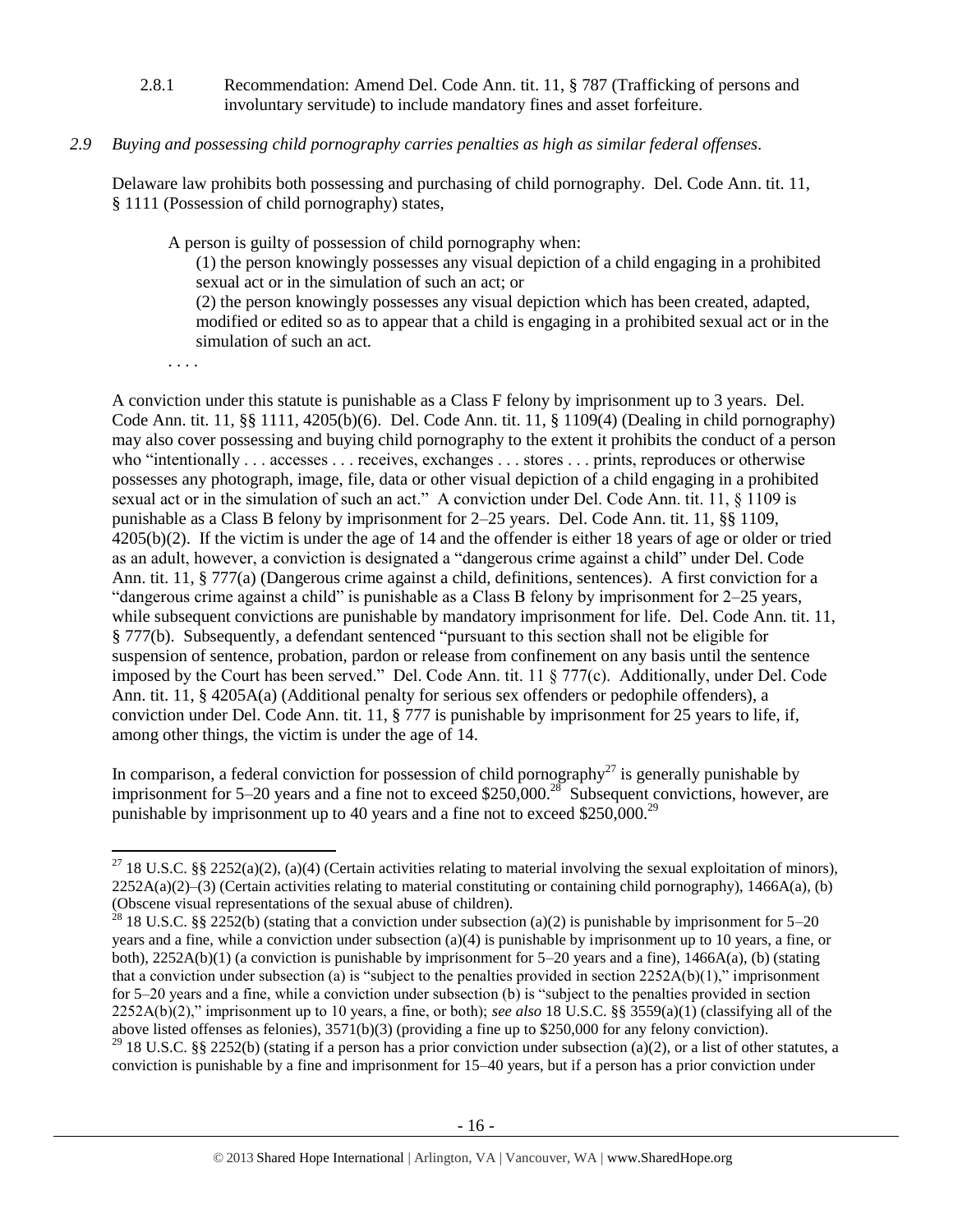- 2.9.1 Recommendation: Amend Del. Code Ann. tit. 11, § 1111 (Possession of child pornography) to make the penalty under this provision comparable to the penalty under Del. Code Ann. tit. 11, § 1109 (Dealing in child pornography) and comparable to federal penalties.
- *2.10 Convicted buyers of commercial sex acts with minors and child pornography are required to register as sex offenders.*

Pursuant to Del. Code Ann. tit. 11,  $\S$  4120(b)(1) (Registration of sex offenders), "Any sex offender who is released, discharged or paroled from any Level IV or Level V facility or other custodial institution after that sex offender has completed a sentence imposed following a conviction for any offense specified in § 4121(a)(4) of this title shall be required to register as a sex offender." Del. Code Ann. tit. 11, § 4121(a)(4)(a) (Community notification of sex offenders on probation, parole, conditional release or release from confinement) defines "sex offender" to include any person convicted of "any of the offenses specified in §§ 765 through 780, § 787(b)(2), § 1100, §§ 1108 through 1112A, § 1335(a)(6), § 1335(a)(7), § 1352(2), § 1353(2) or § 1361(b) of this title, or of any attempt or conspiracy to commit any of the aforementioned offenses." Therefore, a buyer convicted of possession of child pornography under Del. Code Ann. tit. 11, § 1111, dealing in child pornography under Del. Code Ann. tit. 11, § 1109, sexual solicitation of a child under Del. Code Ann. tit. 11, § 1112A, or trafficking of persons under Del. Code Ann. tit. 11, § 787(b)(2) must register as a sex offender. Del. Code Ann. tit. 11, §§ 4120, 4121(a)(4)(a).

l

subsection (a)(4), or a list of other statutes, a conviction is punishable by a fine and imprisonment for  $10-20$  years),  $2252A(b)(1)$  (stating if a person has a prior conviction under subsection (a)(2), (a)(3), or a list of other statutes, a conviction is punishable by a fine and imprisonment for  $15-40$  years),  $1466A(a)$ , (b) (stating that the penalty scheme for section 2252A(b) applies); *see also* 18 U.S.C. §§ 3559(a)(1) (classifying all of the above listed offenses as felonies), 3571(b)(3) (providing a fine up to \$250,000 for any felony conviction).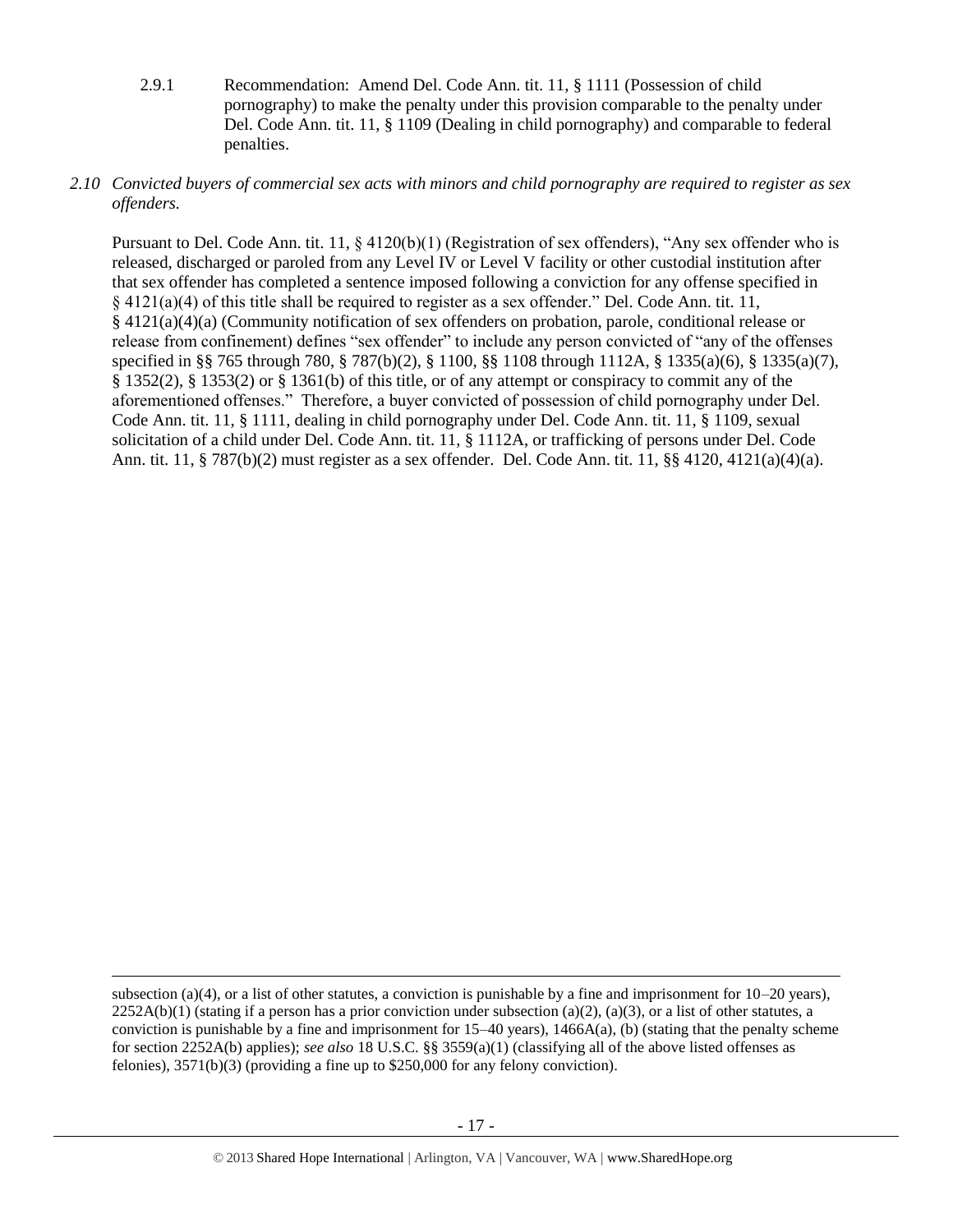#### **FRAMEWORK ISSUE 3: CRIMINAL PROVISIONS FOR TRAFFICKERS**

#### *Legal Components:*

- *3.1 Penalties for trafficking a child for sexual exploitation are as high as federal penalties.*
- *3.2 Creating and distributing child pornography carries penalties as high as similar federal offenses.*
- *3.3 Using the Internet to lure, entice, recruit or sell commercial sex acts with a minor is a separate crime or results in an enhanced penalty for traffickers.*
- *3.4 Financial penalties for traffickers, including asset forfeiture, are sufficiently high.*
- *3.5 Convicted traffickers are required to register as sex offenders.*
- *3.6 Laws relating to termination of parental rights for certain offenses include sex trafficking or commercial sexual exploitation of children (CSEC) offenses in order to remove the children of traffickers from their control and potential exploitation.*

*\_\_\_\_\_\_\_\_\_\_\_\_\_\_\_\_\_\_\_\_\_\_\_\_\_\_\_\_\_\_\_\_\_\_\_\_\_\_\_\_\_\_\_\_\_\_\_\_\_\_\_\_\_\_\_\_\_\_\_\_\_\_\_\_\_\_\_\_\_\_\_\_\_\_\_\_\_\_\_\_\_\_\_\_\_\_\_\_\_\_*

## *Legal Analysis:*

 $\overline{a}$ 

*3.1 Penalties for trafficking a child for sexual exploitation are as high as federal penalties.* 

Under Del. Code Ann. tit. 11, § 787(b)(2) (Trafficking of persons and involuntary servitude),<sup>30</sup> sexual servitude involving a minor between 14 and 18 years old when no "overt force or threat" was used in commission of the crime is a Class C felony punishable by imprisonment up to 15 years, whereas buying sex with a minor under 14 years of age where no "overt force or threat" was used in commission of the crime is a Class B felony punishable by imprisonment for 2–25 years, and to the extent "overt force or threat" was used in commission of the crime, regardless of the age of the minor, it is a Class A felony punishable by imprisonment for 15 years to life. Del. Code Ann. tit. 11, §§ 787(b)(2)(b), 4205(b)(1)–(3).

A trafficker may be convicted under Del. Code Ann. tit. 11,  $\S$  1108 (Sexual exploitation of a child).<sup>31</sup> A first conviction under this statute is punishable as a Class B felony by imprisonment for 2–25 years, while a subsequent conviction is punishable by life imprisonment. Del. Code Ann. tit. 11, §§ 1108, 4205(b)(2), 1110. However, if the victim is under the age of 14 and the offender is either 18 years of age or older or tried as an adult, a conviction is designated a "dangerous crime against a child" under Del. Code Ann. tit. 11, § 777(a) (Dangerous crime against a child, definitions, sentences). A first conviction for a "dangerous crime against a child" is punishable as a Class B felony by imprisonment for  $2-25$  years, while subsequent convictions are punishable by mandatory imprisonment for life. Del. Code Ann. tit. 11, § 777(b). Subsequently, a defendant sentenced "pursuant to this section shall not be eligible for suspension of sentence, probation, pardon or release from confinement on any basis until the sentence imposed by the Court has been served." Del. Code Ann. tit. 11 § 777(c). Additionally, under Del. Code Ann. tit. 11, § 4205A(a) (Additional penalty for serious sex offenders or pedophile offenders), a conviction under Del. Code Ann. tit. 11, § 777 is punishable by imprisonment for 25 years to life, if, among other things, the victim is under the age of 14.

Traffickers may also be convicted under Del. Code Ann. tit. 11, § 1352 (Promoting prostitution in the second degree).<sup>32</sup> A conviction under this statute is punishable as a Class E felony by imprisonment up to 5 years. Del. Code Ann. tit. 11, §§ 1352, 4205(b)(5). Additionally, a trafficker convicted under Del. Code Ann. tit. 11, § 1353 (Promoting prostitution in the first degree)<sup>33</sup> is guilty of a Class C felony

<sup>30</sup> *See supra* Section 1.1 for the substantive provisions of Del. Code Ann. tit. 11, § 787(b)(2).

<sup>&</sup>lt;sup>31</sup> See supra Section 1.2 for the substantive provisions of Del. Code Ann. tit. 11, § 1108.

<sup>&</sup>lt;sup>32</sup> See supra Section 1.2 for the substantive provisions of Del. Code Ann. tit. 11, § 1352.

<sup>33</sup> *See supra* Section 1.2 for the substantive provisions of Del. Code Ann. tit. 11, § 1353.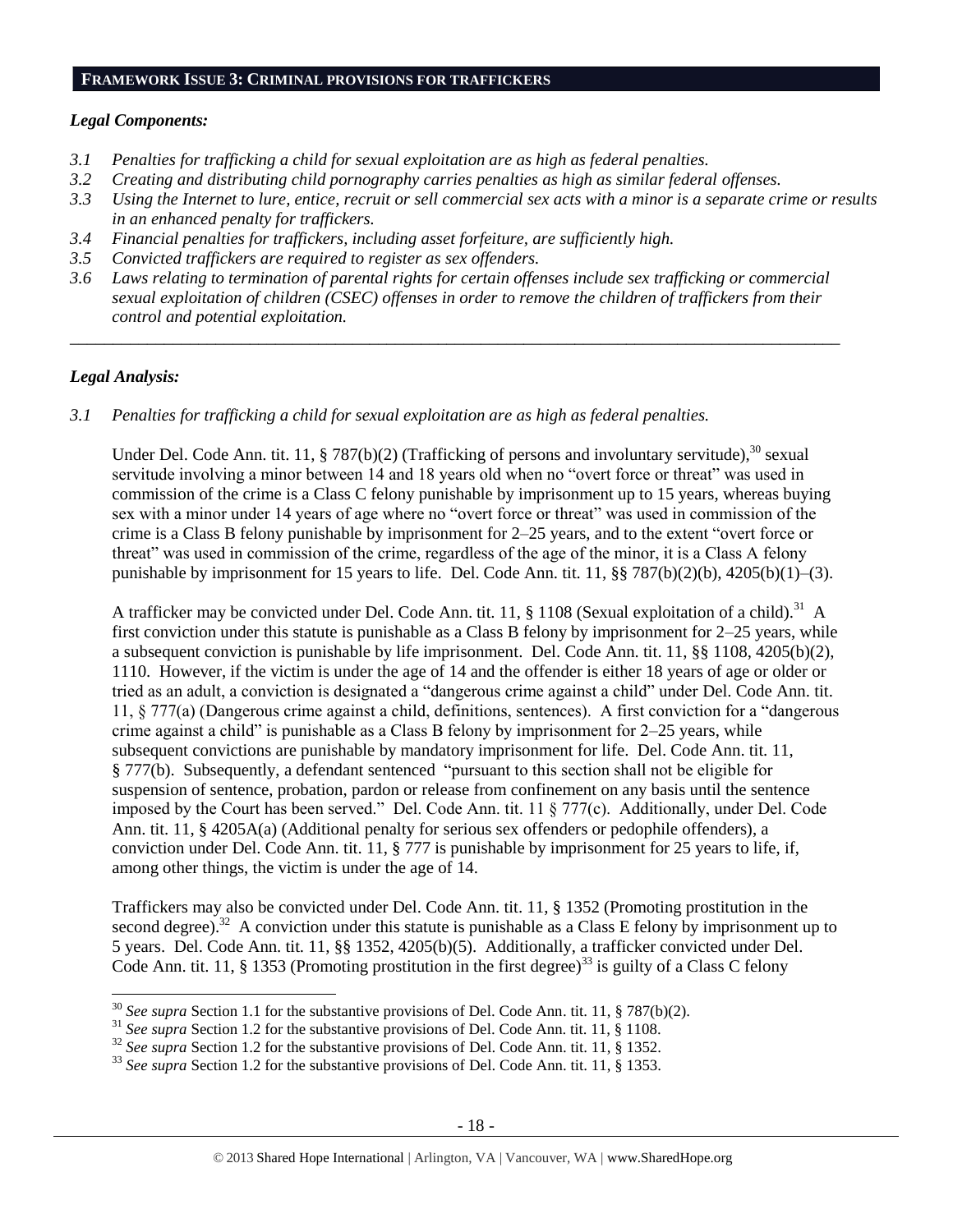punishable by imprisonment up to 15 years. Del. Code Ann. tit. 11, §§ 1353, 4205(b)(3).

Additionally, a trafficker may be convicted under Del. Code Ann. tit. 11,  $\S$  1100 (Dealing in children)<sup>34</sup> which states in part, "A person is guilty of dealing in a child if the person intentionally or knowingly trades, barters, buys or negotiates to trade, barter, buy or sell a child under the age of 18 . . . ." A conviction under this statute is punishable as a Class E felony by imprisonment up to 5 years. Del. Code Ann. tit. 11, §§ 1100, 4205(b)(5).

In comparison, if the victim is under the age of 14, a conviction under the Trafficking Victims Protection Act (TVPA) for child sex trafficking is punishable by 15 years to life imprisonment and a fine not to exceed \$250,000. 18 U.S.C. §§ 1591(b)(1), 3559(a)(1), 3571(b)(3). If the victim is between the ages of 14–17, a conviction is punishable by 10 years to life imprisonment and a fine not to exceed \$250,000. 18 U.S.C. §§ 1591(b)(2), 3559(a)(1), 3571(b)(3). A conviction is punishable by mandatory life imprisonment, however, if the trafficker has a prior conviction for a federal sex offense<sup>35</sup> against a minor.

# *3.2 Creating and distributing child pornography carries penalties as high as similar federal offenses.*

Delaware penalizes both the creation and distribution of child pornography. Del. Code Ann. tit. 11, § 1108(1)–(4) (Sexual exploitation of a child) states,

A person is guilty of sexual exploitation of a child when:

(1) The person knowingly, photographs or films a child engaging in a prohibited sexual act or in the simulation of such an act, or otherwise knowingly creates a visual depiction of a child engaging in a prohibited sexual act or in the simulation of such an act; or (2) The person knowingly, finances or produces any motion picture, video or other visual depiction of a child engaging in a prohibited sexual act or in the simulation of such an act; or (3) The person knowingly publishes or makes available for public distribution or sale by any means, including but not limited to computer, any book, magazine, periodical, pamphlet, photograph, Internet site or web page which depicts a child engaging in a prohibited sexual act or in the simulation of such an act, or knowingly publishes or makes available for public distribution or sale by any means, including computer, any other visual depiction of a child engaging in a prohibited sexual act or in the simulation of such an act; or (4) The person permits, causes, promotes, facilitates, finances, produces or otherwise advances an exhibition, display or performances of a child engaging in a prohibited sexual act or the simulation of such an act.

. . . .

A first conviction under this statute is punishable as a Class B felony by imprisonment for 2–25 years, while a subsequent conviction is punishable by life imprisonment. Del. Code Ann. tit. 11, §§ 1108, 4205(b)(2), 1110. However, if the victim is under the age of 14 and the offender is either 18 years of age or older or tried as an adult, a conviction is designated a "dangerous crime against a child" under Del. Code Ann. tit. 11, § 777(a) (Dangerous crime against a child, definitions, sentences). A first conviction for a "dangerous crime against a child" is punishable as a Class B felony by imprisonment for 2–25 years, while subsequent convictions are punishable by mandatory imprisonment for life. Del. Code Ann. tit. 11, § 777(b). Subsequently, a defendant sentenced "pursuant to this section shall not be eligible for suspension of sentence, probation, pardon or release from confinement on any basis until the sentence imposed by the Court has been served." Del. Code Ann. tit. 11 § 777(c). Additionally, under Del. Code Ann. tit. 11, § 4205A(a) (Additional penalty for serious sex offenders or pedophile offenders), a

 $\overline{a}$ 

<sup>34</sup> *See supra* Section 1.2 for the substantive provisions of Del. Code Ann. tit. 11, § 1100.

<sup>35</sup> *See supra* note [20.](#page-12-0)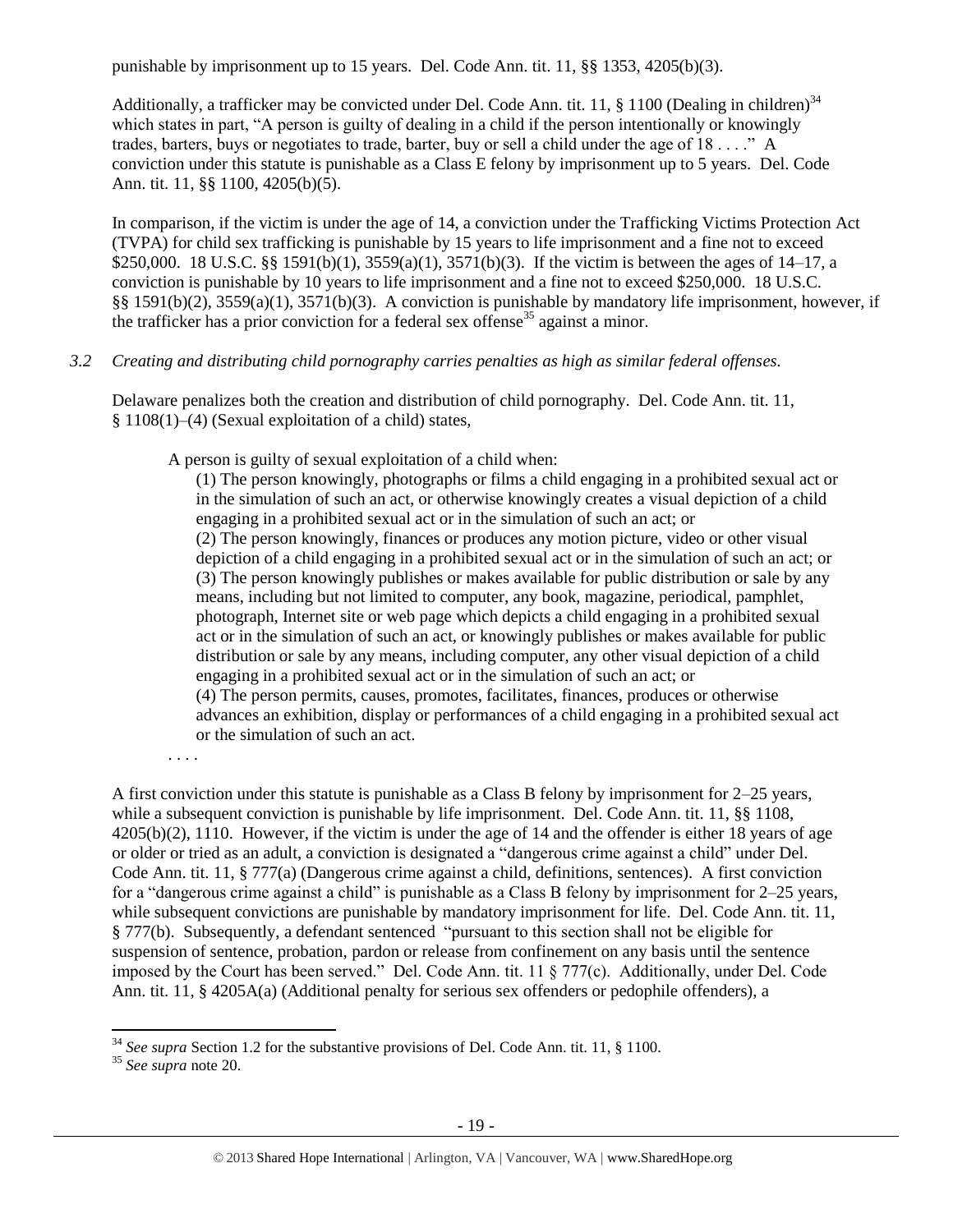conviction under Del. Code Ann. tit. 11, § 777 is punishable by imprisonment for 25 years to life, if, among other things, the victim is under the age of 14.

In comparison, if the victim is under the age of 14, a conviction under the TVPA for child sex trafficking is punishable by 15 years to life imprisonment and a fine not to exceed \$250,000. 18 U.S.C. §§ 1591(b)(1),  $3559(a)(1)$ ,  $3571(b)(3)$ . If the victim is between the ages of  $14-17$ , a conviction is punishable by 10 years to life imprisonment and a fine not to exceed \$250,000. 18 U.S.C. §§ 1591(b)(2), 3559(a)(1), 3571(b)(3). A conviction is punishable by mandatory life imprisonment, however, if the trafficker has a prior conviction for a federal sex offense<sup>36</sup> against a minor. Additionally, a federal conviction for distribution of child pornography<sup>37</sup> is generally punishable by imprisonment for 5–20 years and a fine not to exceed \$250,000.<sup>38</sup> Subsequent convictions, however, are punishable by imprisonment up to 40 years and a fine not to exceed \$250,000.<sup>39</sup>

*3.3 Using the Internet to lure, entice, recruit or sell commercial sex acts with a minor is a separate crime or results in an enhanced penalty for traffickers.*

No statutes in Delaware specifically prohibit the use of the Internet to lure, entice, recruit or purchase sex acts with a minor or provide penalty enhancements for such use. Del. Code Ann. tit. 11, § 1112A(a) (Sexual solicitation of a child) may, however, implicate buyers who seek to purchase sex acts with minors through the Internet by providing,

A person is guilty of sexual solicitation of a child if the person, being 18 years of age or older, intentionally or knowingly:

(3) Compiles, enters, accesses, transmits, receives, exchanges, disseminates, stores, makes, prints, reproduces or otherwise possesses by any means, including by means of computer, any notice, statement, document, advertisement, file or data containing the name, telephone number, address, e-mail address, school address or location, physical characteristics or other descriptive or identifying information pertaining to any child who has not yet reached that child's sixteenth birthday for the purpose of facilitating, encouraging, offering or soliciting a prohibited sexual act involving such child and such person or any other person.

# *3.4 Financial penalties for traffickers, including asset forfeiture, are sufficiently high.*

Del. Code Ann. tit. 11, § 4205(k) (Sentence for felonies) provides, "In addition to the [felony] penalties set forth above, the court may impose such fines and penalties as it deems appropriate." Therefore, any

. . . .

 $\overline{a}$ <sup>36</sup> *See supra* note [20.](#page-12-0)

 $37$  18 U.S.C. §§ 2252(a)(1), (a)(2), (a)(3) (Certain activities relating to material involving the sexual exploitation of minors),  $2252A(a)(2)$ , (a)(3) (Certain activities relating to material constituting or containing child pornography), 1466A(a) (Obscene visual representations of the sexual abuse of children).

<sup>&</sup>lt;sup>38</sup> 18 U.S.C. §§ 2252(b) (stating that a conviction under subsection (a)(1), (a)(2), or (a)(3) is punishable by imprisonment for 5–20 years and a fine), 2252A(b)(1) (a conviction is punishable by imprisonment for 5–20 years and a fine), 1466A(a), (b) (stating that a conviction under subsection (a) is "subject to the penalties provided in section 2252A(b)(1)," imprisonment for 5–20 years and a fine, while a conviction under subsection (b) is "subject to the penalties provided in section 2252A(b)(2)," imprisonment up to 10 years, a fine, or both); *see also* 18 U.S.C. §§ 3559(a)(1) (classifying all of the above listed offenses as felonies),  $3571(b)(3)$  (providing a fine up to \$250,000 for any felony conviction).

<sup>&</sup>lt;sup>39</sup> 18 U.S.C. §§ 2252(b) (stating if a person has a prior conviction under subsection (a)(1), (a)(2), or (a)(3) or a list of other statutes, a conviction is punishable by a fine and imprisonment for 15–40 years), 2252A(b)(1) (stating if a person has a prior conviction under subsection (a)(2), (a)(3), or a list of other statutes, a conviction is punishable by a fine and imprisonment for  $15-40$  years),  $1466A(a)$ , (b) (stating that the penalty scheme for section  $2252A(b)$ applies); *see also* 18 U.S.C. §§ 3559(a)(1) (classifying all of the above listed offenses as felonies), 3571(b)(3) (providing a fine up to \$250,000 for any felony conviction).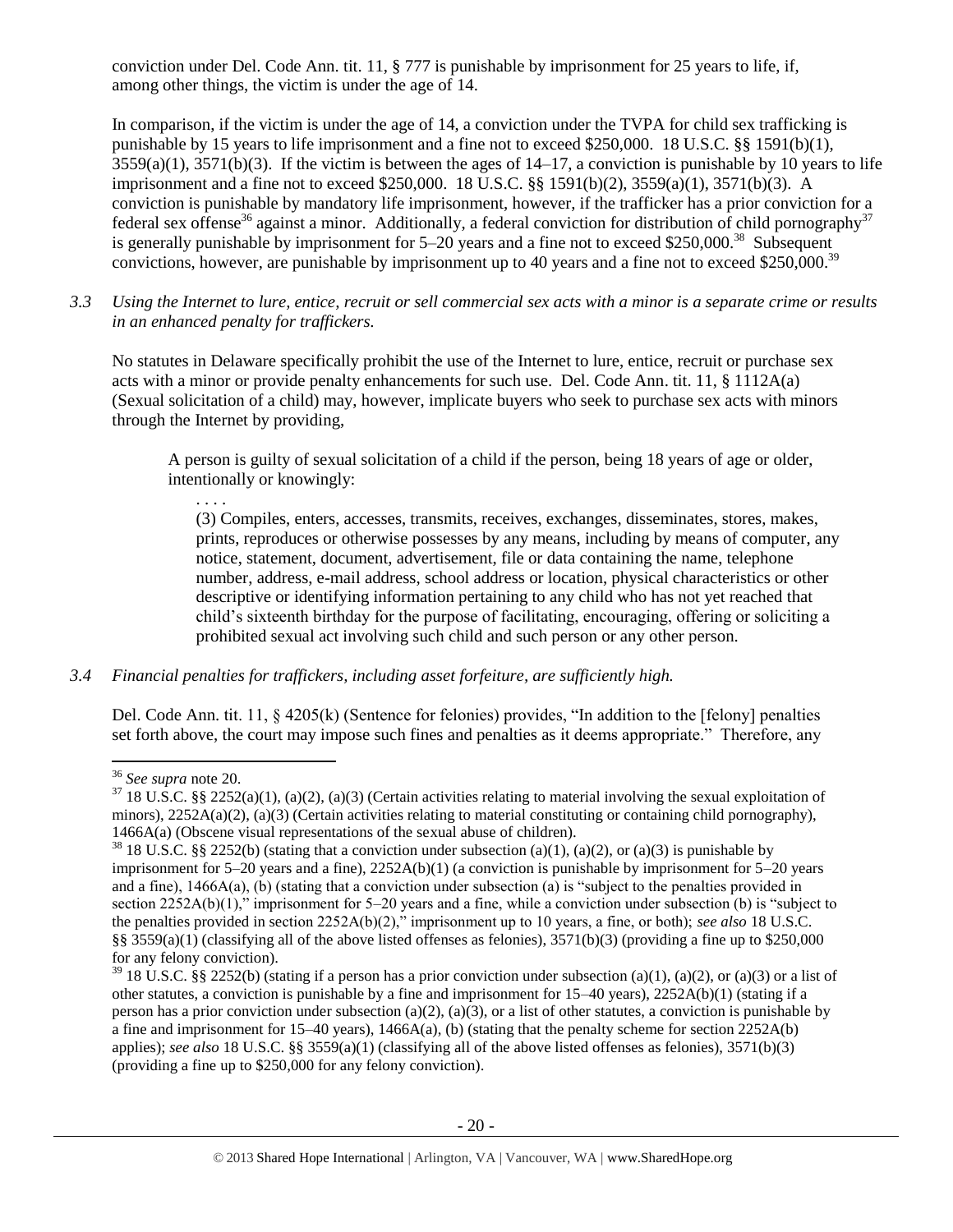trafficker convicted under Del. Code Ann. tit. 11, § 787(b)(2) (Trafficking of persons and involuntary servitude) or any other felony CSEC or sexual offense is subject to an indeterminate discretionary fine.<sup>40</sup>

Additionally, a trafficker convicted under Del. Code Ann. tit. 11, § 787(b)(2)(a) is subject to mandatory restitution. Del. Code Ann. tit. 11, § 787(c) states,

(c) Restitution is mandatory under this section.—In addition to any other amount of loss identified, the court shall order restitution, including the greater of:

(1) The gross income or value to the defendant of the victim's labor or services; or (2) The value of the victim's labor as guaranteed under the minimum wage and overtime provisions of the Fair Labor Standards Act (FLSA) [29 U.S.C. § 201 et seq.] or of Title 19, whichever is greater.

- 3.4.1 Recommendation: Amend Del. Code Ann. tit. 11, § 787(b)(2)(a) (Trafficking of persons and involuntary servitude) to include mandatory fines and an asset forfeiture scheme under which traffickers' assets could be seized and forfeited upon conviction.
- *3.5 Convicted traffickers are required to register as sex offenders.*

Pursuant to Del. Code Ann. tit. 11, § 4120(b)(1) (Registration of sex offenders), "Any sex offender who is released, discharged or paroled from any Level IV or Level V facility or other custodial institution after that sex offender has completed a sentence imposed following a conviction for any offense specified in § 4121(a)(4) of this title shall be required to register as a sex offender." Del. Code Ann. tit. 11, § 4121(a)(4)(a) (Community notification of sex offenders on probation, parole, conditional release or release from confinement) defines "sex offender" to include any person convicted of "any of the offenses specified in §§ 765 through 780, § 787(b)(2), § 1100, §§ 1108 through 1112A, § 1335(a)(6), § 1335(a)(7), § 1352(2), § 1353(2) or § 1361(b) of this title, or of any attempt or conspiracy to commit any of the aforementioned offenses." Therefore, a trafficker convicted under Del. Code Ann. tit. 11, § 787(b)(2)(a) (Trafficking of persons and involuntary servitude), § 1352(2) (Promoting prostitution in the second degree), § 1108 (Sexual exploitation of a child), § 1109 (Dealing in child pornography), § 1100 (Dealing in children), or § 1112A (Sexual solicitation of a child) must register as a sex offender.

*3.6 Laws relating to termination of parental rights for certain offenses include sex trafficking or commercial sexual exploitation of children (CSEC) offenses in order to remove the children of traffickers from their control and potential exploitation.* 

Convicted traffickers are subject to termination of parental rights under Del. Code Ann. tit. 13, § 1103(a) (Grounds for termination of parental rights) which provides,

(a) The procedure for termination of parental rights . . . may be initiated whenever it appears to be in the child's best interest and that 1 or more of the following grounds exist:

. . . .

(4) The respondent has been found by a court of competent jurisdiction to have: a. Committed a felony level offense against the person, as described within subchapter II of Chapter 5 of Title 11,<sup>41</sup> [which includes Del. Code Ann. tit. 11, § 787(b)(2)(a) (Trafficking of persons and involuntary servitude),] in which the victim was a child; or b. Aided or abetted, attempted, conspired or solicited to commit an offense set forth in

 $\overline{a}$ <sup>40</sup> *See supra* note [26](#page-14-0) for discussion of additional financial penalties applicable to all crimes provided under Del. Code tit. 11, § 9016 (Penalty assessment) and § 9018 (Compensating fine).

<sup>&</sup>lt;sup>41</sup> Subchapter II of Chapter 5 of Title 11 (Offenses against the person) includes all offenses contained in §§ 601[Offensive touching]–792 [Coercion; truth and proper motive as a defense].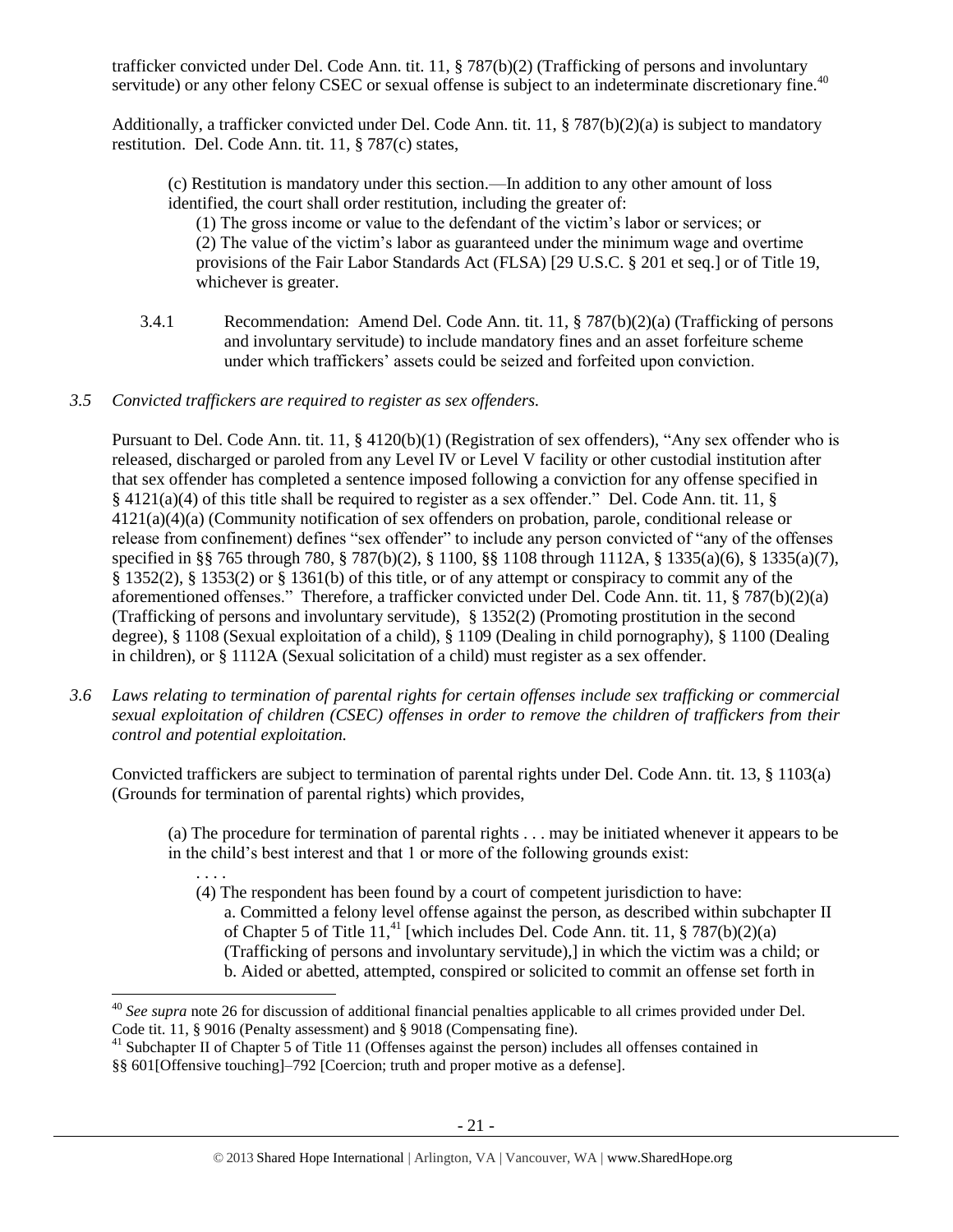paragraph (a)(4)a. of this section; or

c. Committed or attempted to commit the offense of Dealing in Children, as set forth in § 1100 of Title 11; ord. Committed the felony level offense of endangering the welfare of a child as set forth in § 1102 of Title 11.

. . . .

(7) The parent has subjected a child to torture, chronic abuse, sexual abuse, and/or lifethreatening abuse.

(8) A child has suffered unexplained serious physical injury, near death or death under such circumstances as would indicate that such injuries, near death or death resulted from the intentional or reckless conduct or willful neglect of the parent.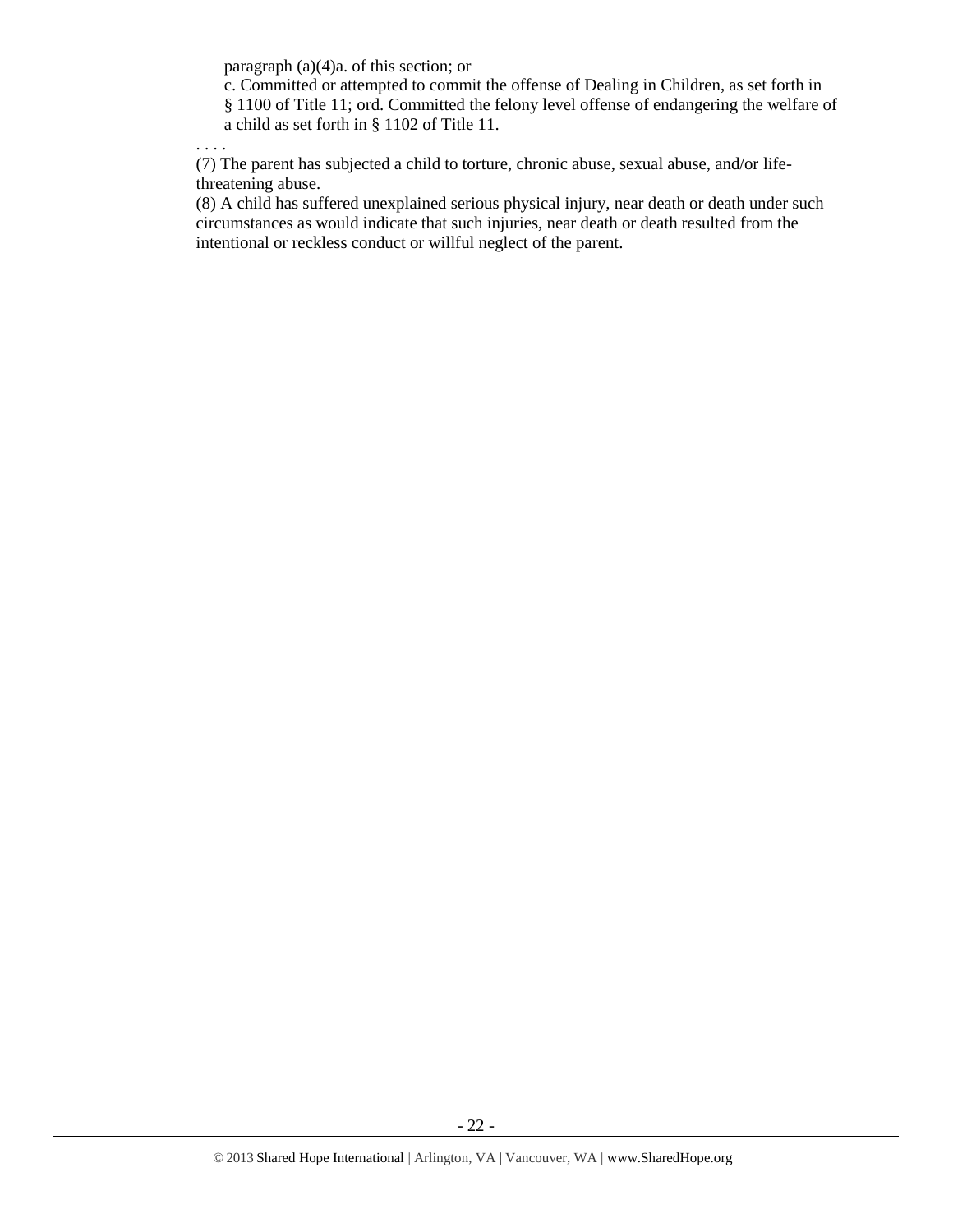#### **FRAMEWORK ISSUE 4: CRIMINAL PROVISIONS FOR FACILITATORS**

#### *Legal Components:*

- *4.1 The acts of assisting, enabling, or financially benefitting from child sex trafficking are included as criminal offenses in the state sex trafficking statute.*
- *4.2 Financial penalties, including asset forfeiture laws, are in place for those who benefit financially from or aid and assist in committing domestic minor sex trafficking.*
- *4.3 Promoting and selling child sex tourism is illegal.*
- *4.4 Promoting and selling child pornography is illegal.*

## *Legal Analysis:*

*4.1 The acts of assisting, enabling, or financially benefitting from child sex trafficking are included as criminal offenses in the state sex trafficking statute.*

*\_\_\_\_\_\_\_\_\_\_\_\_\_\_\_\_\_\_\_\_\_\_\_\_\_\_\_\_\_\_\_\_\_\_\_\_\_\_\_\_\_\_\_\_\_\_\_\_\_\_\_\_\_\_\_\_\_\_\_\_\_\_\_\_\_\_\_\_\_\_\_\_\_\_\_\_\_\_\_\_\_\_\_\_\_\_\_\_\_\_*

Del. Code Ann. tit. 11, § 787(b)(2) (Trafficking of persons and involuntary servitude) may apply to facilitators who "harbor" or "transport" "a minor under 18 years of age, knowing that the minor will engage in commercial sexual activity, a sexually explicit performance, or the production of pornography." A facilitator may also be charged with trafficking for forced labor or services under Del. Code Ann. tit. 11, § 787(b)(3), which states,

A person is guilty of trafficking of persons for forced labor or services<sup>42</sup> when a person knowingly:

a. Recruits, entices, harbors, transports, provides or obtains by any means, another person, intending or knowing that the person will be subjected to forced labor or services; or b. Benefits, financially or by receiving anything of value, from participation in a venture which has engaged in an act described in violation of this section.

A conviction under Del. Code Ann. tit. 11, § 787(b)(3)(b), is punishable as a Class B felony by imprisonment for 2–25 years. Del. Code Ann. tit. 11, §§ 787(b)(3)(b), 4205(b)(2).

A facilitator may also face penalties under Del. Code Ann. tit. 11, § 1353(2) (Promoting prostitution in the first degree).<sup>43</sup> A facilitator convicted under Del. Code Ann. tit. 11, § 1353(2) is guilty of a Class C felony punishable by imprisonment up to 15 years. Del. Code Ann. tit. 11, §§ 1353, 4205(b)(3). Similarly, a facilitator may face penalties under Del. Code Ann. tit. 11, § 1352 (Promoting prostitution in the second degree), $44$  which is punishable as a Class E felony by imprisonment up to 5 years. Del. Code Ann. tit. 11, §§ 1352, 4201(b)(5).

*4.2 Financial penalties, including asset forfeiture laws, are in place for those who benefit financially from or aid and assist in committing domestic minor sex trafficking.*

Del. Code Ann. tit. 11, § 4205(k) (Sentence for felonies) provides, "In addition to the [felony] penalties set forth above, the court may impose such fines and penalties as it deems appropriate." Therefore, any facilitator convicted under Del. Code Ann. tit. 11, § 787(b)(2)(a), (b)(3)(b) (Trafficking of persons and

l

<sup>42</sup> *See supra* note [6.](#page-2-0)

<sup>43</sup> *See supra* Section 1.2 for the substantive provisions of Del. Code Ann. tit. 11, § 1352.

<sup>44</sup> *See supra* Section 1.2 for the substantive provisions of Del. Code Ann. tit. 11, § 1353.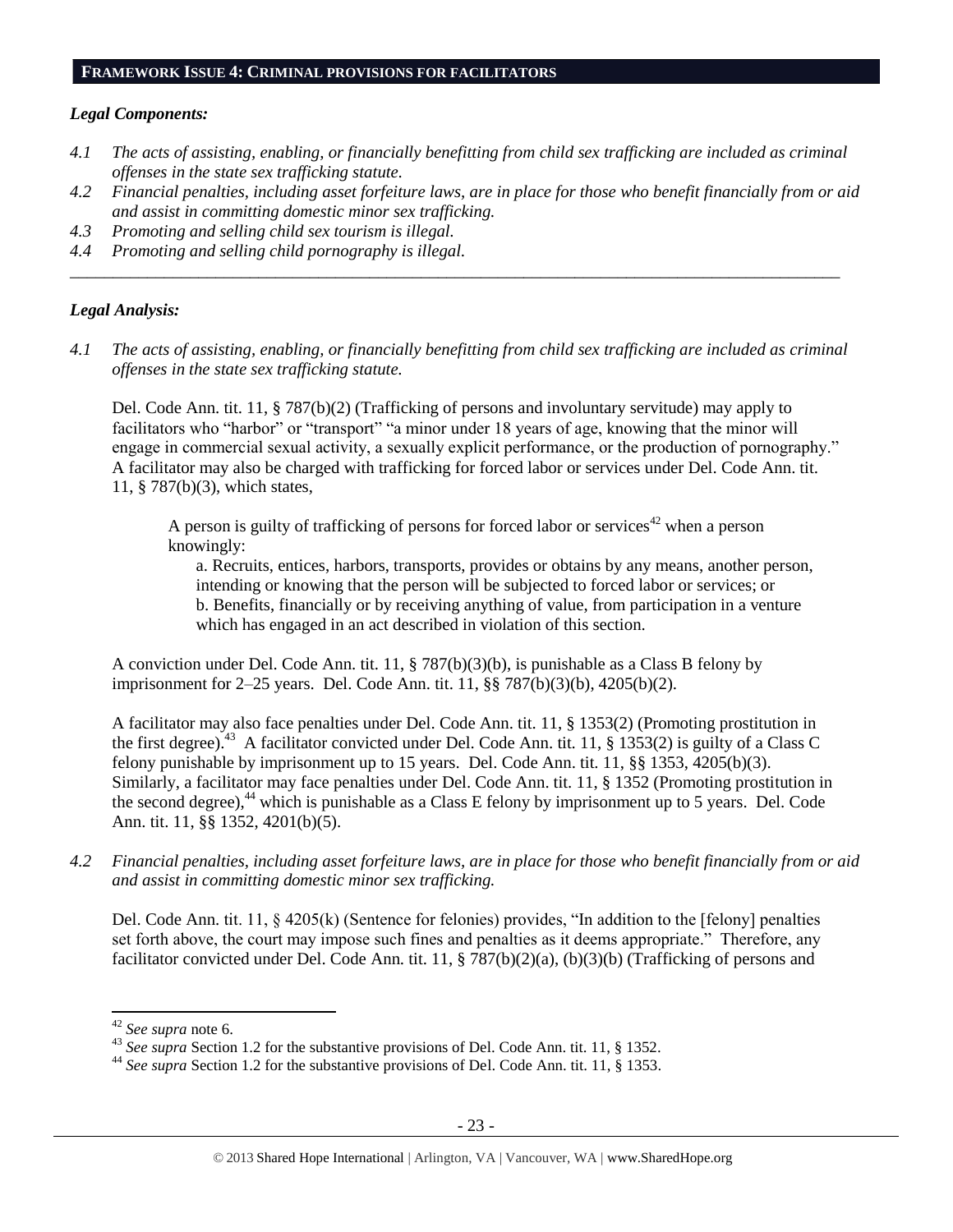involuntary servitude) or any other felony CSEC or sexual offense is subject to an indeterminate discretionary fine.<sup>45</sup>

Additionally, a facilitator convicted under Del. Code Ann. tit. 11, § 787(b)(2)(a), (b)(3)(b) is subject to mandatory restitution. Del. Code Ann. tit. 11, § 787(c) states,

(c) Restitution is mandatory under this section.—In addition to any other amount of loss identified, the court shall order restitution, including the greater of:

(1) The gross income or value to the defendant of the victim's labor or services; or (2) The value of the victim's labor as guaranteed under the minimum wage and overtime provisions of the Fair Labor Standards Act (FLSA) [29 U.S.C. § 201 et seq.] or of Title 19, whichever is greater.

- 4.2.1 Recommendation: Amend Del. Code Ann. tit. 11, § 787(b)(2)(a) (Trafficking of persons and involuntary servitude) to include an asset forfeiture scheme under which facilitators' assets can be seized and forfeited upon conviction.
- *4.3 Promoting and selling child sex tourism is illegal.*

Delaware has no specific provision prohibiting the promoting or selling of child sex tourism in Delaware.

- 4.3.1 Recommendation: Enact a law that prohibits selling or offering to sell travel services in Delaware that include or facilitate travel for the purpose of engaging in commercial sexual exploitation of a minor either in or outside of Delaware.
- *4.4 Promoting and selling child pornography is illegal.*

Delaware specifically penalizes promoting and selling child pornography. Del. Code Ann. tit. 11, § 1108(2)–(4) (Sexual exploitation of a child) states,

A person is guilty of sexual exploitation of a child when:

. . .

(2) The person knowingly, finances or produces any motion picture, video or other visual depiction of a child engaging in a prohibited sexual act or in the simulation of such an act; or (3) The person knowingly publishes or makes available for public distribution or sale by any means, including but not limited to computer, any book, magazine, periodical, pamphlet, photograph, Internet site or web page which depicts a child engaging in a prohibited sexual act or in the simulation of such an act, or knowingly publishes or makes available for public distribution or sale by any means, including computer, any other visual depiction of a child engaging in a prohibited sexual act or in the simulation of such an act; or (4) The person permits, causes, promotes, facilitates, finances, produces or otherwise advances an exhibition, display or performances of a child engaging in a prohibited sexual act or the simulation of such an act.

A first conviction under this statute is punishable as a Class B felony by imprisonment for 2–25 years, while a subsequent conviction is punishable by life imprisonment. Del. Code Ann. tit. 11, §§ 1108, 4205(b)(2), 1110. If the victim is under the age of 14, however, a conviction is designated a "dangerous crime against a child" under Del. Code Ann. tit. 11, § 777(a) (Dangerous crime against a child,

 $\overline{a}$ <sup>45</sup> See supra note [26](#page-14-0) for discussion of additional financial penalties applicable to all crimes provided under Del. Code tit. 11, § 9016 (Penalty assessment) and § 9018 (Compensating fine).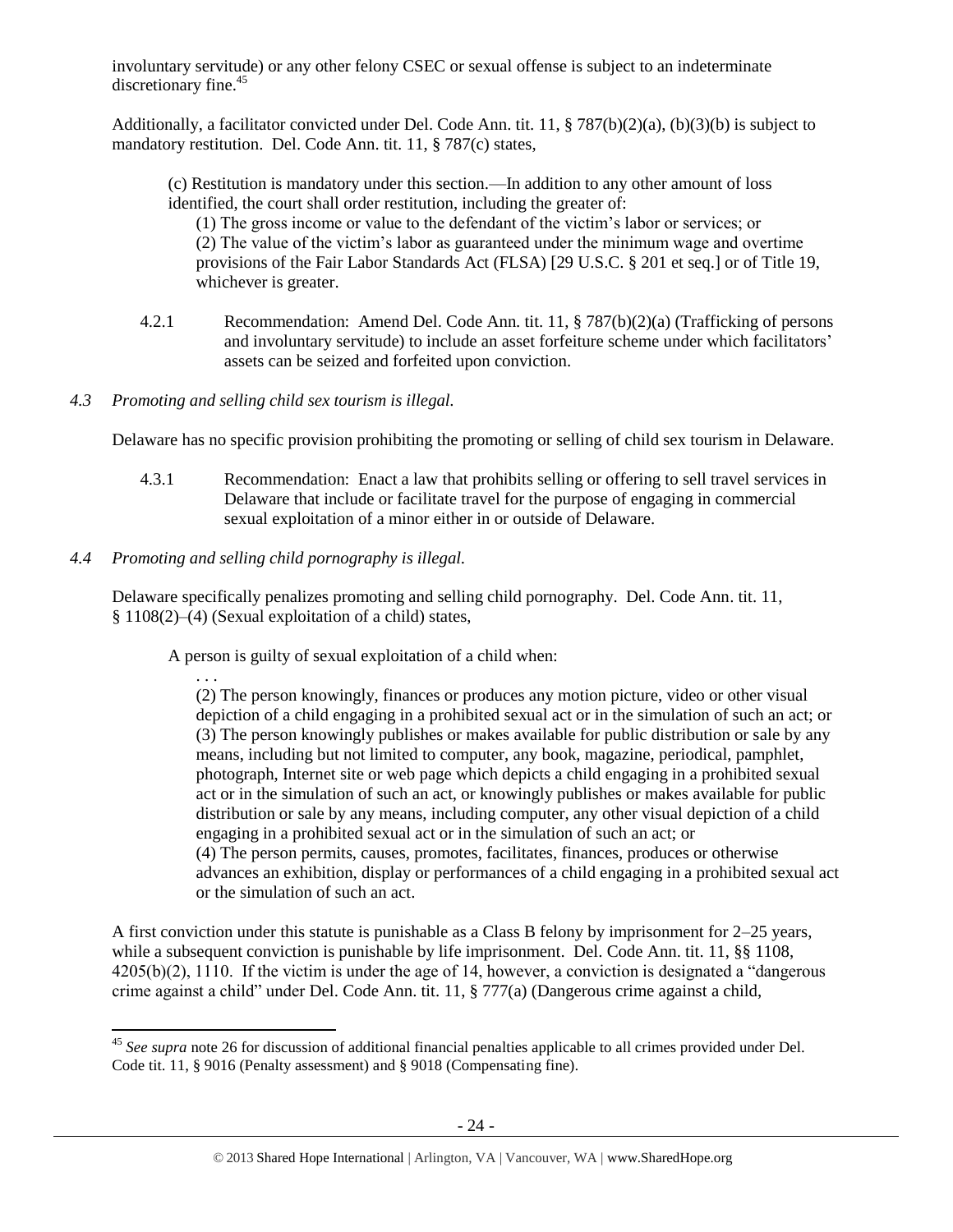definitions, sentences), which is punishable under Del. Code Ann. tit. 11,  $\S$  4205A(a)(2) (Additional penalty for serious sex offenders or pedophile offenders) by imprisonment for 25 years to life. In addition, a defendant sentenced "pursuant to this section shall not be eligible for suspension of sentence, probation, pardon or release from confinement on any basis until the sentence imposed by the Court has been served." Del. Code Ann. tit. 11 § 777(c).

Additionally, Delaware specifically penalizes the distribution of child pornography. Del. Code Ann. tit. 11, § 1109 (Dealing in child pornography) makes it a crime when,

(1) The person knowingly ships, transmits, mails or transports by any means, including by computer or any other electronic or digital method, any book, magazine, periodical, pamphlet, video or film depicting a child engaging in a prohibited sexual act or in the simulation of such an act, or knowingly ships, transmits, mails or transports by any means, including by computer or any other electronic or digital method, any other visual depiction of a child engaging in a prohibited sexual act or in the simulation of such an act;

(2) The person knowingly receives for the purpose of selling or sells any magazine, photograph or film which depicts a child engaging in a prohibited sexual act or in the simulation of such an act, or knowingly receives for the purpose of selling or sells any other visual depiction of a child engaging in a prohibited sexual act or in the simulation of such an act;

(3) The person knowingly distributes or disseminates, by means of computer or any other electronic or digital method, or by shows or viewings, any motion picture, video or other visual depiction of a child engaging in a prohibited sexual act or the simulation of such an act. The possession or showing of such motion pictures shall create a rebuttable presumption of ownership thereof for the purposes of distribution or dissemination;

(4) The person, intentionally compiles, enters, accesses, transmits, receives, exchanges, disseminates, stores, makes, prints, reproduces or otherwise possesses any photograph, image, file, data or other visual depiction of a child engaging in a prohibited sexual act or in the simulation of such an act. For the purposes of this subsection, conduct occurring outside the State shall be sufficient to constitute this offense if such conduct is within the terms of § 204 of this title, or if such photograph, image, file or data was compiled, entered, accessed, transmitted, received, exchanged, disseminated, stored, made, printed, reproduced or otherwise possessed by, through or with any computer located within Delaware and the person was aware of circumstances which rendered the presence of such computer within Delaware a reasonable possibility; or

(5) The person knowingly advertises, promotes, presents, describes, transmits or distributes any visual depiction, exhibition, display or performance with intent to create or convey the impression that such visual depiction, exhibition, display or performance is or contains a depiction of a child engaging in a prohibited sexual act or in the simulation of such an act.

. . . .

A conviction under this statute is punishable as a Class B felony by imprisonment for 2–25 years. Del. Code Ann. tit. 11, §§ 1109,  $4205(b)(3)$ . If the victim is under the age of 14 and the offender is either 18 years of age or older or tried as an adult, however, a conviction is designated a "dangerous crime against a child" under Del. Code Ann. tit. 11, § 777(a) (Dangerous crime against a child, definitions, sentences). A first conviction for a "dangerous crime against a child" is punishable as a Class B felony by imprisonment for 2–25 years, while subsequent convictions are punishable by mandatory imprisonment for life. Del. Code Ann. tit. 11, § 777(b). Subsequently, a defendant sentenced "pursuant to this section shall not be eligible for suspension of sentence, probation, pardon or release from confinement on any basis until the sentence imposed by the Court has been served." Del. Code Ann. tit. 11 § 777(c). Additionally, under Del. Code Ann. tit. 11, § 4205A(a) (Additional penalty for serious sex offenders or pedophile offenders),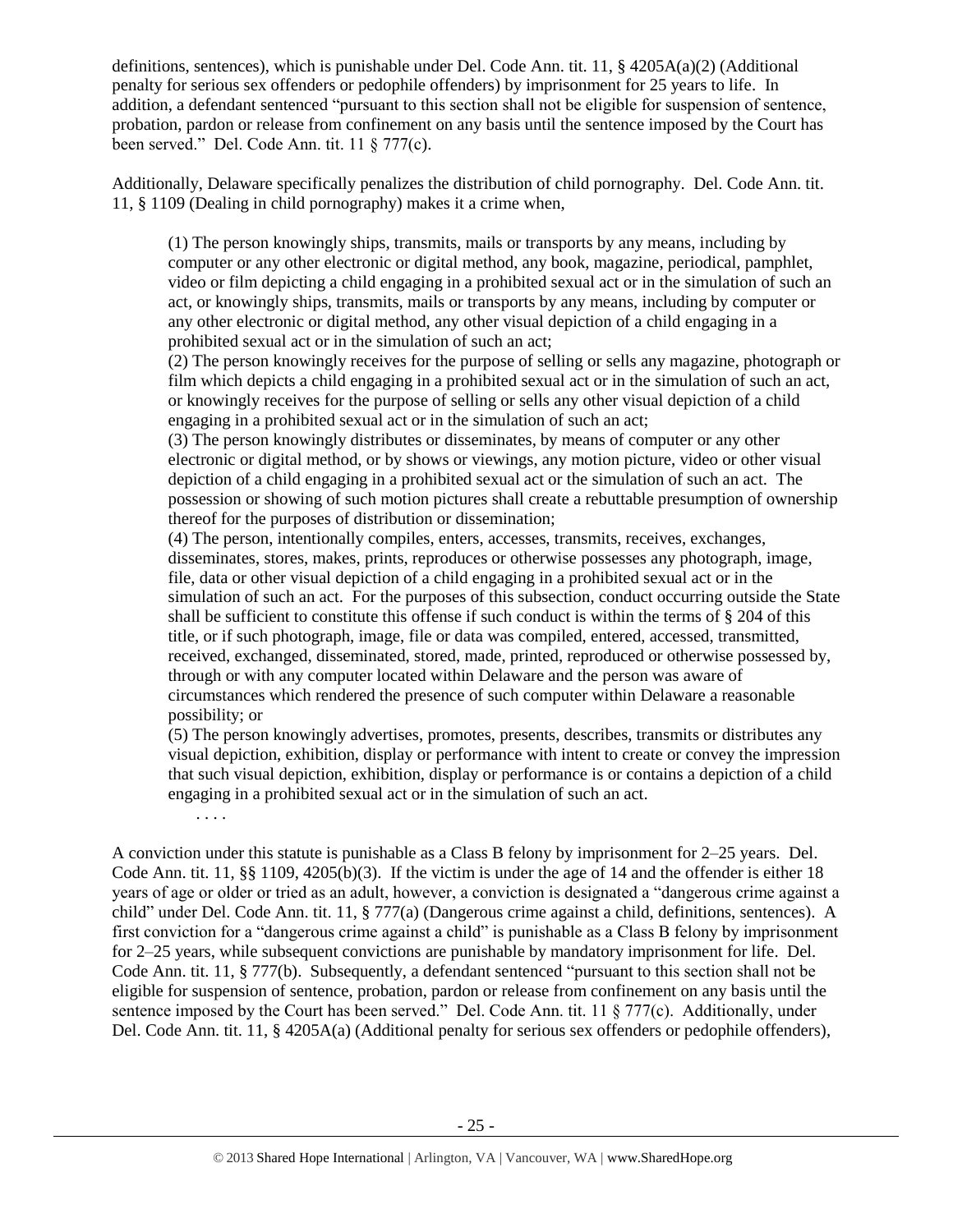a conviction under Del. Code Ann. tit. 11, § 777 is punishable by imprisonment for 25 years to life, if, among other things, the victim is under the age of 14.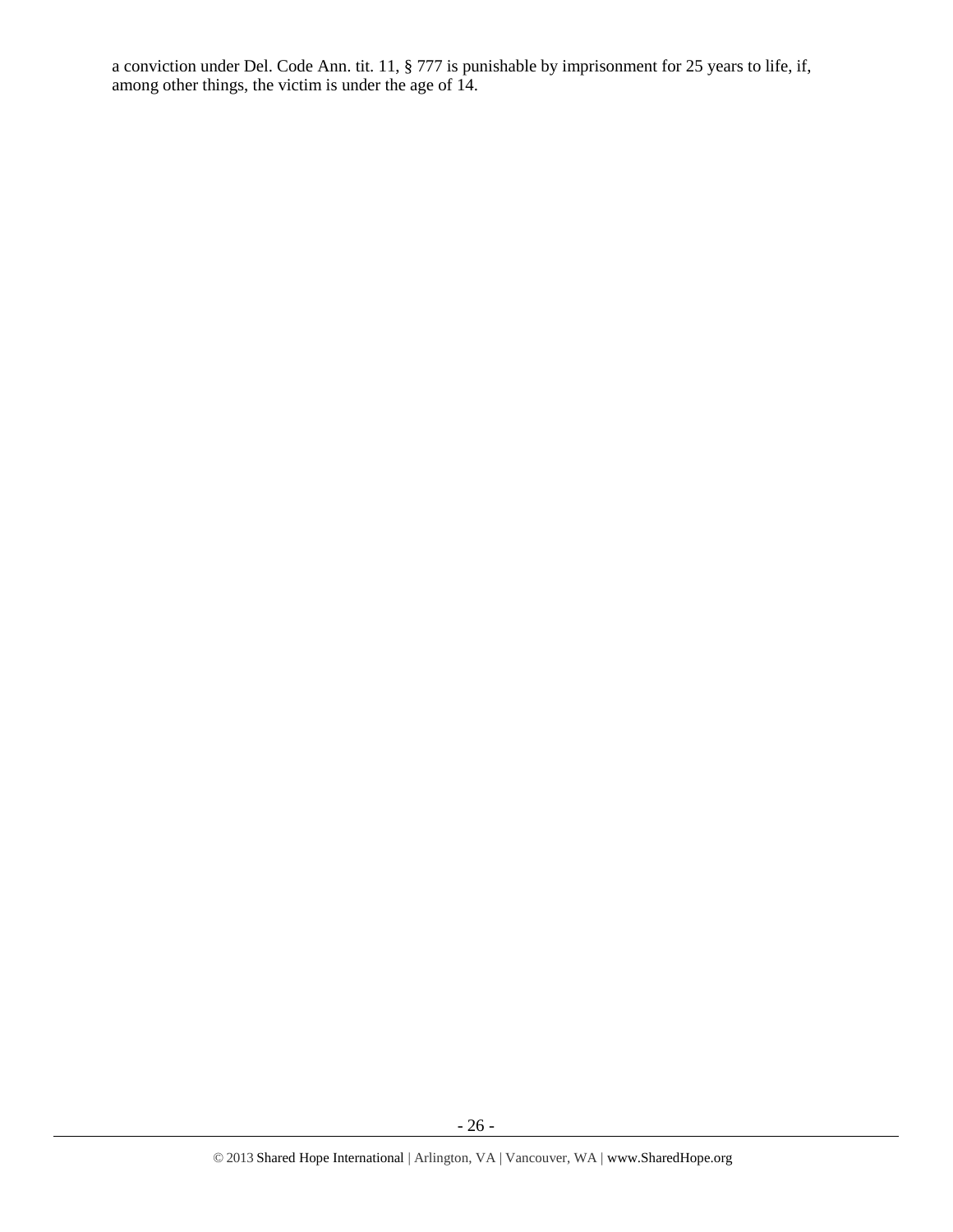## **FRAMEWORK ISSUE 5: PROTECTIVE PROVISIONS FOR THE CHILD VICTIMS**

## *Legal Components:*

- *5.1 Statutorily-mandated victim services define "victim" to specifically include victims of domestic minor sex trafficking or commercial sexual exploitation of children (CSEC) to ensure prompt identification and access to victims' rights and services.*
- *5.2 The state sex trafficking statute expressly prohibits a defendant from raising consent of the minor to the commercial sex acts as a defense.*
- *5.3 Prostitution laws apply only to adults, making minors under 18 specifically immune from this offense.*
- *5.4 Child victims of sex trafficking or commercial sexual exploitation are provided with a child protection response, including specialized shelter and services, and are not detained in juvenile detention facilities.*
- *5.5 Commercial sexual exploitation is identified as a type of abuse and neglect within child protection statutes.*
- *5.6 The definition of "caregiver" (or similar term) in the child welfare statutes is broad enough to include a trafficker who has custody or control of a child in order to bring a trafficked child into protection of child protective services.*
- *5.7 Crime victims' compensation is specifically available to a child victim of sex trafficking or commercial sexual exploitation of children (CSEC) without regard to ineligibility factors.*
- *5.8 Victim-friendly procedures and protections are provided in the trial process for minors under 18.*
- *5.9 Expungement or sealing of juvenile delinquency records resulting from arrests or adjudications for prostitution-related offenses committed as a result of, or in the course of, the commercial sexual exploitation of a minor is available within a reasonable time after turning 18.*
- *5.10 Victim restitution and civil remedies for victims of domestic minor sex trafficking or commercial sexual exploitation of children (CSEC) are authorized by law.*
- *5.11 Statutes of limitations for civil and criminal actions for child sex trafficking or commercial sexual exploitation of children (CSEC) offenses are eliminated or lengthened sufficiently to allow prosecutors and victims a realistic opportunity to pursue criminal action and legal remedies.*

*\_\_\_\_\_\_\_\_\_\_\_\_\_\_\_\_\_\_\_\_\_\_\_\_\_\_\_\_\_\_\_\_\_\_\_\_\_\_\_\_\_\_\_\_\_\_\_\_\_\_\_\_\_\_\_\_\_\_\_\_\_\_\_\_\_\_\_\_\_\_\_\_\_\_\_\_\_\_\_\_\_\_\_\_\_\_\_\_\_\_*

# *Legal Analysis:*

*5.1 Statutorily-mandated victim services define "victim" to specifically include victims of domestic minor sex trafficking or commercial sexual exploitation of children (CSEC) to ensure prompt identification and access to victims' rights and services.*

Under Delaware's Victims' Bill of Rights, <sup>46</sup> Del. Code Ann. tit. 11, § 9401(7) (Definitions) defines "victim" in part as

the person, organization, partnership, business, corporation, agency or governmental entity identified as the victim of a crime in a police report, a criminal complaint or warrant, an indictment or information or other charging instrument. "Victim" includes a parent, guardian or custodian of a victim who is unable to meaningfully understand or participate in the legal process due to physical, psychological or mental impairment. . . . . . . .

Del. Code Ann. tit. 11, § 9401(2) includes the following violations in its definition of "crime": Del. Code Ann. tit. 11, § 768 (Unlawful sexual contact in the second degree), § 769 (Unlawful sexual contact in the first degree), § 770 (Rape in the fourth degree), § 771 (Rape in the third degree), § 773 (Rape in the first degree), § 1108 (Sexual exploitation of a child), § 1112A (Sexual solicitation of a child). It does not

 $\overline{\phantom{a}}$ <sup>46</sup> Del. Code Ann. tit. 11, §§ 9401–9424.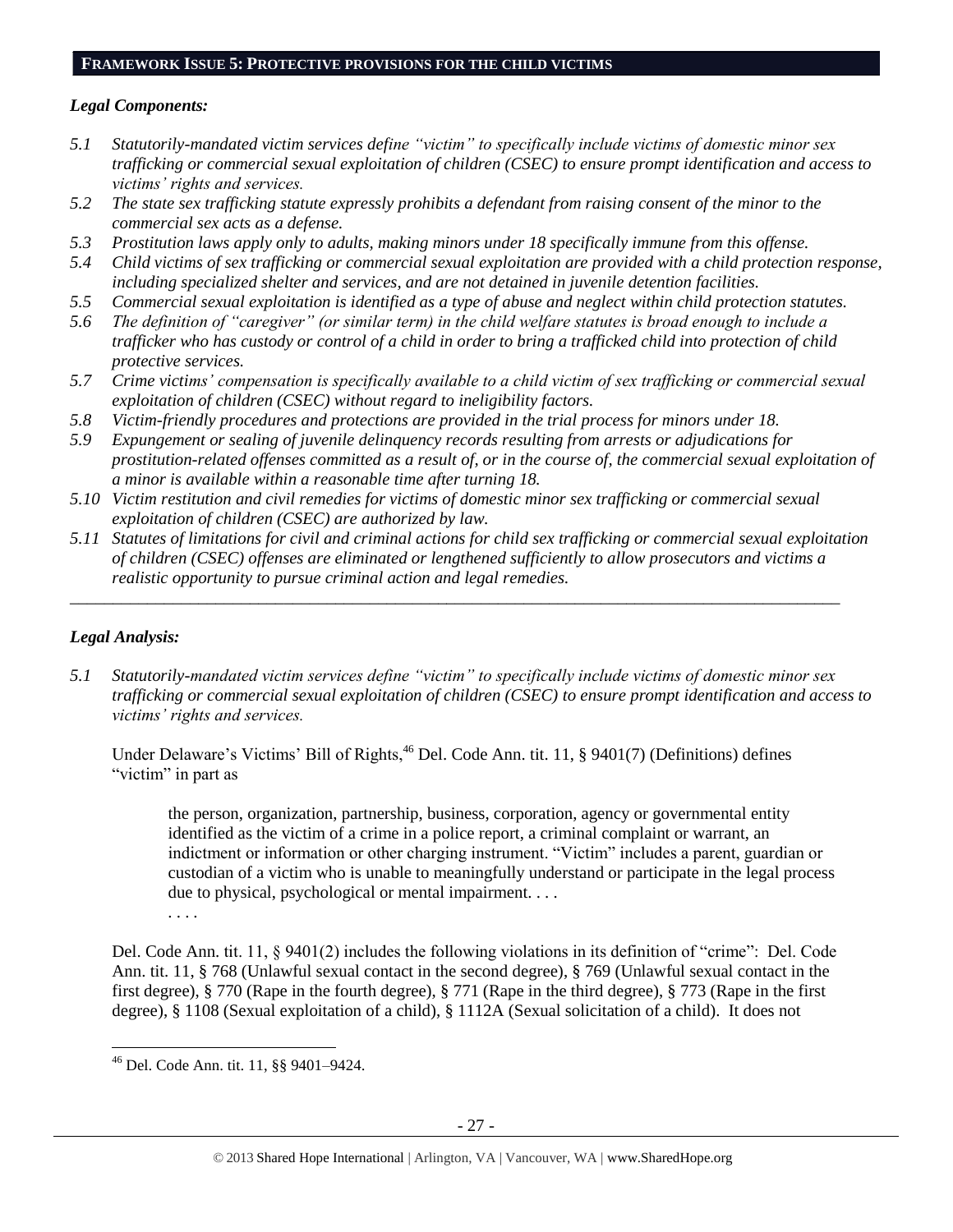include, however, violations of Del. Code Ann. tit. 11, § 787(b)(2)(a) (Trafficking of persons and involuntary servitude), Del. Code Ann. tit. 11, §§ 1352, 1353 (Promoting prostitution), or Del. Code Ann. tit. 11, §§ 1109, 1111 (Child pornography).

Under Chapter 90 of the Delaware Code (Compensation for innocent victims of crime), Del. Code Ann. tit. 11, §  $9002(12)$  (Definitions) defines "victim" as "a person who is injured<sup>47</sup> or killed by the act of any other person during the commission of a crime as defined in this chapter." Pursuant Del. Code Ann. tit. 11, § 9002(5),

(5) "Crime" for purposes of this chapter shall mean:

a. Any specific offense set forth in Chapter 5 of this title, if the offense was committed after July 1, 1973, and contains the characteristics of . . . unlawful sexual intercourse, unlawful sexual penetration or unlawful sexual contact . . . or endangering the welfare of a child;

. . . c. Any specific offense occurring in another state, possession or territory of the United States in which a person whose domicile is in Delaware is a victim, if the offense contains the characteristics of . . . rape or any sexual assault or sexual abuse . . . as set forth in Chapter 5 of this title;

d. Any specific act of delinquency by a child, which if committed by an adult would constitute a specific offense set forth in Chapter 5 of this title, and contains the characteristics of . . . unlawful sexual intercourse, unlawful sexual penetration or unlawful sexual contact . . . . . .

g. Any act of domestic violence or abuse.

*5.2 The state sex trafficking statute expressly prohibits a defendant from raising consent of the minor to the commercial sex acts as a defense.*

Pursuant to Del. Code tit. 11, § 761(k) (Definitions generally applicable to sexual offenses), "A child who has not yet reached that child's sixteenth birthday is deemed unable to consent to a sexual act with a person more than 4 years older than said child. Children who have not yet reached their twelfth birthday are deemed unable to consent to a sexual act under any circumstances." This definition does not protect minors between the ages of 16 and 18, even though Del. Code Ann. tit. 11, § 787(b)(2) (Trafficking of persons and involuntary servitude) covers offenses against minors under the age of 18.

In addition, Del. Code Ann. tit. 11, § 451 (Consent of victim to acts not involving physical injury as defense) and § 452 (Consent of victim to inflictions of physical injury as defense) allow consent as a defense to crimes without regard to the age of victim. Del. Code Ann. tit. 11, § 451 provides,

In any prosecution for an offense, it is a defense that the victim consented to the act done, provided that:

(1) The act did not involve or threaten physical injury; and

(2) Such consent negatives an element of the offense.

Any person who enters the presence of other people consents to the normal physical contacts incident to such presence.

Regarding offenses involving physical injury, Del. Code Ann. tit. 11, § 452 (Consent of victim to inflictions of physical injury as a defense) provides,

l <sup>47</sup> While the Delaware Code does not define "a person who is injured," Del. Code Ann. tit. 11,  $\S 9002(10)$ (Definitions) states, "'Personal injury' shall mean bodily harm; or mental, emotional or psychological harm, or shall include pregnancy resulting from the crime."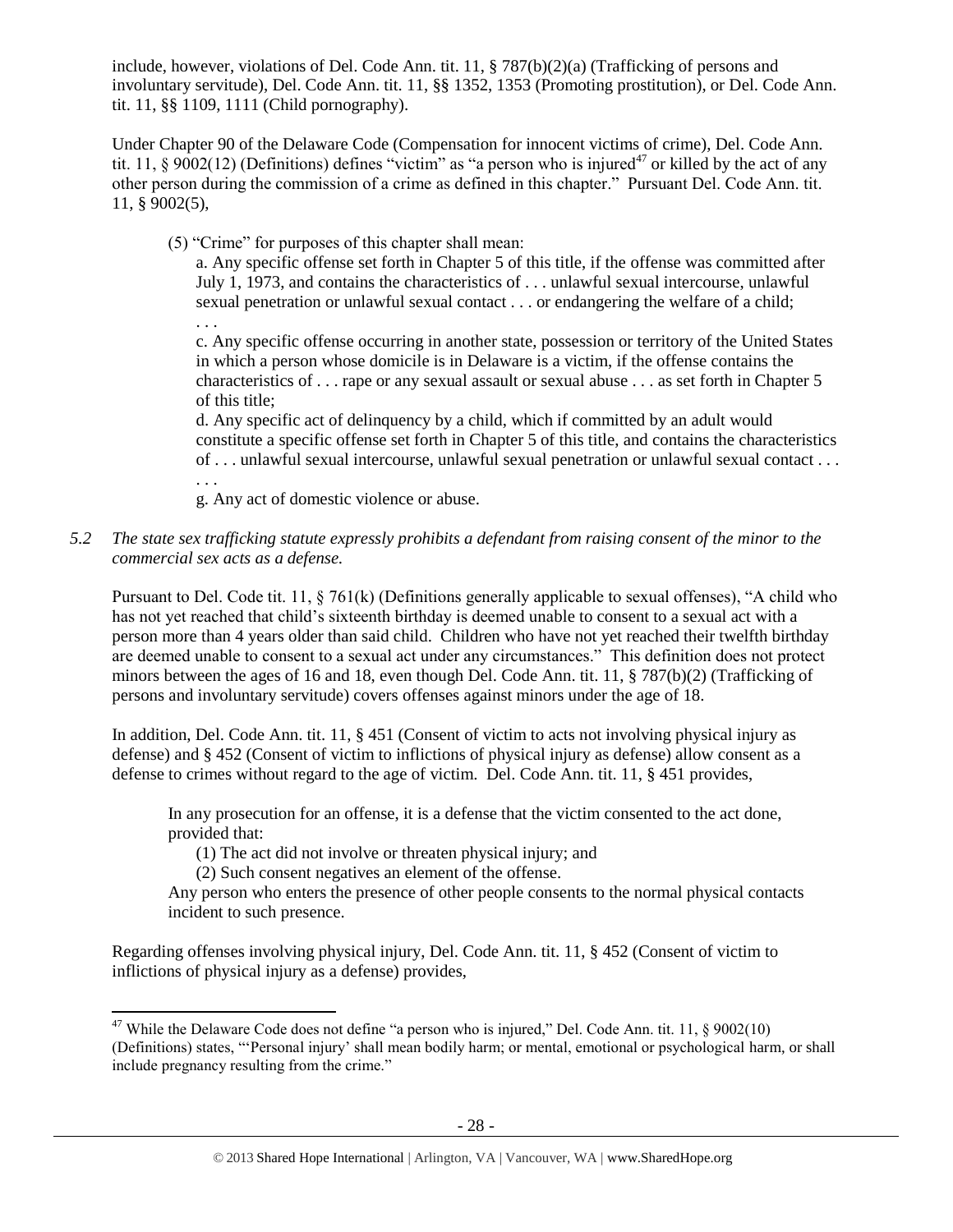In any prosecution for an offense involving or threatening physical injury, it is a defense that the victim consented to the infliction of physical injury of the kind done or threatened, provided that:

(1) The physical injury done or threatened by the conduct consented to is not serious physical injury; or

(2) The physical injury done or threatened is a reasonably foreseeable hazard of joint participation in any concerted activity, athletic contest or sport not prohibited by law.

However, Del. Code Ann. tit. 11, § 453 (Circumstances negativing consent as a defense) states,

Unless otherwise provided by this Criminal Code or by the law defining the offense, consent of the victim does not constitute a defense if:

(1) It is given by a person who is legally incompetent to authorize the conduct charged to constitute the offense unless the defendant believes the victim is legally competent; or (2) It is given by a person who, because of youth . . . is manifestly unable or known by the defendant to be unable to make a reasonable judgment as to the nature or harmfulness of the conduct charged to constitute the offense; or

(4) It is induced by force, duress or deception.

. . .

Although it is arguable that the above laws may prevent a consent defense to child prostitution, they do not unambiguously do so. Moreover, Del. Code Ann. tit. 11, § 787 does not specifically preclude consent as a defense to child sex trafficking.

5.2.1 Recommendation: Amend Del. Code Ann. tit. 11, § 787(b)(2) to specifically prohibit consent as a defense to sexual servitude of a minor, notwithstanding the provisions of Del. Code Ann. tit. 11, §§ 451 and 452.

## *5.3 Prostitution laws apply only to adults, making minors under 18 specifically immune from this offense.*

Del. Code Ann. tit. 11, § 1342(a)(1) (Prostitution) does not make minors immune from the offense of prostitution. It states, "A person is guilty of prostitution when the person engages or agrees or offers to engage in sexual conduct with another person in return for a fee."

- 5.3.1 Recommendation: Amend Del. Code Ann. tit. 11, § 1342(a)(1) (Prostitution) to make minors under the age of 18 specifically immune from prosecution for prostitution and to refer to any minor involved in prostitution as a victim of Del. Code Ann. tit. 11, § 787 (Trafficking of persons and involuntary servitude).
- *5.4 Child victims of sex trafficking or commercial sexual exploitation are provided with a child protection response, including specialized shelter and services, and are not detained in juvenile detention facilities.*

Although Del. Code Ann. tit. 11, § 787(d) (Trafficking of persons and involuntary servitude) directs reports be issued by the Attorney General and the Department of Health and Human Services outlining preliminary steps for improvement of the child protection response provided to trafficked minors, it does not direct that a specific child protection response be provided to minor trafficking victims. Specifically, Del. Code Ann. tit. 11, § 787(d) provides,

(1) The Attorney General, in consultation with the Department of Health and Social Services, shall, no later than July 1, 2008, issue a report outlining how existing victim/witness laws and regulations respond to the needs of trafficking victims, as defined in paragraph  $(a)(9)$  of this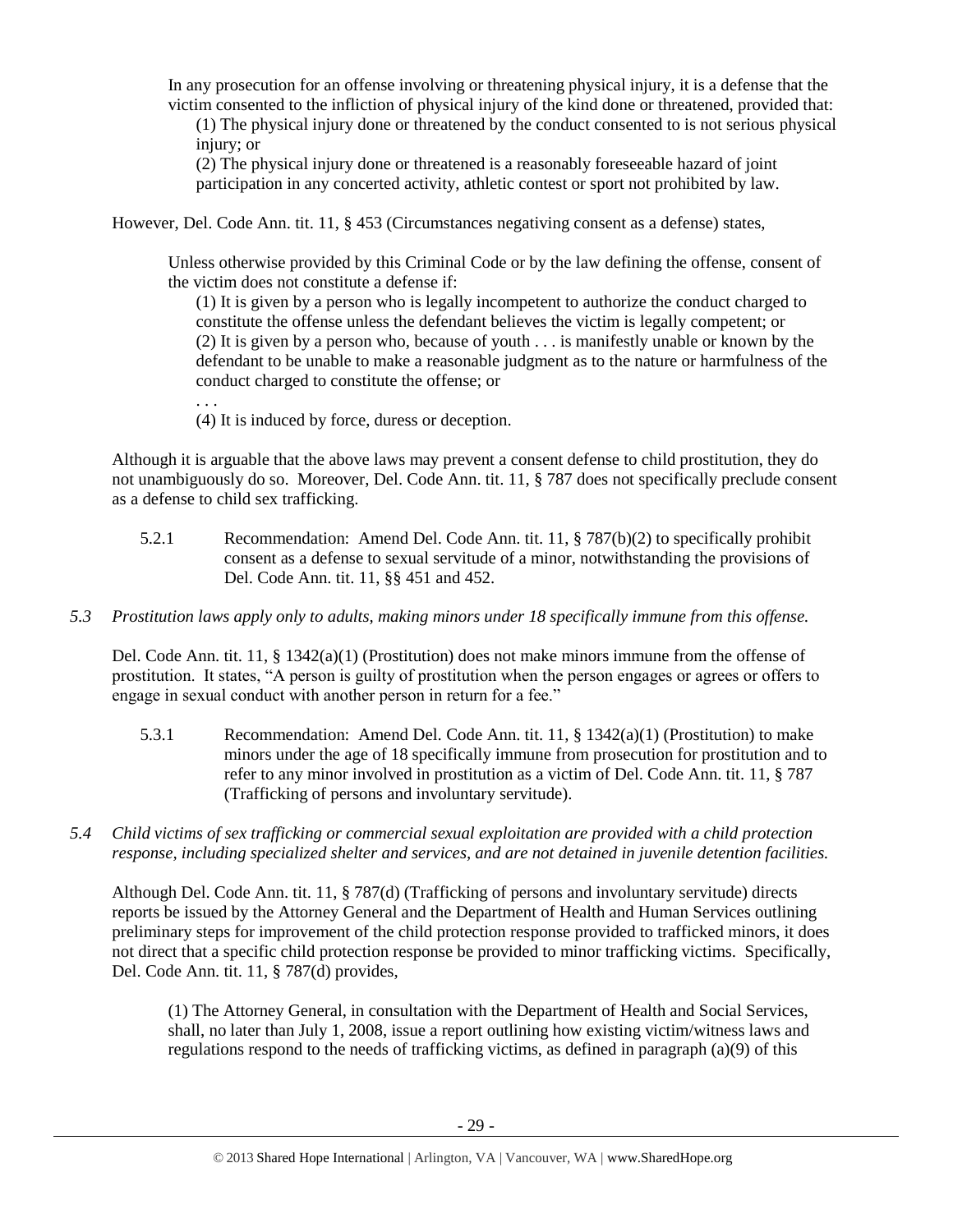section, and suggesting areas of improvement and modification.

(2) The Department of Health and Social Services, in consultation with the Attorney General, shall, no later than July 1, 2008, issue a report outlining how existing social service programs respond or fail to respond to the needs of trafficking victims, as defined in paragraph (a)(9) of this section, the interplay of such existing programs with federally funded victim service programs, and areas needing improvement and modification. The report must include a section that states the ability of state programs and licensing bodies to recognize federal nonimmigrant status for the purposes of benefits, programs, and licenses.

## **Child Identified as Abused/Neglected**

Pursuant to Del. Code Ann. tit. 10, § 901(11), a sexually exploited child is likely to be identified as abused or neglected. If a child is identified as abused of neglected under Del. Code Ann. tit. 10, § 901(1), the definition of "custodian" is broad enough to involve Child Protective Services in investigations where the child is in the custody or control of a non-family member.

# *I. Initial Custody*

# a. Authority for Initial Custody

A child may be identified as abused and receive protective services following a mandatory report of abuse made pursuant to Del. Code Ann. tit. 16, § 903 (Reports required), which states,

Any person,<sup>48</sup> agency, organization or entity who knows or in good faith suspects child abuse or neglect shall make a report in accordance with § 904 of this title. . . . In addition to and not in lieu of reporting to the Division of Family Services, any such person may also give oral or written notification of said knowledge or suspicion to any police officer who is in the presence of such person for the purpose of rendering assistance to the child in question or investigating the cause of the child's injuries or condition.

Pursuant to Del. Code Ann. tit. 16, § 906(b)(3) (State response to reports of abuse or neglect),

The Division may investigate any report, but shall conduct an investigation involving all reports, which if true, would constitute violations against a child by a person responsible for the care, custody and control of the child of any of the following provisions of . . . § 777 [Dangerous crime against a child], § 1100 [Dealing in children], § 1102 [Endangering the welfare of a child], § 1108 [Sexual exploitation of a child], § 1109 [Dealing in child pornography], § 1110 [Subsequent convictions of § 1108 or § 1109 of this title  $\ldots$  of Title 11, or an attempt to commit any such crimes. The Division staff shall also contact the Delaware Department of Justice and the appropriate law-enforcement agency upon receipt of any report under this section and shall provide such agency with a detailed description of the report received.

Under Del. Code Ann. tit. 16, § 906(b)(4), "The assisting law-enforcement agency shall promptly conduct its own criminal investigation, and keep the Division regularly apprised of the status and findings of its investigation. Law-enforcement agencies and the Division shall develop protocols to ensure compliance with this subsection."

l  $48$  Del. Code Ann. tit. 16,  $\S$  903 (Reports required) provides in part, "For purposes of this section, 'person' shall include, but shall not be limited to, any physician, any other person in the healing arts including any person licensed to render services in medicine, osteopathy or dentistry, any intern, resident, nurse, school employee, social worker, psychologist, medical examiner, hospital, health care institution, the Medical Society of Delaware or lawenforcement agency."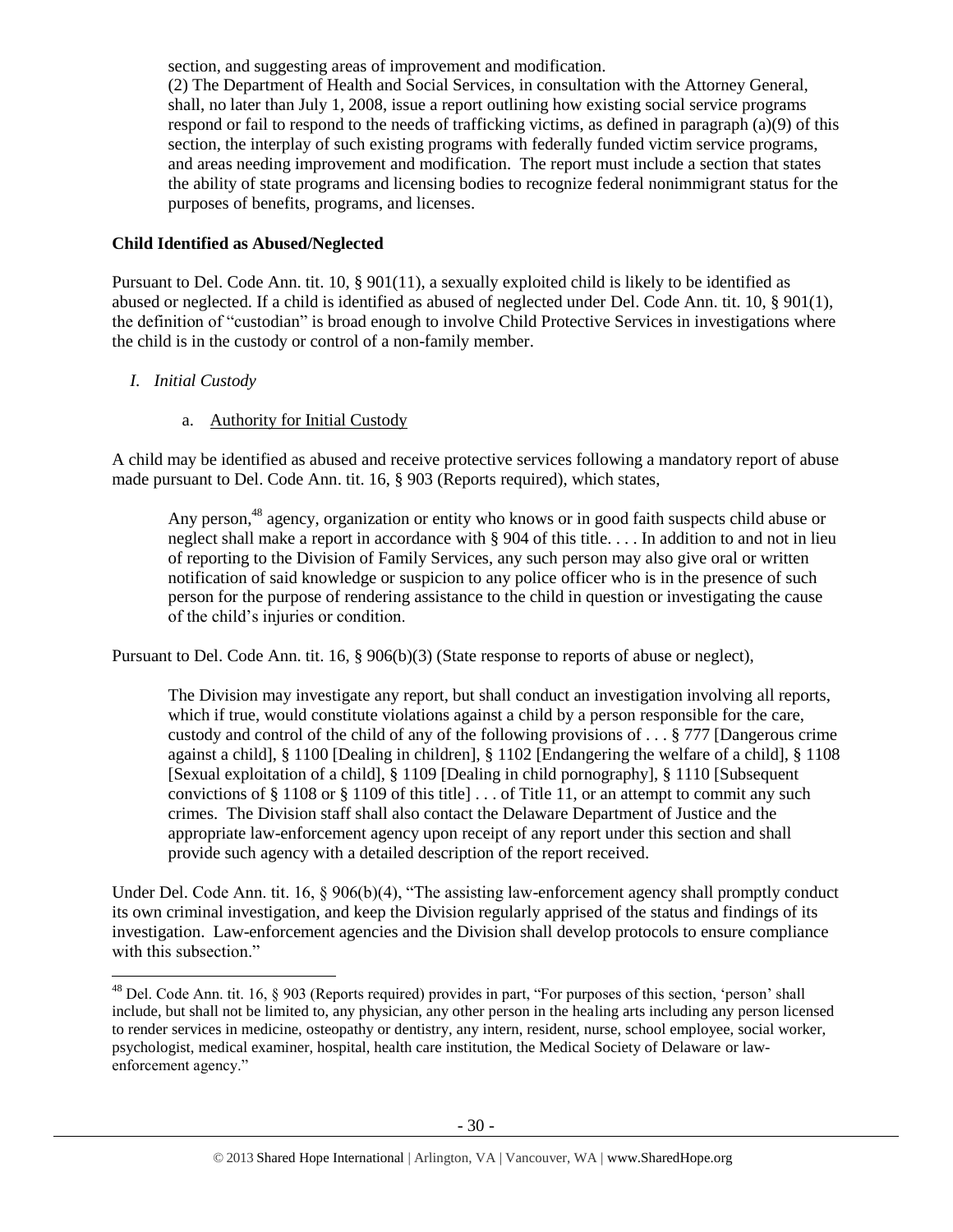In exigent circumstances, Del. Code Ann. tit. 16, § 907(a) (Temporary emergency protective custody) provides, "A police officer or a physician who reasonably suspects that a child is in imminent danger of suffering serious physical harm or a threat to life as a result of abuse or neglect and who reasonably suspects the harm or threat to life may occur before the Family Court can issue a temporary protective custody order may take or retain temporary emergency protective custody of the child without the consent of the child's parents, guardian or others legally responsible for the child's care."

A child protection response may also be available to trafficking victims under the age of 18 who are taken into custody pursuant to Del. Code Ann. tit. 10, § 1004 (Duties of officer having child in custody), which allows "[a] peace officer . . . [to] take into custody a child<sup>49</sup> the officer believes to be dependent,<sup>5</sup> neglected<sup>51</sup> or delinquent.<sup>52</sup>

## b. Placement

 $\overline{\phantom{a}}$ 

"[T]emporary emergency protective custody shall mean temporary placement within a hospital, medical facility or such other suitable placement; provided, however, that an abused or neglected child may not be

- a. Is responsible for the care, custody, and/or control of the child; and
- b. Does not have the ability and/or financial means to provide for the care of the child; and 1. Fails to provide necessary care with regard to: food, clothing, shelter, education, health care, medical care or other care necessary for the child's emotional, physical or mental health, or safety and general well-being; or

2. The child is living in a nonrelated home on an extended basis without the consent and approval of the DSCYF or any agency or court licensed or authorized to place children in a nonrelated home; or

3. The child has been placed with a licensed agency which certifies it cannot complete a suitable adoption plan.

In making a finding of dependency under this section, consideration may be given to dependency, neglect, or abuse history of any party.

 $51$  Pursuant to Del. Code Ann. tit. 10, § 901(18)

"Neglect" or "neglected child" means that a person:

- a. Is responsible for the care, custody, and/or control of the child; and
- b. Has the ability and financial means to provide for the care of the child; and

1. Fails to provide necessary care with regard to: food, clothing, shelter, education, health, medical or other care necessary for the child's emotional, physical, or mental health, or safety and general well-being; or

2. Chronically and severely abuses alcohol or a controlled substance, is not active in treatment for such abuse, and the abuse threatens the child's ability to receive care necessary for that child's safety and general well-being, or

3. Fails to provide necessary supervision appropriate for a child when the child is unable to care for that child's own basic needs or safety, after considering such factors as the child's age, mental ability, physical condition, the length of the caretaker's absence, and the context of the child's environment.

In making a finding of neglect under this section, consideration may be given to dependency, neglect, or abuse history of any party.

<sup>52</sup> Pursuant to Del. Code Ann. tit. 10, § 901(7) "'Delinquent child' means a child who commits an act which if committed by an adult would constitute a crime."

 $49$  Pursuant to Del. Code Ann. tit. 10, § 901(4), "child" is defined as "a person who has not reached his or her 18th birthday."

 $50$  Pursuant to Del. Code Ann. tit. 10, § 901(8) (Definitions),

<sup>(8) &</sup>quot;Dependency" or "dependent child" means that a person: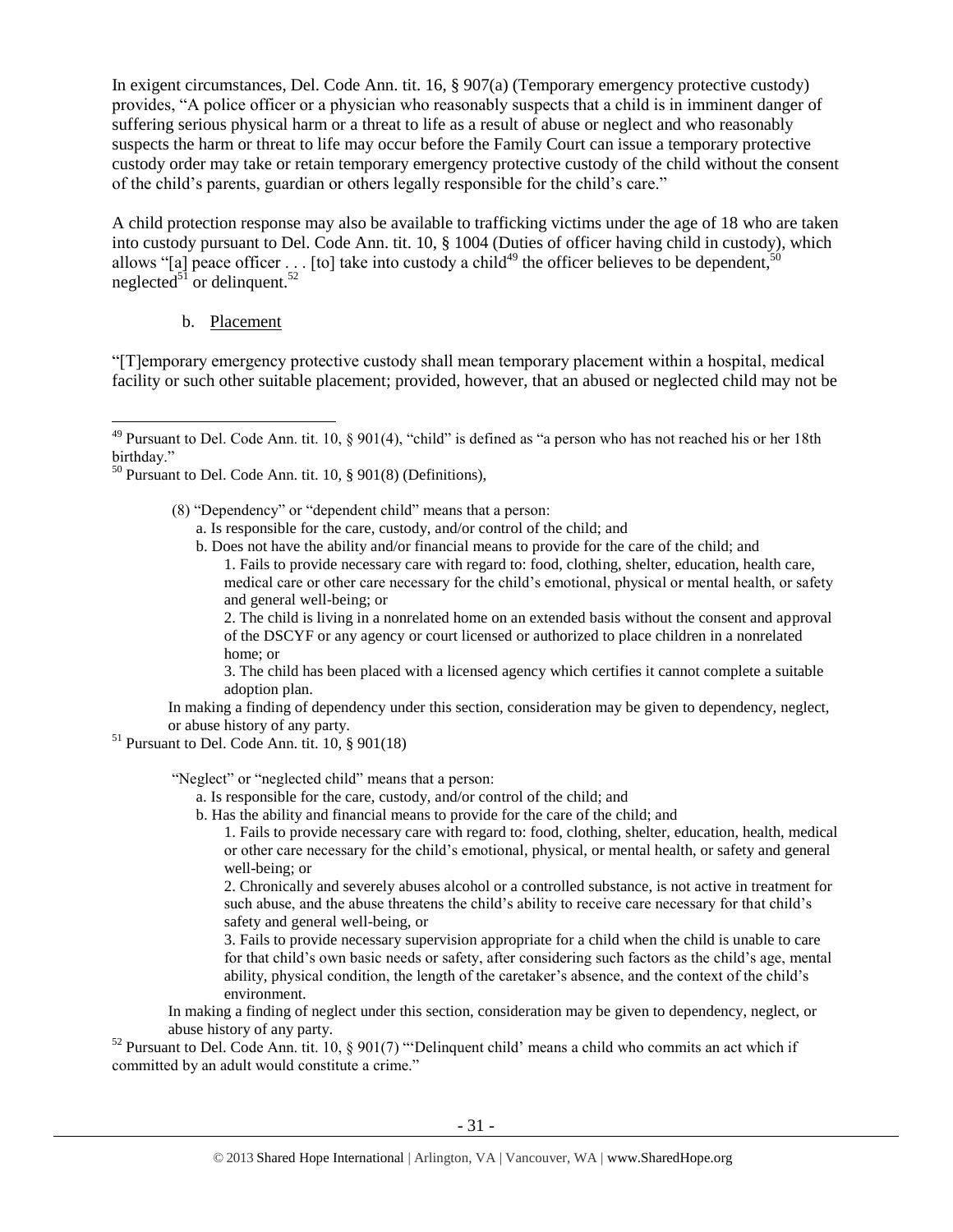detained in temporary custody in a secure detention facility," and "shall not exceed 4 hours and shall cease upon the Division's response pursuant to subsection (b)." Del. Code Ann. tit. 16, § 907(d), (c).

Del. Code Ann. tit. 16, § 907(b) provides in part, "Any person taking a child into temporary emergency protective custody under this section shall immediately notify the Division, in the county in which the child is located, of the person's actions and make a reasonable attempt to advise the parents, guardians, or others legally responsible for the child's care . . . . Upon notification that a child has been taken into temporary emergency protective custody, the Division shall immediately respond in accordance with § 906 of this title to secure the safety of the child which may include ex parte custody relief from the Family Court if appropriate."

After taking the child into custody, the peace officer must notify the child's custodian. Del. Code Ann. tit. 10, § 1004. If the custodian is not able or available to take the child, the "Division of Child Protective Services of the Department of Services for Children, Youth and Their Families" will take responsibility for the child if the child is not charged with a "delinquent act," and "[a]fter making every reasonable effort to locate the custodian . . . may release the child to the child's custodian or forthwith file with the Court a petition for custody alleging dependency or neglect." Del. Code Ann. tit. 10, § 1004(1). If not released to the custodian, the Department will also be responsible for "providing shelter and care for the child in a shelter home, foster home, group home, private agency home or other appropriate facility for children." Del. Code Ann. tit. 10, § 1004(1).

# *II. Process Following Initial Custody*

Under Del. Code Ann. tit. 10, § 1003, any person having knowledge of a child who appears to be neglected, dependent or delinquent may file a petition with the Clerk of the Court

## *III. Adjudication or Referral to Alternative Process*

After a petition for adjudication of delinquency of a child in custody is filed, Del. Code Ann. tit. 10, § 1009(a) (Adjudication; disposition following adjudication; commitment to custody of Department of Services for Children, Youth and Their Families; effect) provides, "Where the evidence supports such holding, the Court may declare a child to be dependent, neglected, abused,<sup>53</sup> as those terms are defined by § 902(1) of Title 16, or delinquent. In declaring a child to be dependent, neglected or abused pursuant to this section, the Court shall give priority to ensuring the well-being and safety of the child."

- a. Causes or inflicts sexual abuse on a child; or
- b. Has care, custody or control of a child, and causes or inflicts:
	- 1. Physical injury through unjustified force as defined in § 468 of Title 11;
	- 2. Emotional abuse;
	- 3. Torture;
	- 4. Exploitation; or
	- 5. Maltreatment or mistreatment.

 $\overline{\phantom{a}}$  $53$  Pursuant to Del. Code Ann. tit. 10, § 901(1),

<sup>(1)</sup> "Abuse" or "abused child" means that a person: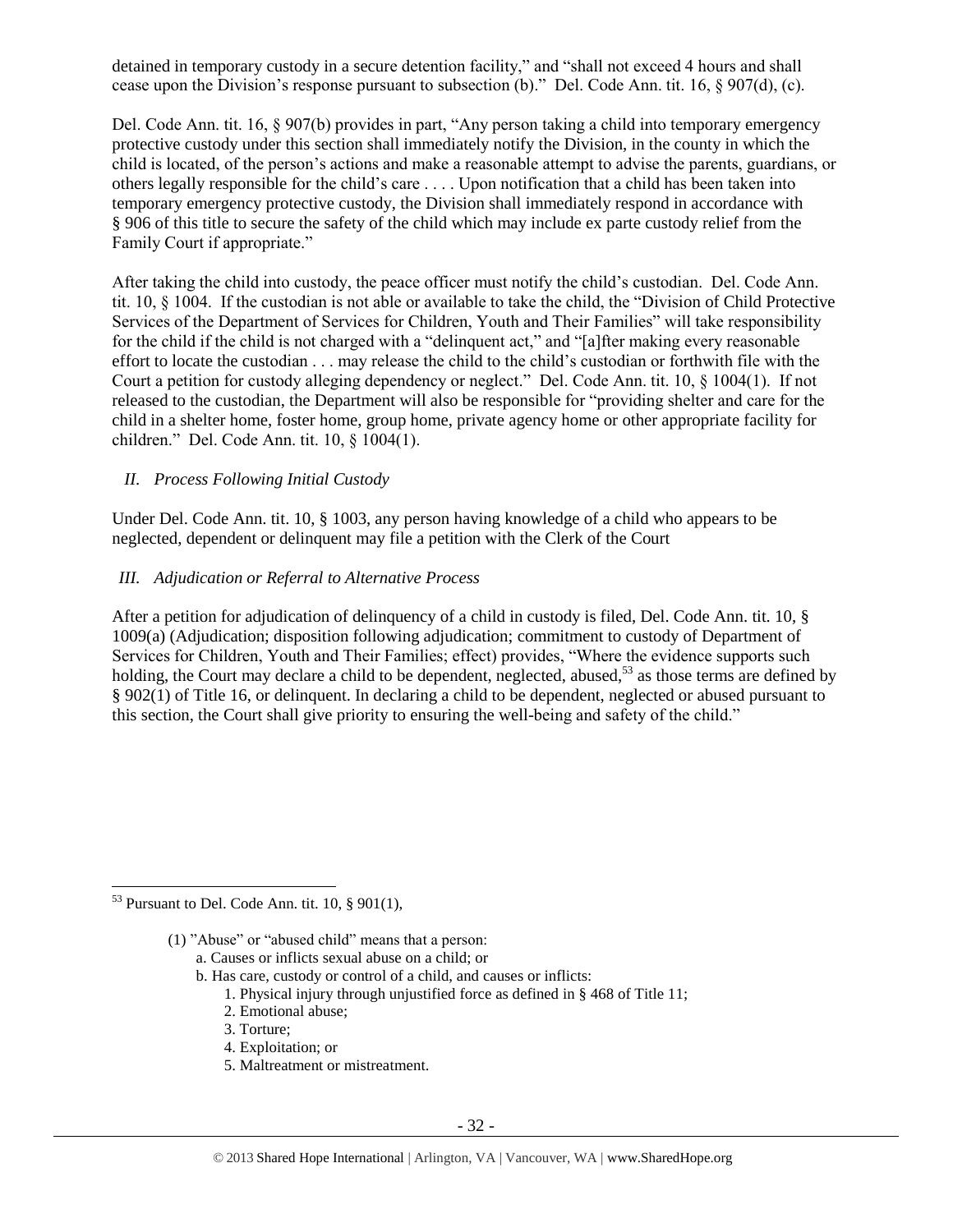## **Child Identified as Delinquent**

# *I. Initial Custody*

a. Authority for Initial Custody

A child protection response may be available to trafficking victims under the age of 18 who are taken into custody pursuant to Del. Code Ann. tit. 10, § 1004 (Duties of officer having child in custody), which allows "[a] peace officer . . . [to] take into custody a child<sup>54</sup> the officer believes to be . . . delinquent.<sup>55</sup>"

b. Placement

After taking the child into custody, the peace officer must notify the child's custodian. Del. Code Ann. tit. 10, § 1004. If the custodian is not able or available to take the child, the "Division of Child Protective Services of the Department of Services for Children, Youth and Their Families" will take responsibility for the child if the child is not charged with a "delinquent act," and "[a]fter making every reasonable effort to locate the custodian . . . may release the child to the child's custodian or forthwith file with the Court a petition for custody alleging dependency or neglect." Del. Code Ann. tit. 10, § 1004(1). If not released to the custodian, the Department will also be responsible for "providing shelter and care for the child in a shelter home, foster home, group home, private agency home or other appropriate facility for children." Del. Code Ann. tit. 10, § 1004(1).

# *II. Process Following Initial Custody*

If a child is taken into custody for committing a delinquent act, the peace officer shall "take the child directly before the Court if the Court is in session or take the child before a court or commissioner for disposition in accordance with § 1005 of this title. After taking the child into custody, the peace officer shall forthwith file with the Court a sworn complaint alleging delinquency with a report for the reason of the child's apprehension." Del. Code Ann. tit. 10, § 1004(2). Under Del. Code Ann. tit. 10, § 1005(b), "Any judge of any court of this State, including justices of the peace and local aldermen, before whom a child is brought by a peace officer" may release the child with or without bail or detain the child. Additionally, the judge is directed to notify the child's caregiver that the child has been taken into custody and file a petition with the court. Del. Code Ann. tit. 10, § 1005(b).

# *III. Placement process pending adjudication/investigation*

However, a child taken into custody on charges of delinquency may face secure detention pending adjudication if a less restrictive placement is not appropriate. Del. Code Ann. tit. 10,  $\S$  1007(a)<sup>56</sup> states that no allegedly delinquent child may be placed in a secure detention facility "unless the Court determines that no means less restrictive of the child's liberty gives reasonable assurance that the child will attend the adjudicatory hearing" and the child is either a fugitive, charged with a felony or certain misdemeanor offenses, likely to fail to appear at the adjudicatory hearing, the child has committed an offense while in placement or while released if those charges by themselves do not normally warrant detention or if, "the child has breached a condition of release." If a child alleged to be delinquent is held in custody pending adjudication, alternatives to secure custody are available and must be considered

 $\overline{\phantom{a}}$ <sup>54</sup> Pursuant to Del. Code Ann. tit. 10, § 901(4), "child" is defined as "a person who has not reached his or her 18th birthday."

<sup>&</sup>lt;sup>55</sup> Pursuant to Del. Code Ann. tit. 10, § 901(7) "Delinquent child' means a child who commits an act which if committed by an adult would constitute a crime."

<sup>&</sup>lt;sup>56</sup> Here and elsewhere in this report that Del. Code Ann. tit. 10,  $\S$  1007 is quoted or cited, it has been updated to reflect the amendments added by the passage of House Bill 57. Del. Laws. (2013) (effective 2013).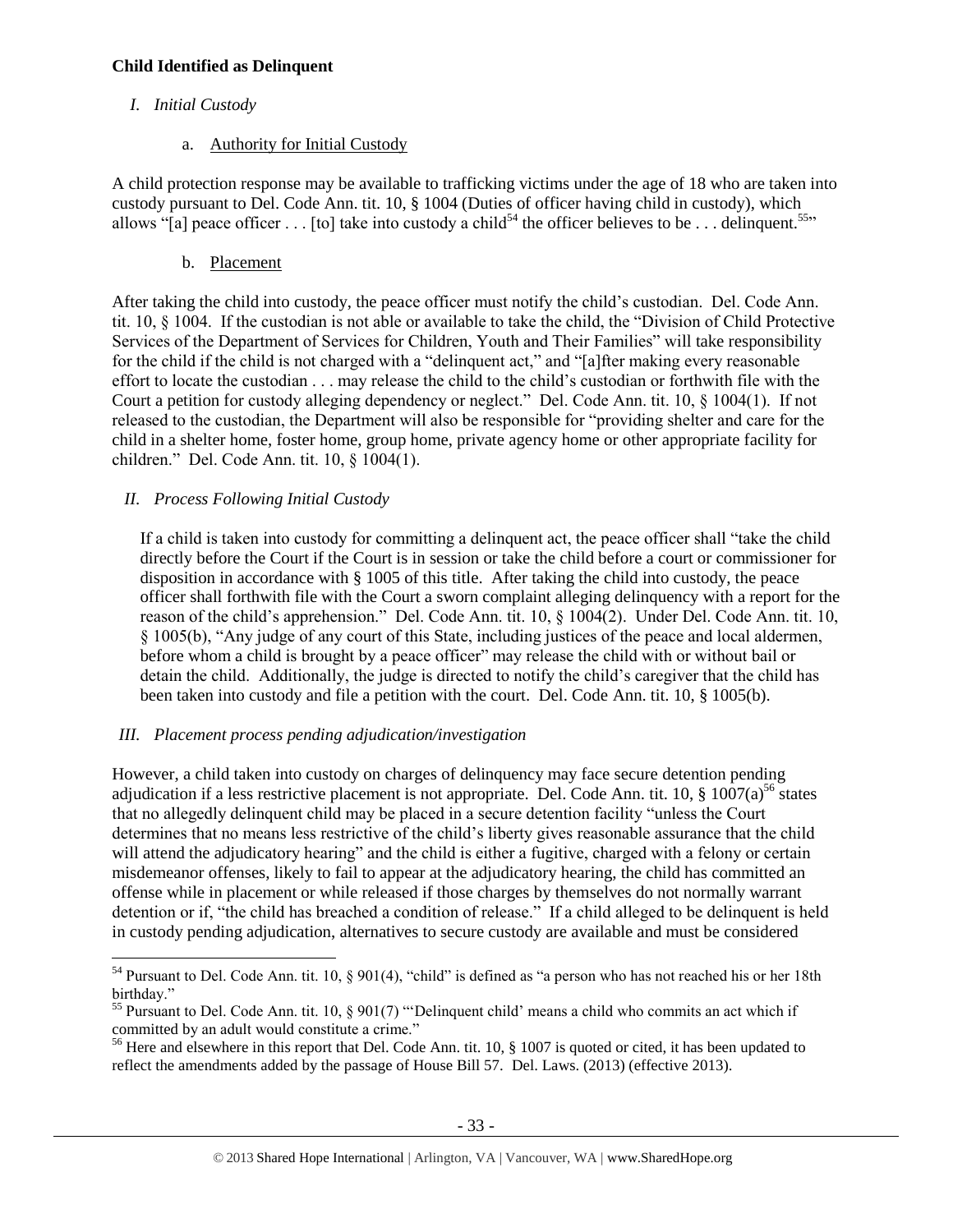pursuant to Del. Code Ann. tit. 10, § 1007(b) (Disposition of child pending adjudication; payment for care) which states,

Prior to making a decision of secure detention pending adjudication the Court shall consider and, where appropriate, employ any of the following alternatives:

(1) Release on the child's own recognizance;

(2) Release to parents, guardian, custodian or other willing member of the child's family acceptable to the Court;

(3) Release on bail with or without conditions;

(4) Release with imposition of restrictions on activities, associations, movements and residence reasonably related to securing the appearance of the child at the next hearing; (5) Release to a non-secure detention alternative developed by the Department of Services for Children, Youth and Their Families such as home detention, daily monitoring, intensive home base services with supervision, foster placement, or a non-secure residential setting.

## *IV. Adjudication or Referral to Alternative Process*

Pursuant to Del. Code Ann. tit. 10, § 1007(f), an adjudication hearing must be held within 30 days of the child's detention.

After a petition for adjudication of delinquency of a child in custody is filed, Del. Code Ann. tit. 10, § 1009(a) (Adjudication; disposition following adjudication; commitment to custody of Department of Services for Children, Youth and Their Families; effect) provides, "Where the evidence supports such holding, the Court may declare a child to be dependent, neglected, abused,<sup>57</sup> as those terms are defined by § 902(1) of Title 16, or delinquent.."

#### *V. Outcomes*

 $\overline{\phantom{a}}$ 

If the minor enters a plea, the court may suspend adjudication and impose a term of probation pursuant to Del. Code Ann. tit. 10, § 1009A (Probation before adjudication of delinquency) which states,

After accepting an admission or a plea of nolo contendere to an act of delinquency, the court may, prior to entering an adjudication of delinquency, under § 1009 of this title and with the consent of the child and the State, stay the declaration of delinquency, defer further proceedings, and place the child on probation before adjudication subject to the same limitations and upon the same terms and conditions as are applied to adult criminal offenders in § 4218 of Title 11.

Del. Code Ann. tit. 10, § 1009(c) states that if the child is declared delinquent the court can, among other things, "release the child upon the child's own recognizance" or in the custody of a relative, place the child on probation, grant custody to the Department of Services for Children, Youth and Their Families, "grant the care or custody of a child to any private institution within or without the State that cares for

b. Has care, custody or control of a child, and causes or inflicts:

- 1. Physical injury through unjustified force as defined in § 468 of Title 11;
- 2. Emotional abuse;
- 3. Torture;
- 4. Exploitation; or
- 5. Maltreatment or mistreatment.

 $57$  Pursuant to Del. Code Ann. tit. 10, § 901(1),

<sup>(1)</sup> "Abuse" or "abused child" means that a person:

a. Causes or inflicts sexual abuse on a child; or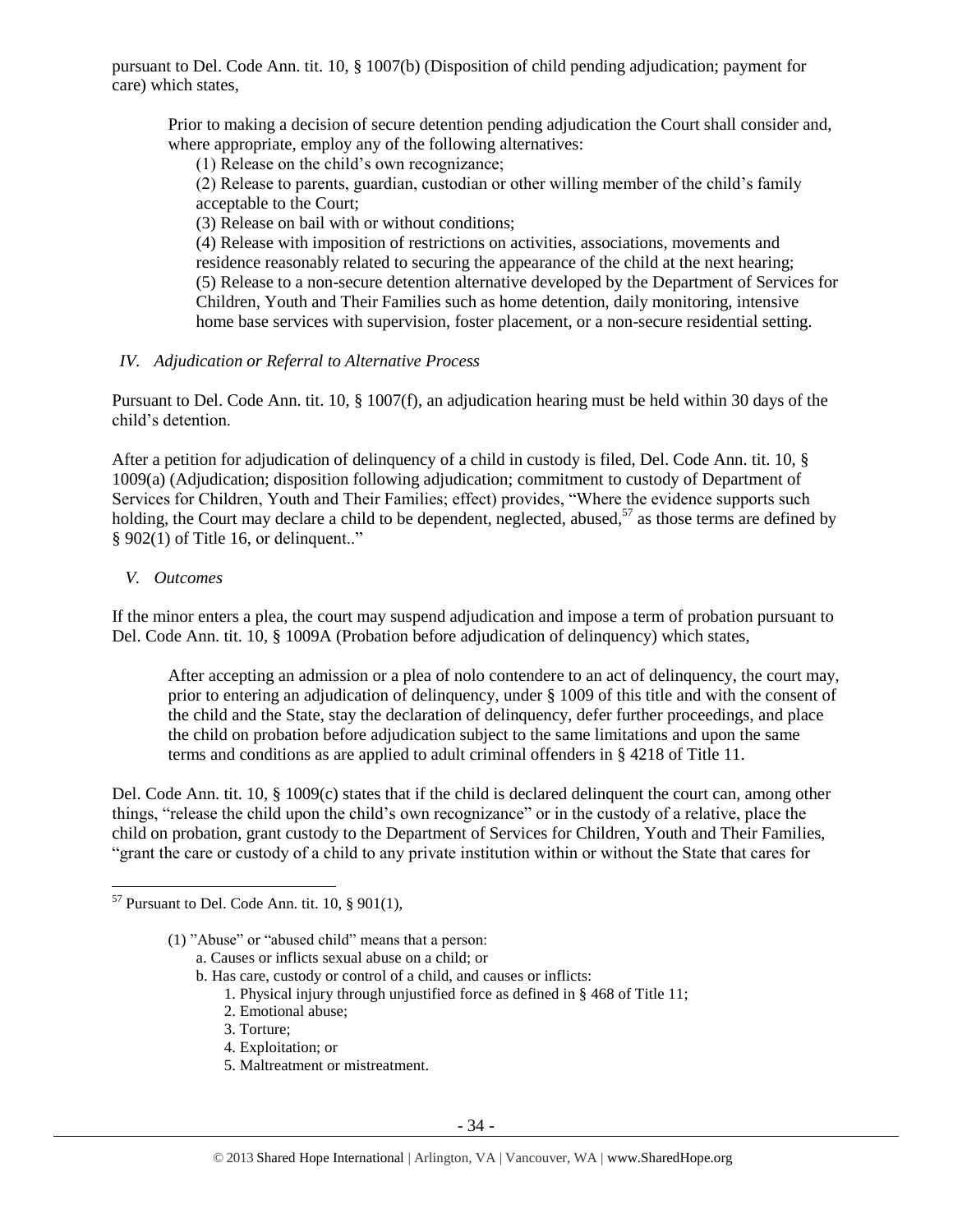children," order the child be placed under house arrest, or order any treatment or care that may be in the best interests of the child. Del. Code Ann. tit. 10, § 1009(c)(1), (3), (9), (11), (14), (15).

- 5.4.1 Recommendation: Amend Del. Code Ann. tit. 11, § 787 by enacting a provision that requires any minor under the age of 18 who is involved in prostitution or is a victim of sex trafficking be diverted away from the criminal justice system and into the child protection system and to further require the implementation of a child protection response specifically tailored to the needs of domestic minor sex trafficking victims.
- *5.5 Commercial sexual exploitation is identified as a type of abuse and neglect within child protection statutes.*

Although commercial motives are not specifically identified, the definition of abuse in the Family Court chapter is broad enough to include commercial sexual exploitation. "Abuse" or "abused child" is defined in Del. Code Ann. tit. 10, § 901(1) (Definitions) as occurring when a person "[c]auses or inflicts sexual abuse on a child," or "[h]as care, custody or control of a child, and causes or inflicts . . . [e]xploitation . . . ." Del. Code Ann. tit. 10, § 901(11) defines "exploitation" as "taking advantage of a child for unlawful or unjustifiable personal or sexual gain."

- 5.5.1 Recommendation: Amend Del. Code Ann. tit. 10, § 901(1) to expressly include in the definition of abuse domestic minor sex trafficking and commercial sexual exploitation of minors who are under the age of 18.
- *5.6 The definition of "caregiver" (or similar term) in the child welfare statutes is broad enough to include a trafficker who has custody or control of a child in order to bring a trafficked child into protection of child protective services.*

Although the term "caregiver" is not defined in Delaware's child welfare statutes, the definition of "custodian" under Del. Code tit. 10, § 901 (Definitions) in the Family Court chapter appears to include a trafficker who has custody or control of a trafficked child. Pursuant to Del. Code tit. 10, § 901(6) (Definitions), "custodian" is defined as "any person who is charged by law with or who has assumed responsibility for a child's care." Additionally, "'Care, custody and control' or 'those responsible for care custody and control' shall mean a person or persons in a position of trust, authority, supervision or control over a child." Del. Code tit. 10, § 901(3). This includes "[a]ny person who has assumed control of or responsibility for the child." Del. Code tit. 10, § 901(3)(e).

However, Del. Code tit. 10, § 901(3) clarifies the investigative role of the Department of Services for Children and Their Families in cases involving non-family members who have care, custody or control as follows:

For the purpose of investigation of child abuse, dependency or neglect, the Department of Services for Children and Their Families (DSCYF) may investigate any allegation of child abuse, dependency or neglect committed by persons identified herein, but shall only be responsible for the investigation of intrafamilial and institutional child abuse, dependency or neglect. Where the DSCYF is not responsible for the investigation of such child abuse or neglect, it shall immediately refer such report to the appropriate police authorities or child protective services agencies within or without the State.

*5.7 Crime victims' compensation is specifically available to a child victim of sex trafficking or commercial sexual exploitation of children (CSEC) without regard to ineligibility factors.*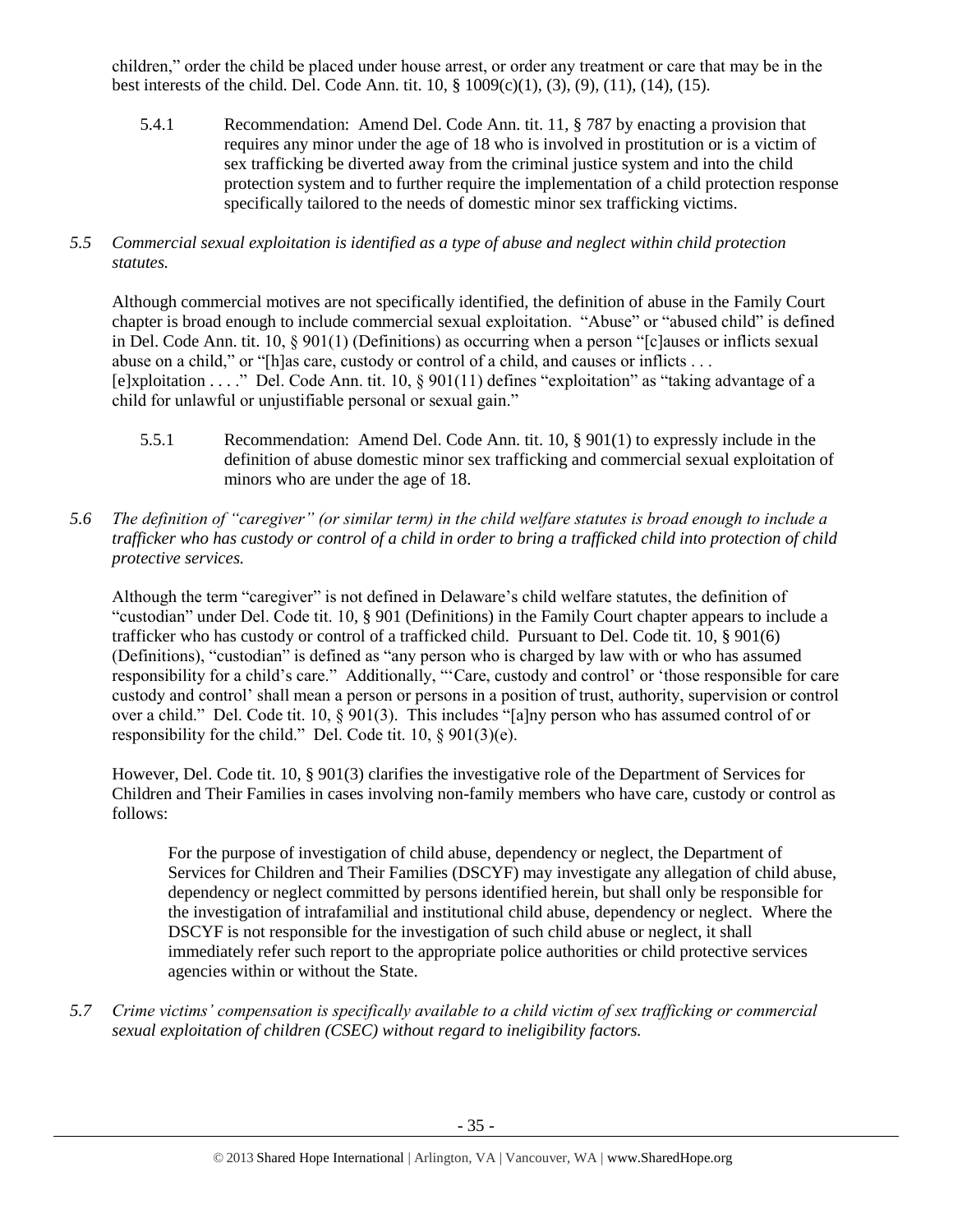Pursuant to Del. Code Ann. tit. 11, § 9009 (Administrative provisions; compensation), Delaware law provides crime victims' compensation "[i]n any instance in which a person sustains personal injury or is killed by any crime . . . ." However, certain ineligibility factors that could apply to domestic minor sex trafficking victims threaten access to this compensation, while other ineligibility factors are mitigated by special exceptions for minor victims of sexual abuse. Specifically, Del. Code Ann. tit. 11, § 9010(a) (Denial of claim; reduction) provides in part,

(a) The Agency<sup>58</sup> shall deny payment of a claim for the following reasons:

. . . (2) Where the claimant incurred the personal injury on which the claim is based through collusion with the perpetrator of the crime;

(3) Where the claimant refused to give reasonable cooperation to state or local law-

enforcement agencies in their efforts to apprehend or convict the perpetrator of the crime in question;

(4) Where the claim has not been filed within 1 year after the personal injury on which the claim in based, unless an extension is granted by the Agency;

(5) Where the claimant has failed to report the crime to a law-enforcement agency within 72 hours of its occurrence. This requirement shall be waived where:

a. The crime has been reported to an appropriate governmental agency, such as child and/or adult protective services or the Family Court;

b. The claimant can provide a protection from abuse order;

c. The claimant has cooperated with law enforcement or an appropriate government agency in cases of crimes involving sexual assault or abuse; or

d. Where the Agency in its discretion determines that the circumstances of the crime render this requirement unreasonable.

. . . .

In addition to the 72 hour reporting exceptions listed in subsection (a)(5), Del. Code Ann. tit. 11, § 9010(d) states, "In no event shall the Agency deny any claim solely because the applicant was a child victim of sexual assault or abuse by an adult, and said applicant either delayed reporting the abuse or assault to authorities or said applicant delayed an application for services to mitigate the effects of the impact of sexual assault or abuse by an adult." However, this exception fails to exempt trafficking victims from the ineligibility factors set out in Del. Code Ann. tit. 11, § 9010(b), (c), which states,

(b) In determining whether or not to make an award under this chapter, or in determining the amount of any award, the Agency may consider any circumstances it deems to be relevant, including the behavior of the victim which directly or indirectly contributed to injury or death, unless such injury or death resulted from the victim's lawful attempt to prevent the commission of a crime or to apprehend an offender.

(c) If the victim bears any share of responsibility that caused injury or death, the Agency shall reduce the amount of compensation in accordance with its assessment of the degree of such responsibility attributable to the victim. A claim may be denied or reduced if the victim of the personal injury in question, either through negligence or through wilful and unlawful conduct, substantially provoked or aggravated the incident giving rise to the injury.

Therefore, while the sexual abuse exceptions could benefit certain minor trafficking victims, not all victims are protected since no exceptions are provided for ineligibility due to non-cooperation with law enforcement or injury arising from collusion with the perpetrator.

 $\overline{\phantom{a}}$ <sup>58</sup> "Agency" refers to the "Victims' Compensation Assistance Program." Del. Code Ann. tit. 11, § 9009.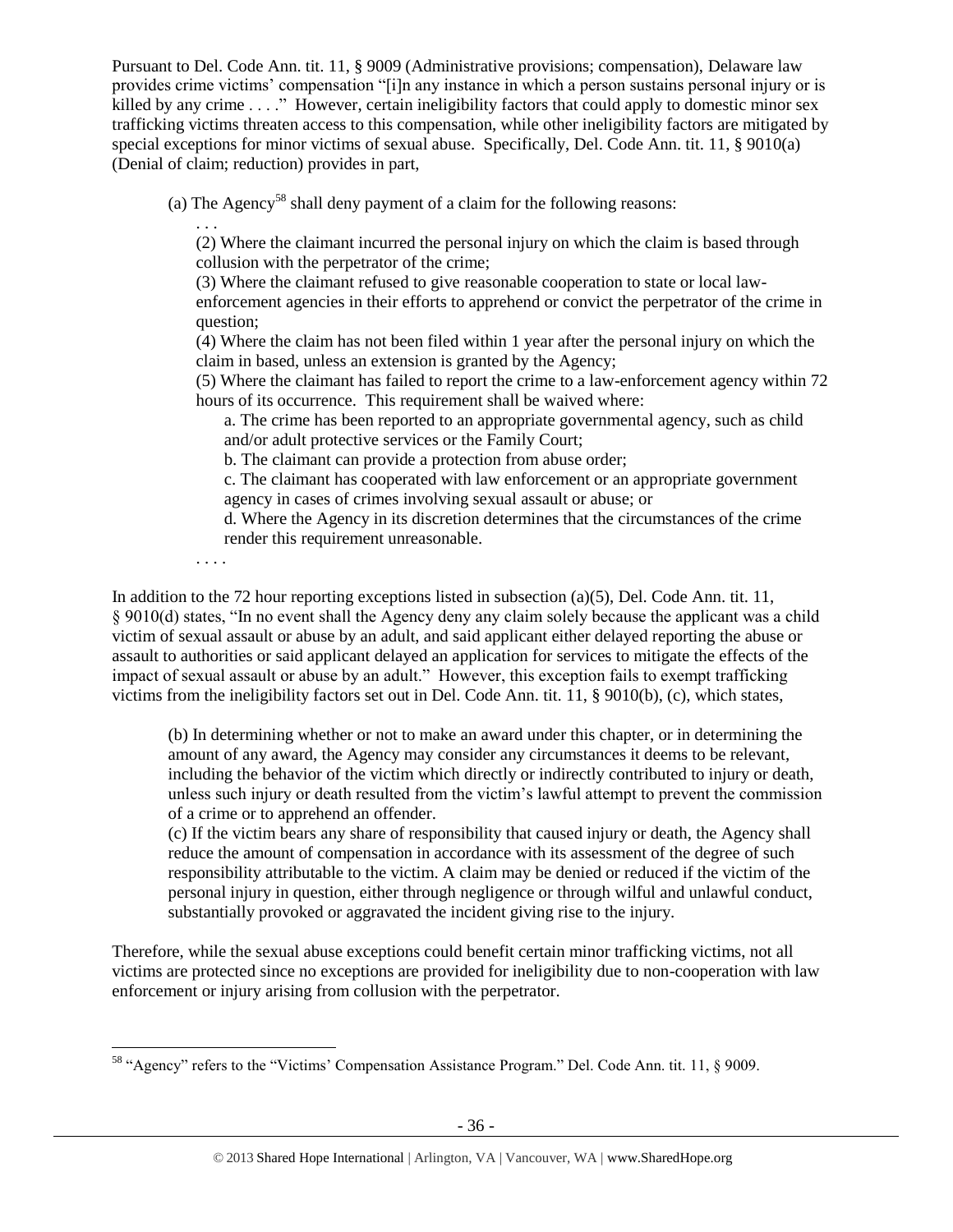5.7.1 Recommendation: Amend Del. Code Ann. tit. 11, § 9010(d) (Denial of claim; reduction) to incorporate an exception that exempts all minor trafficking victims under the age of 18 from the ineligibility factors provided in Del. Code Ann. tit. 11, § 9010(a)–(c) that restrict eligibility based on cooperation with law enforcement, criminal culpability arising from the child's trafficked condition, and time restrictions on reporting and filing claims.

# *5.8 Victim-friendly procedures and protections are provided in the trial process for minors under 18.*

Delaware law provides for the following victim-friendly court procedures:

Pursuant to Del. Code Ann. tit. 11, § 9403(a) (Nondisclosure of information about victim), certain identifying information about a victim must be kept confidential unless the victim waives confidentiality. That information includes, among other things, the victim's address, telephone number, and place of employment.

Del. Code Ann. tit. 11, § 9404(b) (Victim's interest in speedy prosecution; child victim or witness) states, "Proceedings shall be expedited in cases involving a child victim or witness particularly in child abuse and sexual abuse cases." Additionally, Del. Code Ann. tit. 11, § 9406(a) (Safety of victim) provides, "The court shall provide a waiting area for victims separate from the defendant, defendant's relatives and defense witnesses if such an area is available and the use of the area is practicable. If a separate waiting area is not available or practical, the court shall provide other available safeguards to minimize the victim's contact with the defendant, defendant's relatives and defense witnesses during court proceedings."

Pursuant to Del. Code Ann. tit. 11, § 9407(a) (Presence at court proceedings; notice), the victim has a right to be present at all proceedings other than the grand jury proceeding unless "good cause can be shown by the defendant to exclude the victim. If the victim is present, the court, at the victim's request, shall permit the presence of an individual to provide support to the victim, unless the court determines that exclusion of the individual is necessary to protect the defendant's right to a fair trial." The victim has the right to notice regarding the court proceedings "relative to the disposition of the case at which the victim has a right to be present, unless a victim requests that notice of proceedings not be provided under this chapter." Del. Code Ann. tit. 11, § 9407(b).

Delaware's "rape shield" law requires an in camera hearing, on motion of the defendant, to determine the admissibility of evidence of the complaining witness's sexual conduct offered to attack the credibility of the victim-witness "[i]n any prosecution for the crime of any degree of rape, unlawful sexual intercourse, unlawful sexual penetration or unlawful sexual contact," or an attempt, solicitation, or conspiracy to commit the same. Del. Code Ann. tit. 11, § 3508(a) (Rape—sufficiency of evidence; proceedings in camera). Del. Code Ann. tit. 11, § 3508(a)(4) further provides,

At the conclusion of the hearing, if the court finds that evidence proposed to be offered by the defendant regarding the sexual conduct of the complaining witness is relevant, and is not inadmissible, the court may issue an order stating what evidence may be introduced by the defendant, and the nature of the questions to be permitted. The defendant may then offer evidence pursuant to the order of the court.

Similarly, Del. Code Ann. tit. 11, § 3509(a) (Rape—admissibility of certain evidence) states, "Notwithstanding any other provision of this Code to the contrary, and except as provided in this section, in any prosecution for any degree of rape, unlawful sexual intercourse, unlawful sexual penetration or unlawful sexual contact, any opinion evidence, reputation evidence and evidence of specific instances of the complaining witness' sexual conduct, or any of such evidence, is not admissible by the defendant in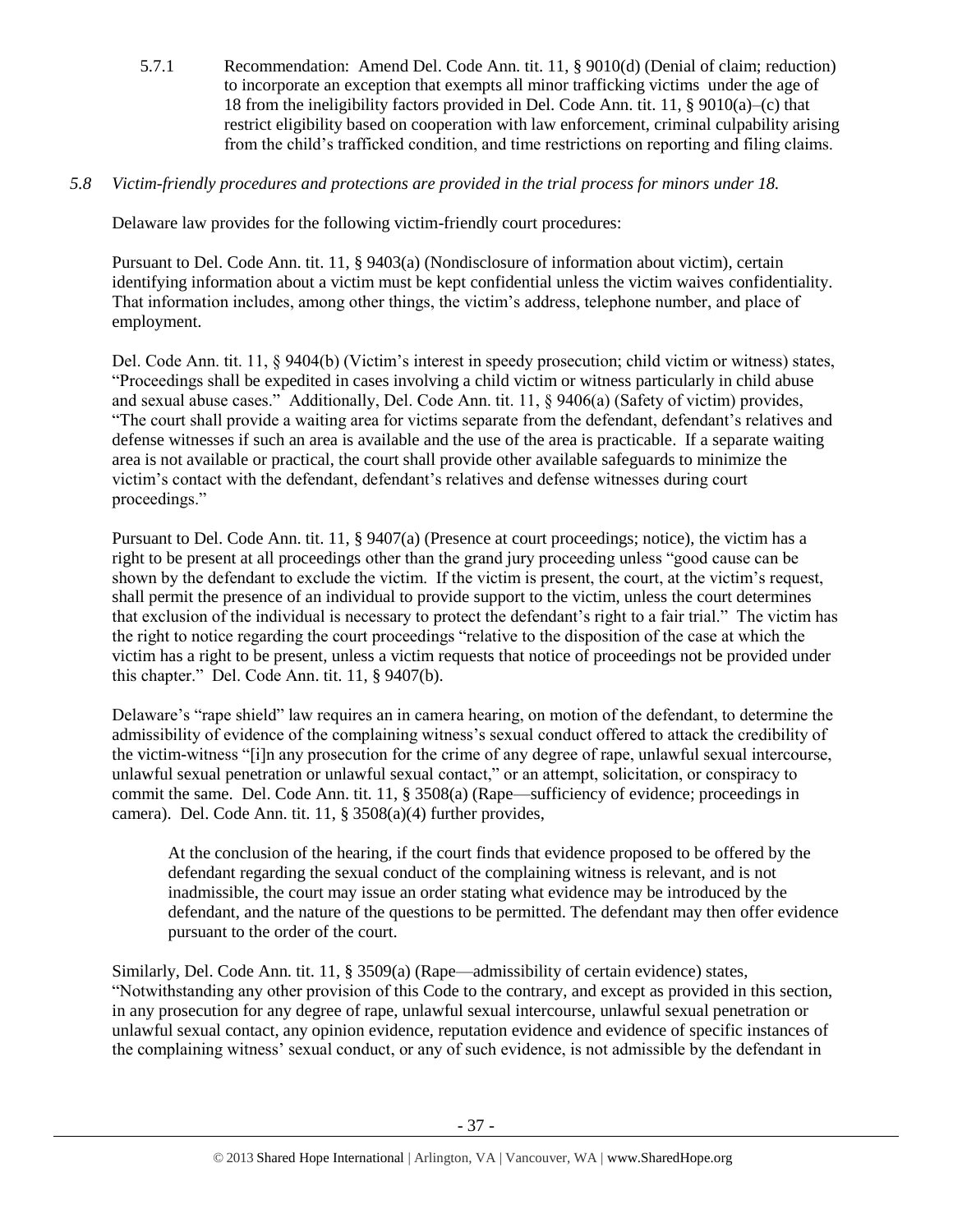order to prove consent by the complaining witness." However, under Del. Code Ann. tit. 11, § 3509(b), "This section . . . shall not be applicable to evidence of the complaining witness' sexual conduct with the defendant."

Pursuant to Del. Code Ann. tit. 11, § 3511(a) (Videotaped deposition and procedures for child witnesses),

In any criminal case or hearing on delinquency, upon motion of the Deputy Attorney General prior to trial and with notice to the defense, the court may order all questioning of any witnesses under the age of 12 years to be videotaped in a location designated by the court. Persons present during the videotaping shall include the witness, the Deputy Attorney General, the defendant's attorney and any person whose presence would contribute to the welfare and well-being of the witness, and if the court permits, the person necessary for operating the equipment. Only the attorneys or a defendant acting pro se may question the child. The court shall permit the defendant to observe and hear the videotaping of the witness in person or, upon motion by the State, the court may exclude the defendant providing the defendant is able to observe and hear the witness and communicate with the defense attorney. . . .

. . . .

 $\overline{a}$ 

Pursuant to Del. Code Ann. tit. 11, § 3513(a) (Hearsay exception for child victim's or witness's out-ofcourt statement of abuse),

(a) An out-of-court statement made by a child victim or witness who is under 11 years of age at the time of the proceeding concerning an act that is a material element of the offense relating to sexual abuse, physical injury, serious physical injury, death, abuse or neglect as described in any felony delineated in subpart A, B or D of subchapter II of Chapter 5 of this title, or in any of the felonies delineated in § 782, § 783, § 783A, § 1102, § 1108, § 1109, § 1111 or § 1112A of this title or in any attempt to commit any felony delineated in this paragraph that is not otherwise admissible in evidence is admissible in any judicial proceeding if the requirements of subsections  $(b)$ – $(f)$ <sup>59</sup> of this section are met.

(e) In determining whether a statement possesses particularized guarantees of trustworthiness under paragraph (b)(2) of this section, the court may consider, but is not limited to, the following factors:

- (8) The nature and duration of any alleged abuse;
- (9) Whether the child's young age makes it unlikely that the child fabricated a statement that represents a graphic, detailed account beyond the child's knowledge and experience;

 $59$  Under subsection (b), an out-of-court statement is admissible under subsection (a) if the child "found by the court to be unavailable to testify" due to the child's "persistent refusal to testify," "the child's inability to communicate about the offense because of fear or a similar reason," or, among others, there is a "substantial likelihood that the child would suffer severe emotional trauma from testifying." In order for a child to be deemed "unavailable," it must be supported by expert testimony. Del. Code Ann. tit. 11, § 3513(c). Additionally, the child must give notice to the adverse party that the out-of-court statement will be used. Del. Code Ann. tit. 11, § 3513(d). Lastly, the child's statement must be trustworthy. Del. Code Ann. tit. 11, § 3513(b)(2)(b). Pursuant to Del. Code Ann. tit. 11, § 3513(e), (f),

<sup>(1)</sup> The child's personal knowledge of the event;

<sup>(2)</sup> The age and maturity of the child;

<sup>(3)</sup> Certainty that the statement was made, including the credibility of the person testifying about the statement;

<sup>(4)</sup> Any apparent motive the child may have to falsify or distort the event, including bias, corruption or coercion;

<sup>(5)</sup> The timing of the child's statement;

<sup>(6)</sup> Whether more than 1 person heard the statement;

<sup>(7)</sup> Whether the child was suffering pain or distress when making the statement;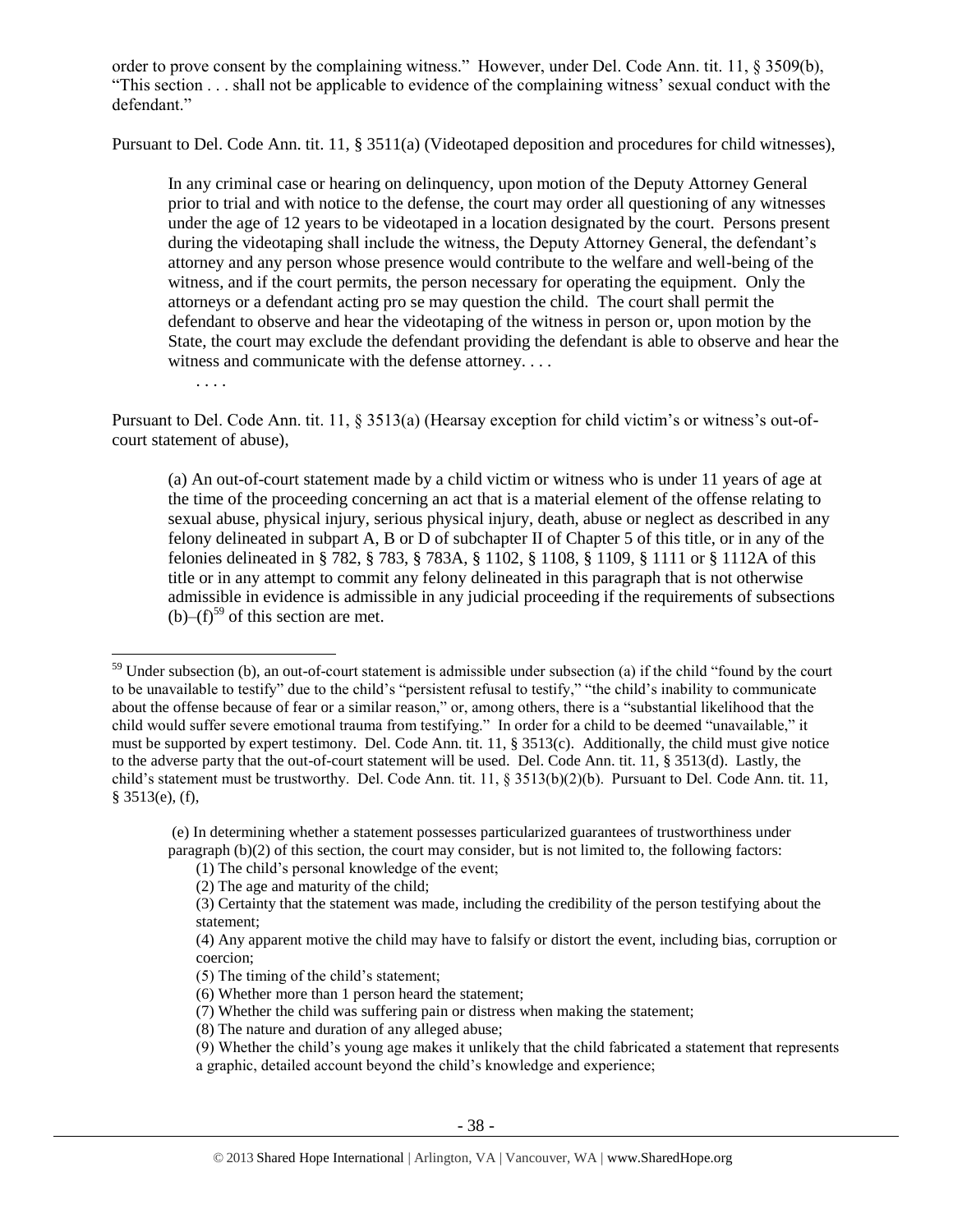Lastly, Del. Code Ann. tit. 11, § 3514(a)(1) (Testimony of victim or witness in child abuse case by means of closed circuit television) provides,

(a) (1) In any prosecution involving any offense set forth in § 3513(a) of this title, a court may order that the testimony of a child victim or witness less than 11 years of age be taken outside the courtroom and shown in the courtroom by means of closed circuit television if:

a. The testimony is taken during the proceeding; and

b. The judge determines that testimony by the child victim or witness in the courtroom will result in the child suffering serious emotional distress such that the child cannot reasonably communicate.

*5.9 Expungement or sealing of juvenile delinquency records resulting from arrests or adjudications for prostitution-related offenses committed as a result of, or in the course of, the commercial sexual exploitation of a minor is available within a reasonable time after turning 18.*

Del. Code Ann. tit. 10, § 1017(a) (Mandatory expungement ) provides,

(a) The Family Court shall grant a petition for expungement if:

(1) A child is charged with the commission of one or more crimes designated as a misdemeanor or violation in Title . . . 11 [Crimes and Criminal Procedure], . . . of this Code, or a county or municipal code, ordinance, or regulation which is the same as, or equivalent to, any offense defined in Title 4,7, 11, 16 or 23 of this Code, and the case is terminated in favor of the child, $60$  provided the petitioner has no prior adjudication of delinquency, and provided that the petitioner has no subsequent adjudication of delinquency or adult conviction, and provided that the petitioner has no pending criminal charges.

. . . .

 $\overline{a}$ 

(3) A child has no more than one adjudication of delinquency in a case where the crime or crimes for which the child was adjudicated delinquent are designated as felonies or misdemeanors or violations in Title 4,7, 11,16 or 23 of this Code, or a county or municipal code, ordinance, or regulation which is the same as, or equivalent to, any offenses enumerated in Title 4,7, 11, 16 or 23 of this code excepting violent felonies and sex offenses, and provided the petitioner has no prior adjudication of delinquency, and provided that the petitioner has no subsequent adjudication of delinquency or adult conviction, and provided

(10) Whether the statement has a "ring of verity," has internal consistency or coherence and uses terminology appropriate to the child's age;

(12) Whether the statement is suggestive due to improperly leading questions;

(13) Whether extrinsic evidence exists to show the defendant's opportunity to commit the act complained of in the child's statement.

(f) The court shall support with findings on the record any rulings pertaining to the child's unavailability and the trustworthiness of the out-of-court statement.

 $60$  Pursuant to Del. Code Ann. tit. 10, § 1016(7) (Definitions applicable to juvenile expungements), "terminated in favor of the child" is defined as,

a. The child is acquitted of all charges related to the case; or

b. A nolle prosequi is entered on all charges related to the case; or

c. The charges have been otherwise dismissed for any reason, including, but not limited to dismissals following successful completion of arbitration, probation before adjudication of delinquency, or any court-approved diversion program.

<sup>(11)</sup> Whether the statement is spontaneous or directly responsive to questions;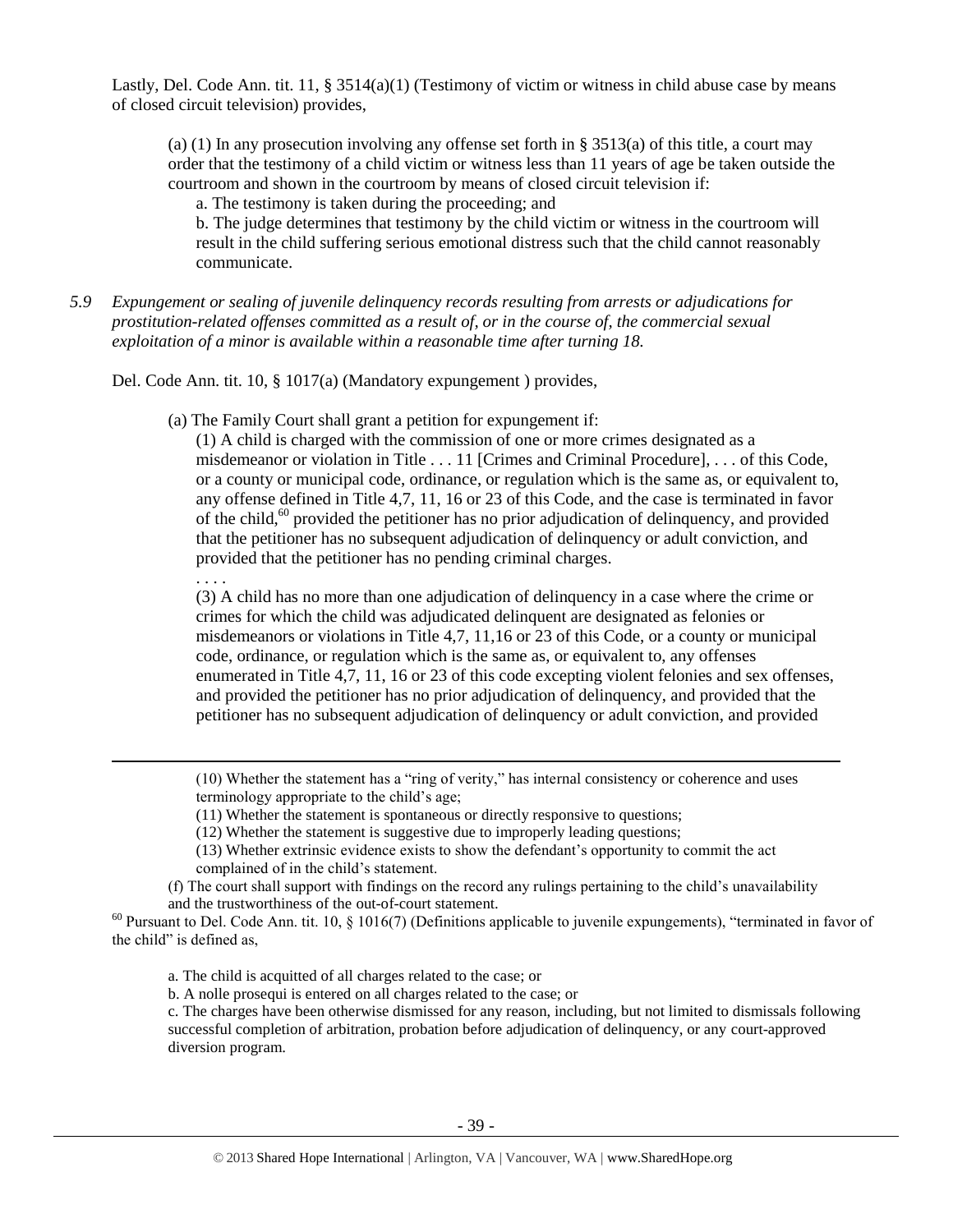that the petitioner has no pending criminal charges, and provided that at least three years have passed following the date the adjudication of delinquency was entered in Family Court.

Del. Code Ann. tit. 10, § 1018(a)(3) (Discretionary expungement) also gives the court discretion to grant an expungement to a minor CSEC victim provided that, among others, the child has no more than 2 adjudications for misdemeanor or violation offenses under 4, 7, 11, 16 or 23 and at least five years have elapsed from the second adjudication of delinquency.

Lastly, a minor CSEC victim may have a juvenile record expunged pursuant to Del. Code Ann. tit. 10, § 1018(e), which states,

Notwithstanding any provision of this subchapter or any other statute or rule to the contrary, the Attorney General or the Attorney General's designee responsible for prosecuting a delinquency action may petition the Court to expunge the instant arrest record of a child if at the time of a state motion to dismiss or entry of a nolle prosequi in the case, the State has determined that the continued existence and possible dissemination of information relating to the arrest of the child for the matter dismissed or for which a nolle prosequi was entered may cause circumstances which constitute a manifest injustice to the juvenile.

*5.10 Victim restitution and civil remedies for victims of domestic minor sex trafficking or commercial sexual exploitation of children (CSEC) are authorized by law.* 

Under Del. Code Ann. tit. 11, § 787(c), restitution is mandatory for those convicted of violations of human trafficking:

In addition to any other amount of loss identified, the court shall order restitution, including the greater of:

(1) The gross income or value to the defendant of the victim's labor or services; or (2) The value of the victim's labor as guaranteed under the minimum wage and overtime provisions of the Fair Labor Standards Act (FLSA) [29 U.S.C. § 201 et seq.] or of Title 19, whichever is greater.

- 5.10.1 Recommendation: Amend Del. Code Ann. tit. 11, § 787 to provide civil remedies for minor victims in addition to the mandatory restitution.
- *5.11 Statutes of limitations for civil and criminal actions for child sex trafficking or commercial sexual exploitation of children (CSEC) offenses are eliminated or lengthened sufficiently to allow prosecutors and victims a realistic opportunity to pursue criminal action and legal remedies.*

Under Del. Code Ann. tit. 11, § 205(b) (Time limitations), the general criminal statute of limitations is 5 years, but under subsection (a), prosecutions for Class A felonies "may be commenced at any time." However, "a prosecution for any crime that is delineated in Subpart D of Subchapter II of Chapter 5 of this title, or is otherwise defined as a 'sexual offense' by Sec. 761 of this title except Sec. 763, 764 or 765 of this title, or any attempt to commit said crimes, may be commenced at any time." Del. Code Ann. tit. 11, § 205(e). Since "[s]exual offense" as defined by Del. Code Ann. tit. 11, § 761(h) does not include violations of Del. Code Ann. tit. 11, § 787 (Trafficking of persons and involuntary servitude), the general 5 year statute of limitations would be applicable in prosecutions under the trafficking law. Violations of Del. Code Ann. tit. 11, § 1108 (Sexual exploitation of a child), § 1352 (Promoting prostitution in the second degree), and § 1353 (Promoting prostitution in the first degree), however, are included in the definition of "sex offense" and, therefore, can be prosecuted at any time.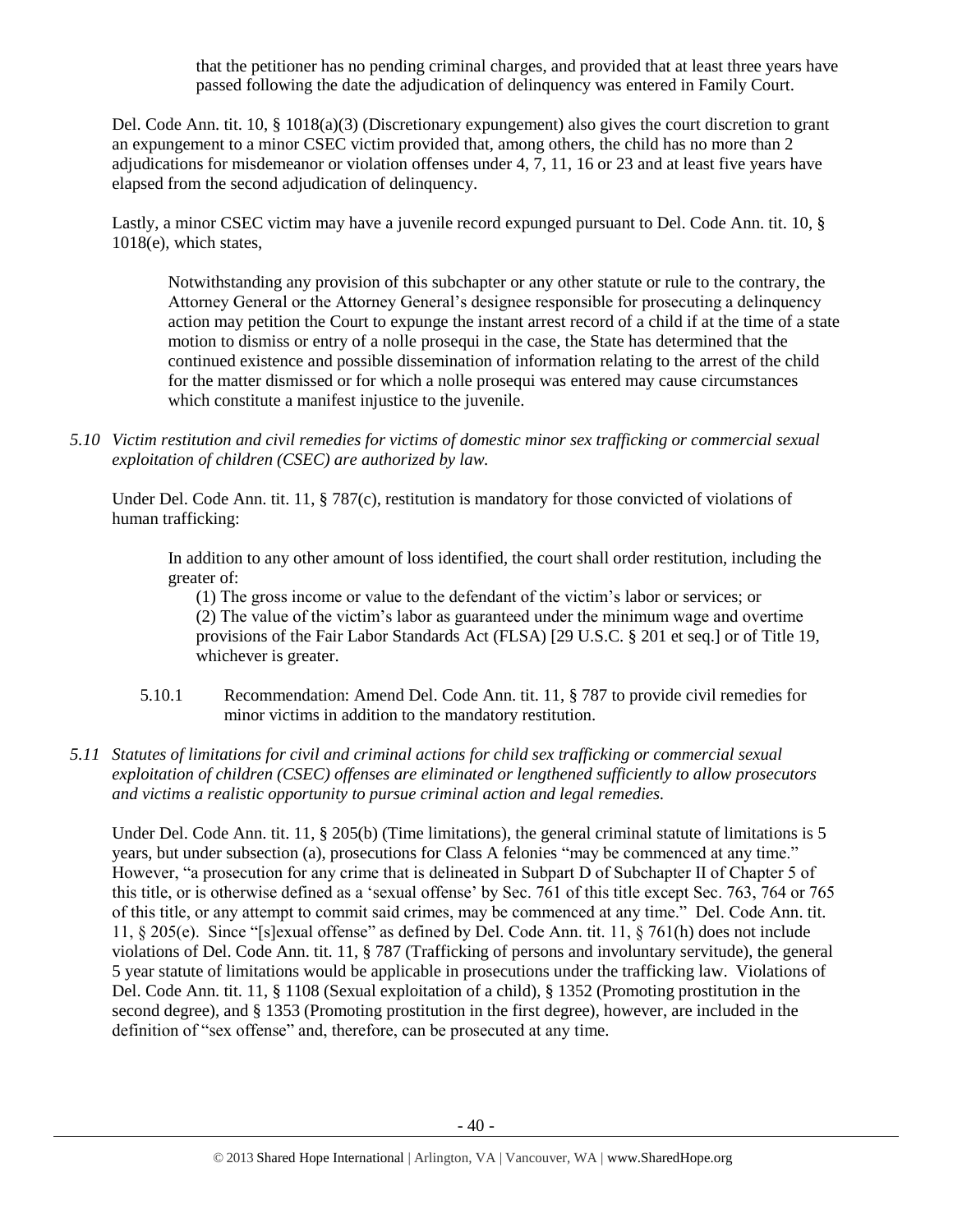Regarding civil suits, Del. Code Ann. tit. 10, § 8145(a) (Civil suits for damages based upon sexual abuse of a minor by an adult) eliminates the statute of limitations on any claims arising from criminal sexual abuse. Del. Code Ann. tit. 10, § 8145(a) specifically provides,

A cause of action based upon the sexual abuse of a minor by an adult may be filed in the Superior Court of this State at any time following the commission of the act or acts that constituted the sexual abuse. A civil cause of action for sexual abuse of a minor shall be based upon sexual acts that would constitute a criminal offense under the Delaware Code.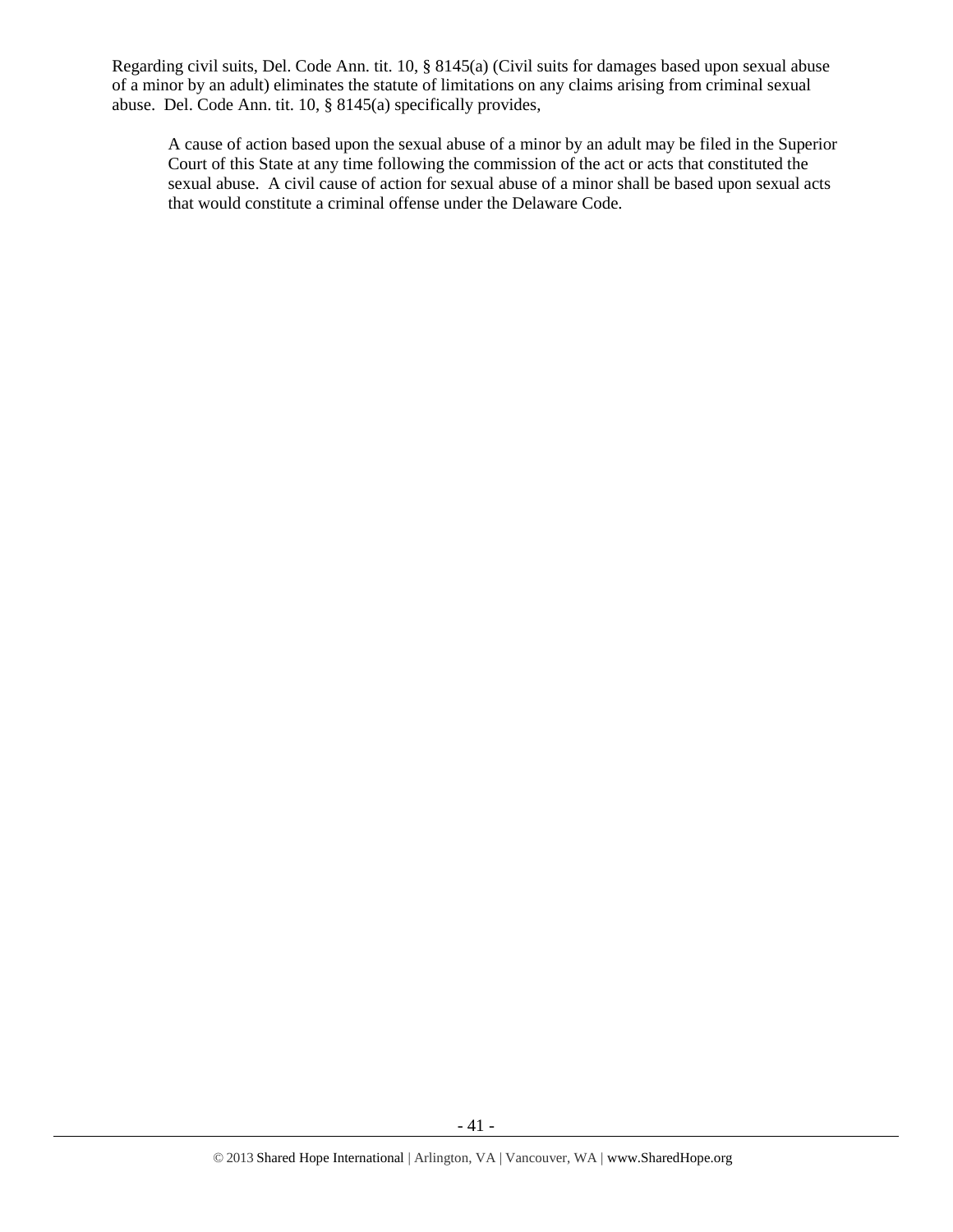#### **FRAMEWORK ISSUE 6: CRIMINAL JUSTICE TOOLS FOR INVESTIGATION AND PROSECUTIONS**

#### *Legal Components:*

- *6.1 Training on human trafficking and domestic minor sex trafficking for law enforcement is statutorily mandated or authorized.*
- *6.2 Single party consent to audio-taping is permitted in law enforcement investigations.*
- *6.3 Wiretapping is an available tool to investigate domestic minor sex trafficking.*
- *6.4 Using a law enforcement posing as a minor to investigate buying or selling of commercial sex acts is not a defense to soliciting, purchasing, or selling sex with a minor.*

*\_\_\_\_\_\_\_\_\_\_\_\_\_\_\_\_\_\_\_\_\_\_\_\_\_\_\_\_\_\_\_\_\_\_\_\_\_\_\_\_\_\_\_\_\_\_\_\_\_\_\_\_\_\_\_\_\_\_\_\_\_\_\_\_\_\_\_\_\_\_\_\_\_\_\_\_\_\_\_\_\_\_\_\_\_\_\_\_\_\_*

- *6.5 Using the Internet to investigate buyers and traffickers is a permissible investigative technique.*
- *6.6 Law enforcement and child welfare agencies are mandated to promptly report missing and recovered children.*

#### *Legal Analysis:*

l

*6.1 Training on human trafficking and domestic minor sex trafficking for law enforcement is statutorily mandated or authorized.*

Although Del. Code Ann. tit. 11, § 8405 (Mandatory training; exceptions) does not specifically mandate that law enforcement must be trained on human trafficking and domestic minor sex trafficking, Del. Code Ann. tit. 11, § 8404(a)(19) (Powers and Duties) provides that the Council on Police Training may "[m]andate training for all persons seeking permanent or seasonal appointment as a police officer in the detection, prosecution and prevention of child sexual and physical abuse, exploitation and domestic violence . . . ."

- 6.1.1 Recommendation: Amend Del. Code Ann. tit. 11, § 8405 (Mandatory training; exceptions) to mandate or authorize training on human trafficking.
- *6.2 Single party consent to audio-taping is permitted in law enforcement investigations.*

Pursuant to Del. Code Ann. tit. 11, § 2402 (Interception of communications generally; divulging contents of communications, violations of chapter), single party consent to interception of a communication is permitted in law enforcement investigations. Specifically, Del. Code Ann. tit. 11, § 2402(c)(4) states,

(c) Lawful acts*.—*It is lawful:

. . . .

For a person to intercept<sup> $61$ </sup> a wire, oral or electronic communication where the person is a party to the communication or where one of the parties to the communication has given prior consent to the interception, unless the communication is intercepted for the purpose of committing any criminal or tortious act in violation of the constitutions or laws of the United States, this State or any other state or any political subdivision of the United States or this or any other state.

 $<sup>61</sup>$  Del. Code Ann. tit. 11, § 2401(10) (Definitions) defines "intercept" as "the aural or other acquisition of the</sup> contents of any wire, oral or electronic communication through the use of any electronic, mechanical or other device."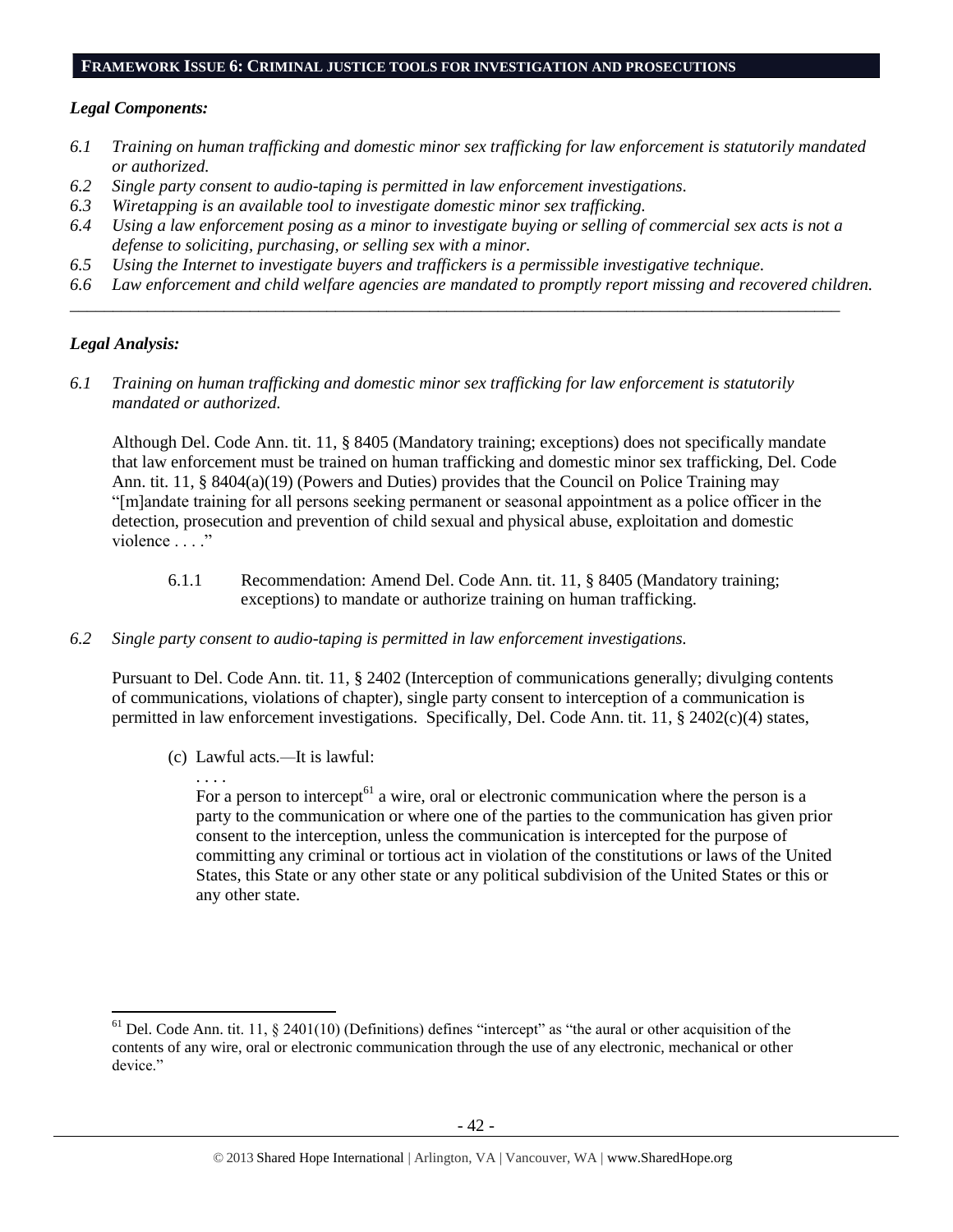## *6.3 Wiretapping is an available tool to investigate domestic minor sex trafficking.*

Pursuant to Del. Code Ann. tit. 11, § 2405 (Authorities permitted to apply for order authorizing interception), wiretapping by law enforcement is permitted with a court order, depending on the nature of the offense being investigated. Specifically, Del. Code Ann. tit. 11, § 2405 states,

The Attorney General, Chief Deputy Attorney General, State Prosecutor or Chief Prosecutor of any county may apply to a judge authorized to receive intercept applications and the judge, in accordance with § 2407 of this title, may grant an order authorizing the interception by investigative or law-enforcement officers of wire, oral or electronic communications when the interception may provide evidence:

(1) Of the commission of the offense of racketeering . . .

(2) Of the commission of any felony creating a risk of physical injury to a person;

(3) Of any conspiracy or solicitation to commit any of the offenses set forth in paragraph (1) or (2) of this section; or

(4) Aiding in the apprehension of the perpetrator of any of the offenses set forth in this section.

No application or order shall be required if the interception is lawful under the provisions of  $§$  2406(c) of this title.

Therefore, wiretapping by law enforcement for investigation of trafficking or CSEC offenses would only be permitted to the extent that the suspected trafficking constituted racketeering violations, or if the court determined that the trafficking was likely to result in personal injury.

Once a communication is lawfully intercepted, Del. Code Ann. tit. 11, § 2406(e) (Lawful disclosure or use of contents of communication) permits evidence of other offenses to be used by law enforcement for purposes of investigation pursuant to Del. Code Ann. tit. 11, § 2406(a) and (b), however, such evidence may only be introduced through testimony "when authorized or approved by a judge authorized to receive intercept applications where the judge finds on subsequent application that the contents were otherwise intercepted in accordance with this chapter. Such application should be made forthwith." Del. Code Ann. tit. 11, § 2406(e). Therefore, even if evidence of trafficking was obtained through a wiretap authorized for another offense, that evidence could not be introduced through testimony if the suspected trafficking constituted racketeering violations, or if the court determined that the trafficking was likely to result in personal injury.

The use of body wires by law enforcement officers and their agents is permitted pursuant to Del. Code Ann. tit. 11, § 2402 (c)(7), which states,

For law-enforcement personnel or those acting under their direction to utilize body wires to intercept oral communications in the course of a criminal investigation when the law-enforcement personnel or a person acting under their direction is a party to the communication. Communications intercepted by such means may be recorded and may be used against the defendant in a criminal proceeding.

The "contents of any intercepted wire, oral or electronic communication or evidence derived therefrom" are inadmissible at trial and other court proceedings "unless each party, not less than 10 days before the trial, hearing or proceeding," receives a copy of the court order and application authorizing the interception, although the time deadline may be judicially waived. Del. Code Ann. tit. 11, § 2407(h).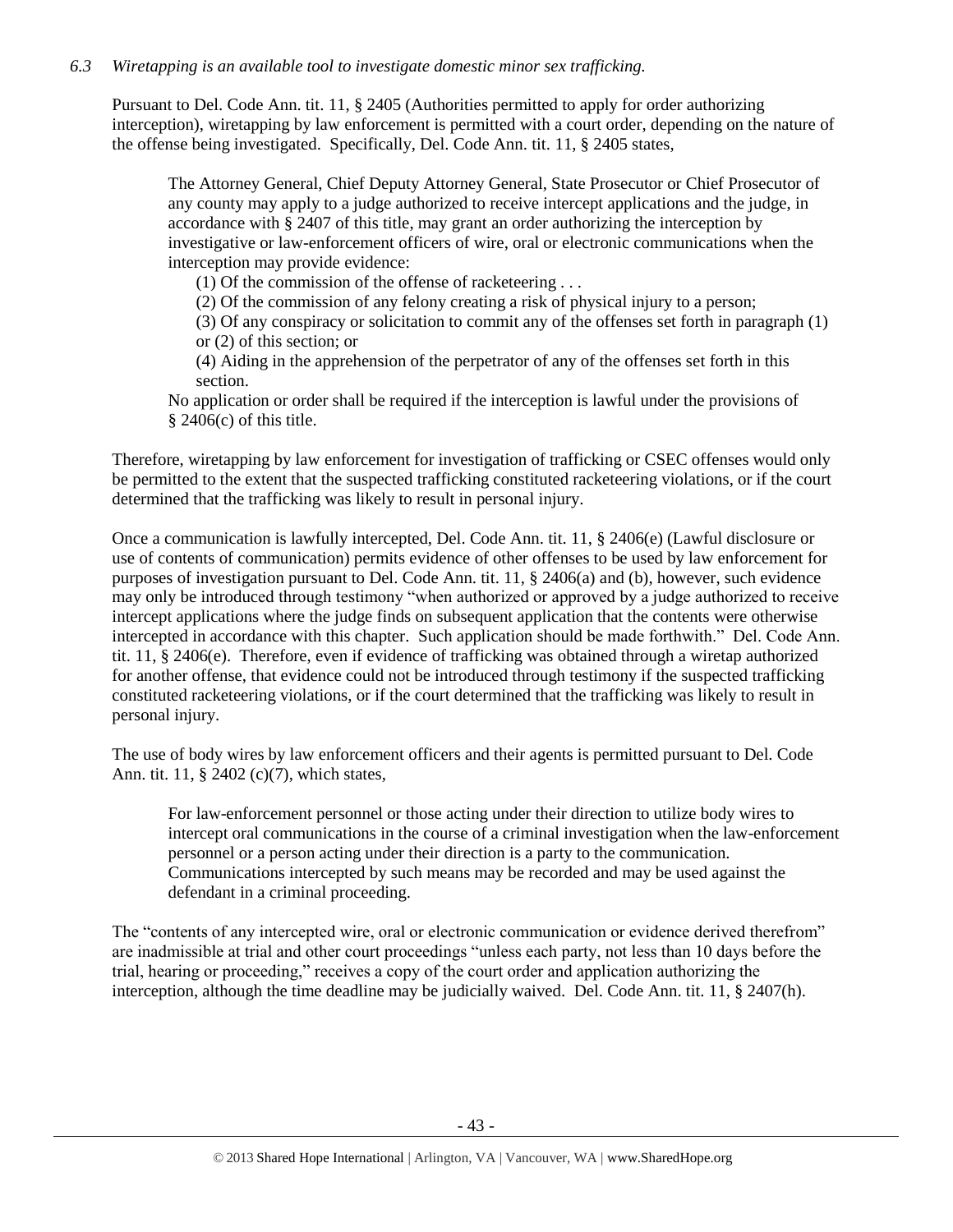*6.4 Using a law enforcement posing as a minor to investigate buying or selling of commercial sex acts is not a defense to soliciting, purchasing, or selling sex with a minor.*

Delaware does not have a law specifically authorizing use of a law enforcement decoy in investigation of trafficking or CSEC offenses.

- 6.4.1 Recommendation: Enact a law specifically authorizing use of use of a law enforcement decoy in investigation of domestic minor sex trafficking or CSEC offenses.
- *6.5 Using the Internet to investigate buyers and traffickers is a permissible investigative technique.*

Delaware does not have a law specifically authorizing or otherwise addressing use of the Internet in human trafficking investigations.

- 6.5.1 Recommendation: Enact a law specifically authorizing use of the Internet in investigations of sex trafficking and other CSEC offenses.
- *6.6 Law enforcement and child welfare agencies are mandated to promptly report missing and recovered children.*

Del. Code Ann. tit. 11, § 8542 (Definitions) defines "missing child" for the purposes of missing child reporting requirements. It states,

(1) "Missing child" means any person who is under the age of 18 years, whose temporary or permanent residence is in Delaware, or is believed to be in Delaware, whose location has not been determined, and who has been reported as missing to a law-enforcement agency.

Pursuant to Del. Code Ann. tit. 11, § 8543 (Duties), the [Missing Children Information] Clearinghouse<sup>62</sup> is required to,

(1) Provide a form of missing child report for use by private citizens and law-enforcement agencies;

(2) Establish a system of interstate communication of information relating to children determined to be missing by the parent, guardian or legal custodian of the child, or by a law-enforcement agency;

(3) Provide a centralized file for the exchange of information of missing children within the State; (4) Interface with the National Crime Information Center for the exchange of information on a missing child suspected of interstate travel;

(5) Collect, process, maintain and disseminate information on missing children and strive to maintain or disseminate only accurate and complete information.

Pursuant to Del. Code Ann. tit. 11, § 8544(b) (Filing missing child reports; notification upon location; purging information; return of fingerprints), "Any parent, guardian or legal custodian may submit a missing child report to a local law-enforcement agency having jurisdiction for investigation and referral

 $\overline{\phantom{a}}$ 

 $62$  Del. Code tit. 11, § 8541 (Established) states, "The Missing Children Information Clearinghouse, hereinafter referred to as 'Clearinghouse,' is created within the State Bureau of Identification. The Clearinghouse is established as a central repository of information regarding missing children. Such information shall be collected and disseminated to assist in the location of missing children. The Director of the State Bureau of Identification shall establish services deemed appropriate by the Superintendent of State Police to aid in the location of missing children."